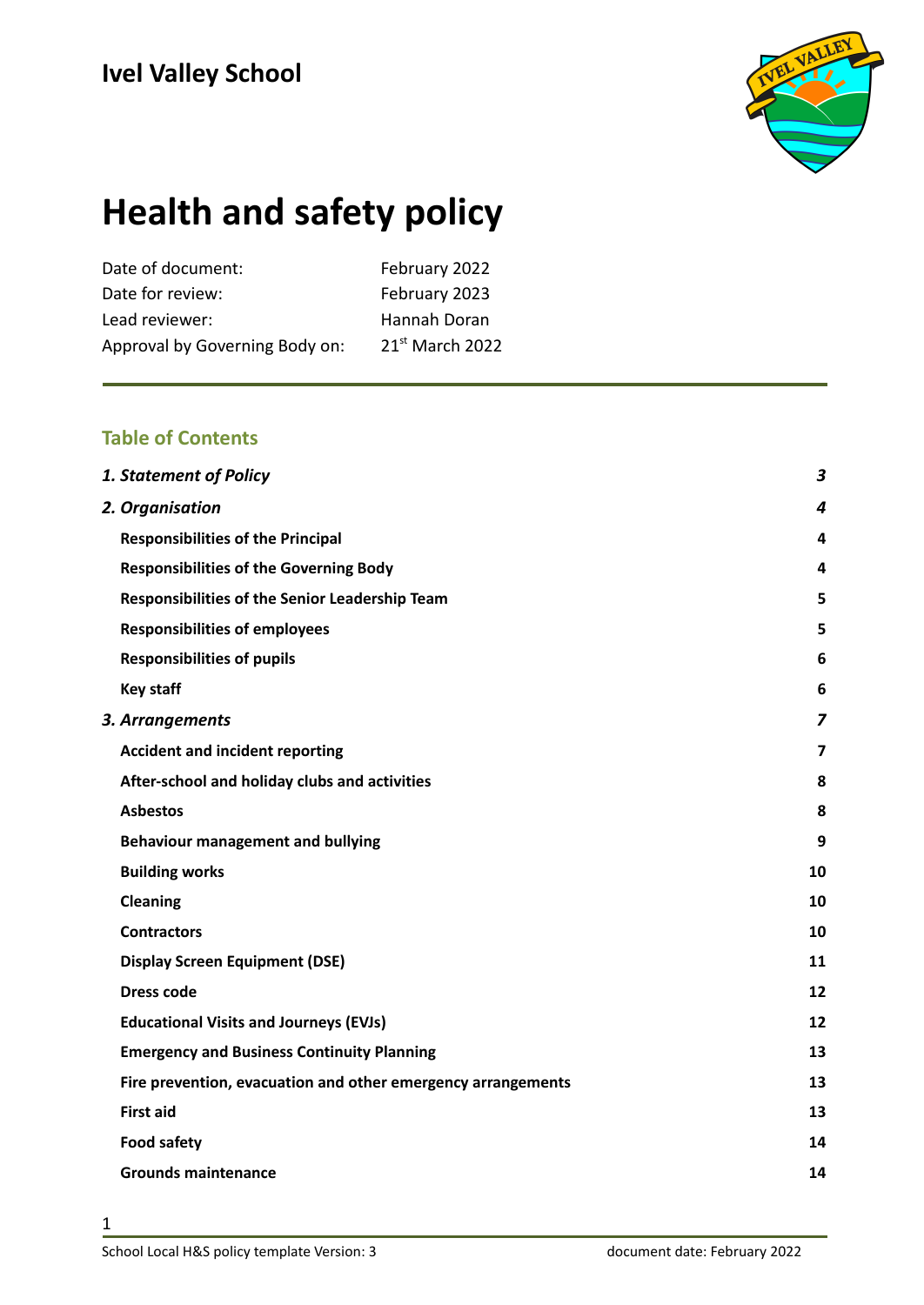| <b>Hazardous substances</b>                      |    |
|--------------------------------------------------|----|
| Health and safety information and training       |    |
| Health and safety monitoring and inspections     | 15 |
| Health and wellbeing (staff)                     | 16 |
| <b>Infection Control (including Coronavirus)</b> | 17 |
| Legionella management                            | 18 |
| Lettings                                         | 18 |
| Lone working                                     | 19 |
| <b>Manual handling</b>                           | 20 |
| <b>Medication and medical conditions</b>         | 21 |
| <b>Noise and vibration</b>                       | 21 |
| <b>Personal Protective Equipment (PPE)</b>       | 21 |
| Personal safety: violence and aggression         | 22 |
| <b>Risk assessment</b>                           | 22 |
| Safeguarding                                     | 23 |
| Satellite Classes - Biggleswade Academy          | 23 |
| Security and visitor management                  | 23 |
| Severe weather                                   | 24 |
| <b>Shared working</b>                            | 24 |
| Site maintenance                                 | 24 |
| <b>Smoking</b>                                   | 25 |
| Supervision                                      | 25 |
| <b>Swimming</b>                                  | 25 |
| <b>Vehicles</b>                                  | 25 |
| Volunteering                                     | 27 |
| <b>Waste management</b>                          | 27 |
| Working at height                                | 27 |
| <b>Work equipment</b>                            | 29 |
| <b>Work experience</b>                           | 30 |
| <b>Policy approval and review</b>                | 31 |
| <b>Further information</b>                       | 31 |
|                                                  |    |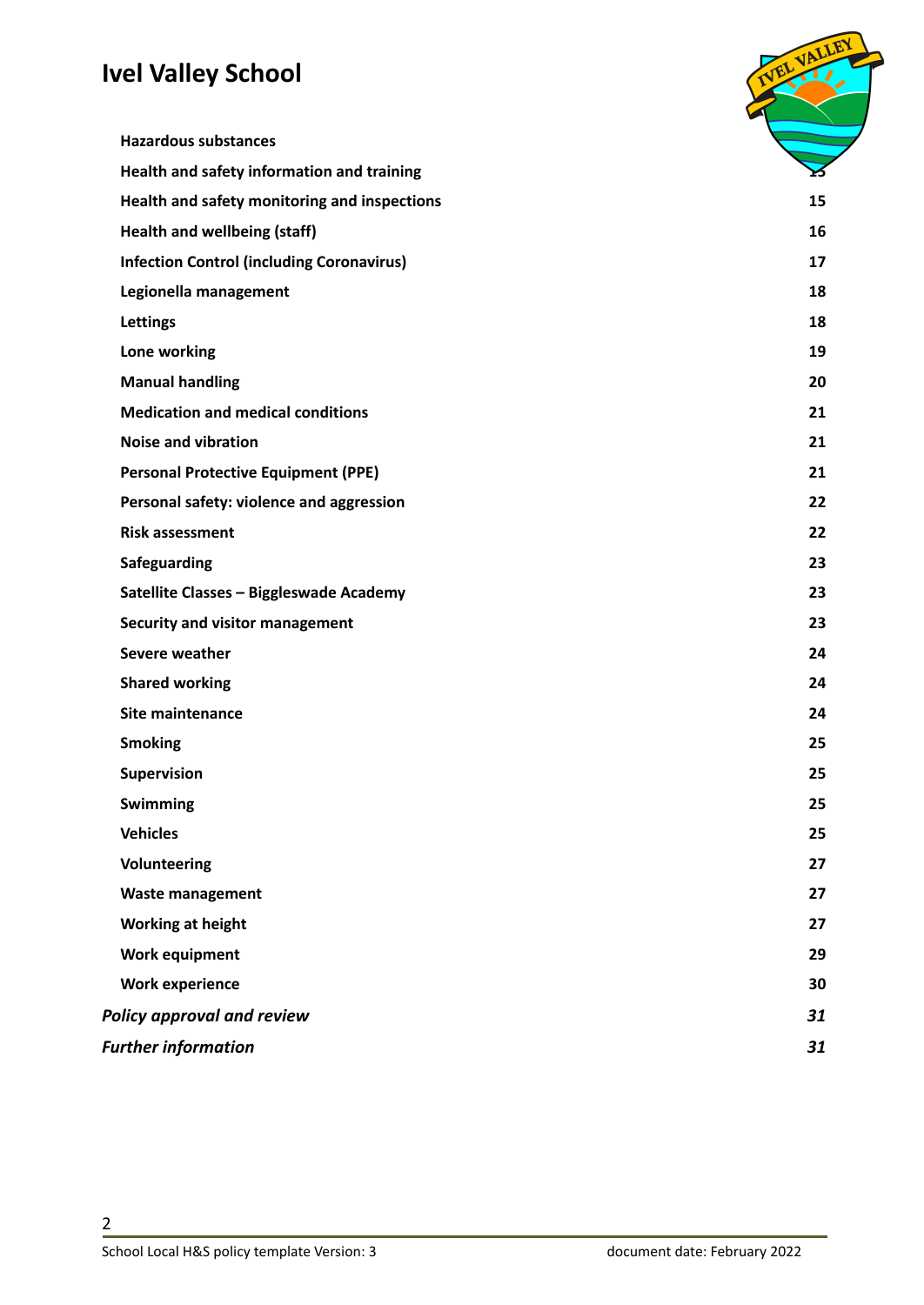

#### <span id="page-2-0"></span>**1. Statement of Policy**

The Governing Body and **Joe Creswick**, Principal of Ivel Valley School, will strive to achieve the highest standards of health, safety and welfare which are consistent with their responsibilities under the Health and Safety at Work etc. Act 1974 and other statutory and common law duties.

This policy sets out how these duties will be conducted and includes a description of the school's organisation and arrangements for dealing with different areas of risk.

Ivel Valley School will, so far as is reasonably practicable, take steps to meet its responsibilities through:

the provision and maintenanc e of:

- o plant, equipment and systems of work that are safe and without risks to health;
- o arrangements for the use, handling, storage and transport of articles and substances which are safe and without risks to health;
- o information, instruction, training and supervision to enable employees to avoid or manage risks and contribute positively to their own safety and health;
- o where under the school's control, a place of work which is safe and without risks to health, and with safe access to and egress from it; and
- o a working environment which is safe, without risks to health, and adequate as regards facilities and arrangements for welfare.

having health and safety policies, procedures and risk assessment s which are communica ted and accessible, supported by frequent meetings with health and safety as an agenda item; and

making proportion ate and

School Local H&S policy template Version: 3 document date: February 2022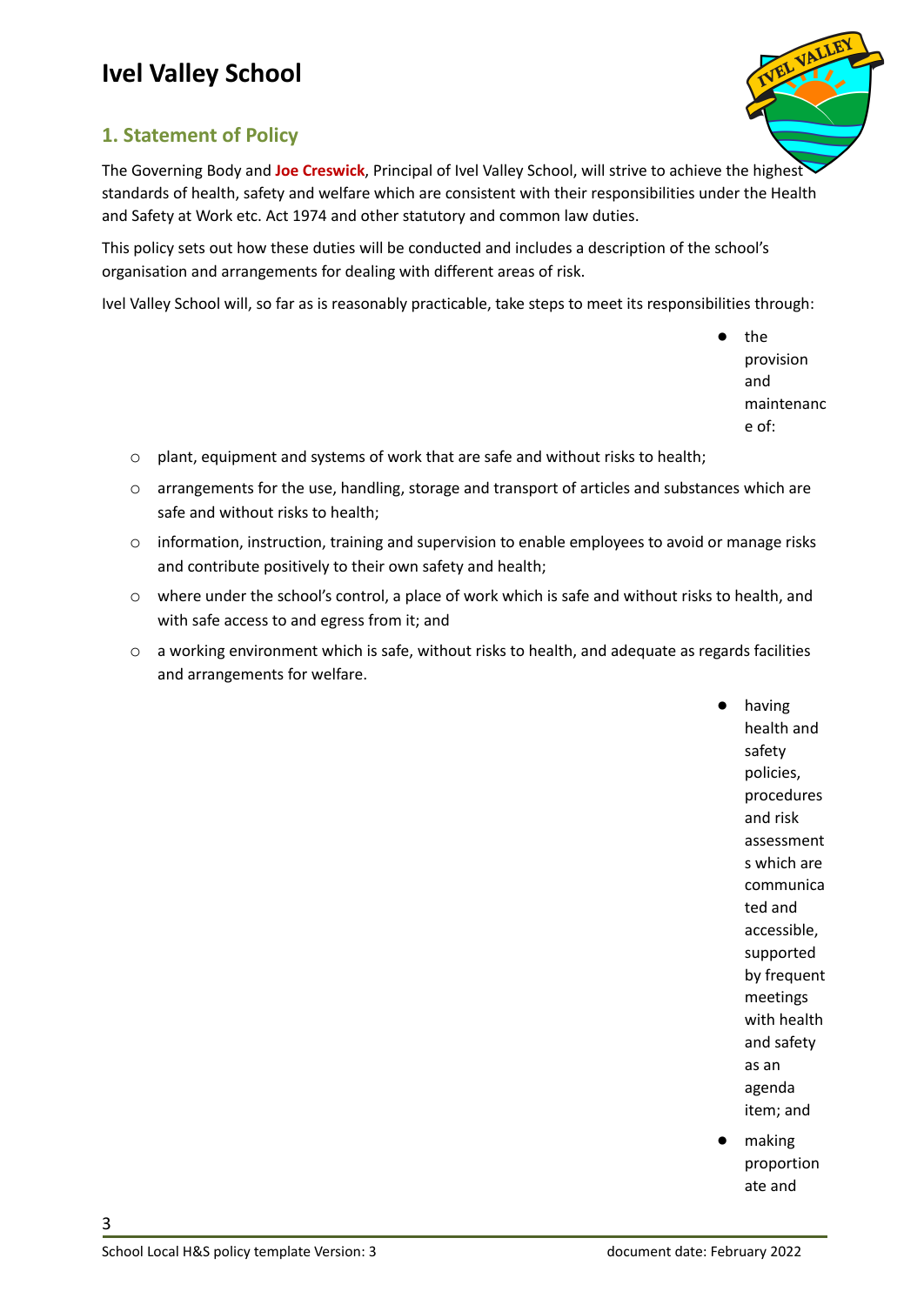This policy:



- will be brought to the attention of, and / or issued to, all members of staff and a reference copy is kept in staff rooms and is available on the school's website ● details the
	- school-spec ific position on the manageme nt of health and safety at Ivel Valley School, to outline how Ivel Valley School fulfils its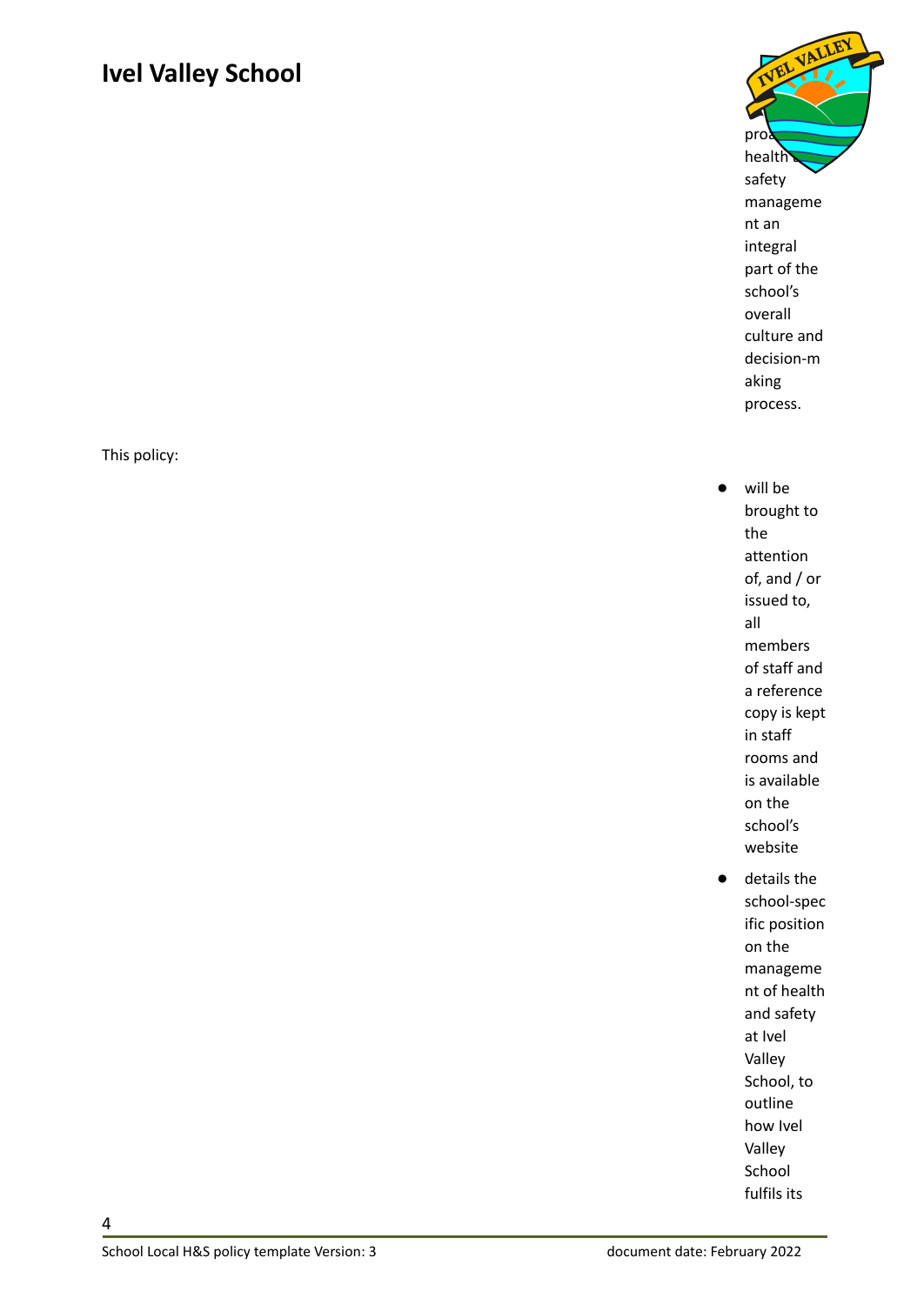

<span id="page-4-0"></span>will be reviewed annually, or sooner in the event that circumstan ces require it.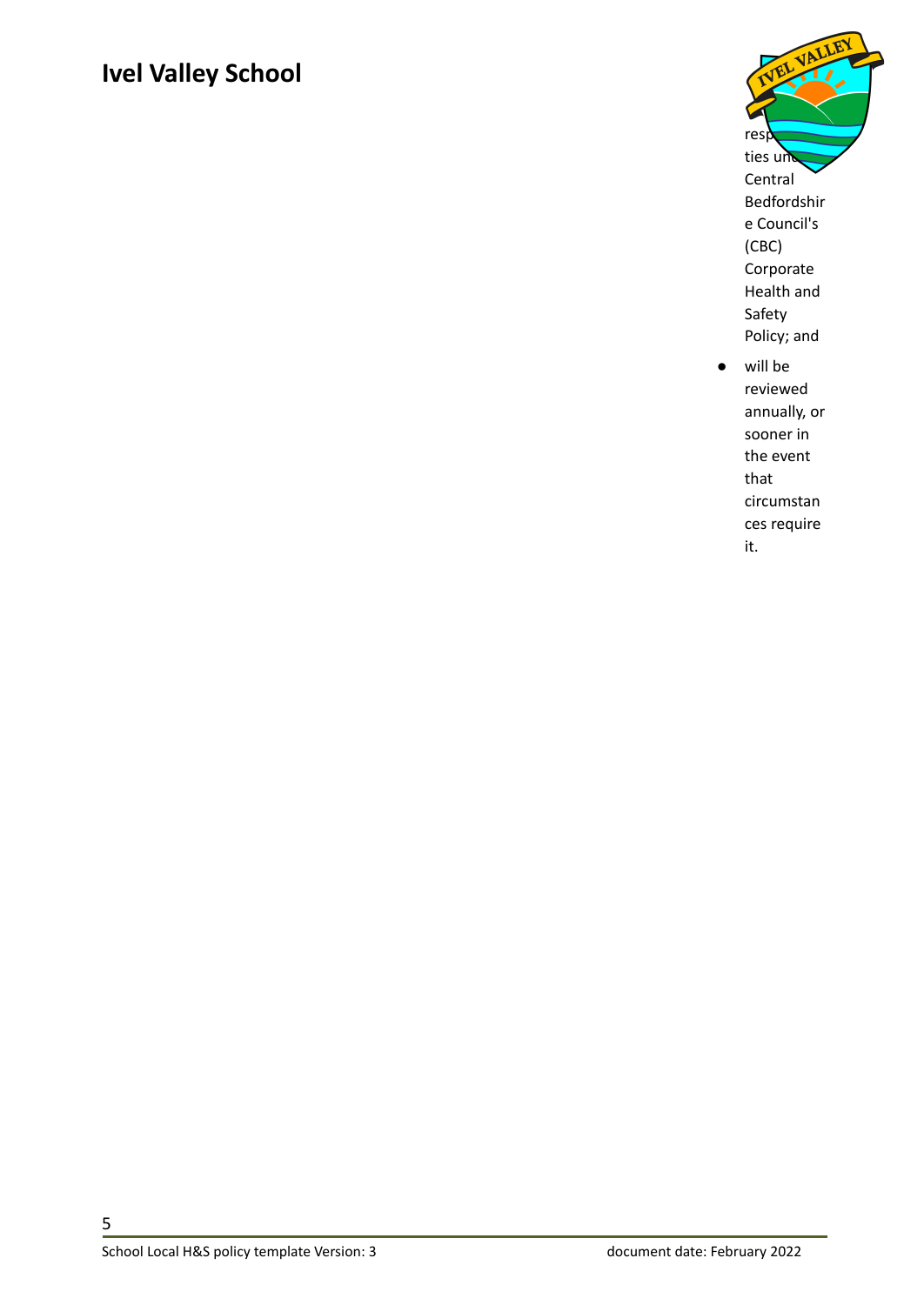#### <span id="page-5-0"></span>**2. Organisation**



As the employer, Central Bedfordshire Council (CBC) has overall accountability for health and safety at Community and Voluntary Controlled schools. At a school level, **Joe Creswick** as Principal is responsible for operational delivery of health and safety policies and procedures, ensuring that risk assessments are conducted, followed and reviewed and that employees, governors and pupils are aware of their responsibilities and duties in respect of health, safety and welfare.

#### <span id="page-5-1"></span>**Responsibilities of the Principal**

Responsibilities of the Principal**, Joe Creswick**, include:

- co-operatin g with CBC and the Governing Body to enable this health and safety policy and procedures to be implement ed and complied with; communica ting the policy and other appropriate health and
	- safety information to all relevant people including
	- contractors
	- ;
- ensuring effective arrangeme nts are in place to proactively manage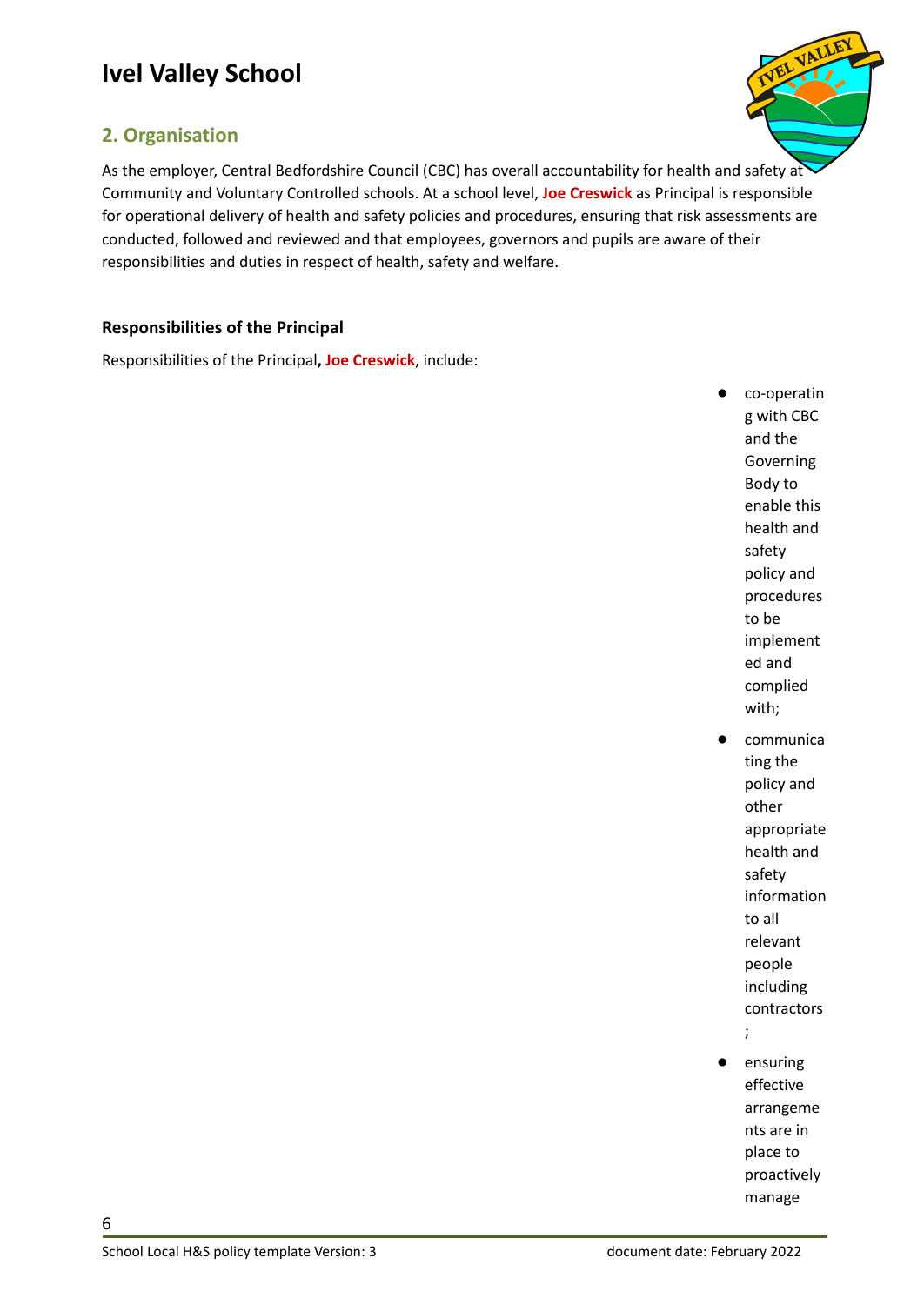

- reporting to the Governing body on health and safety performanc e and any safety concerns / issues which may need to be addressed by the allocation of funds;
- ensuring that the premises, plant and equipment are maintained in a safe and serviceable condition;
- reporting to CBC any significant risks which cannot be rectified within the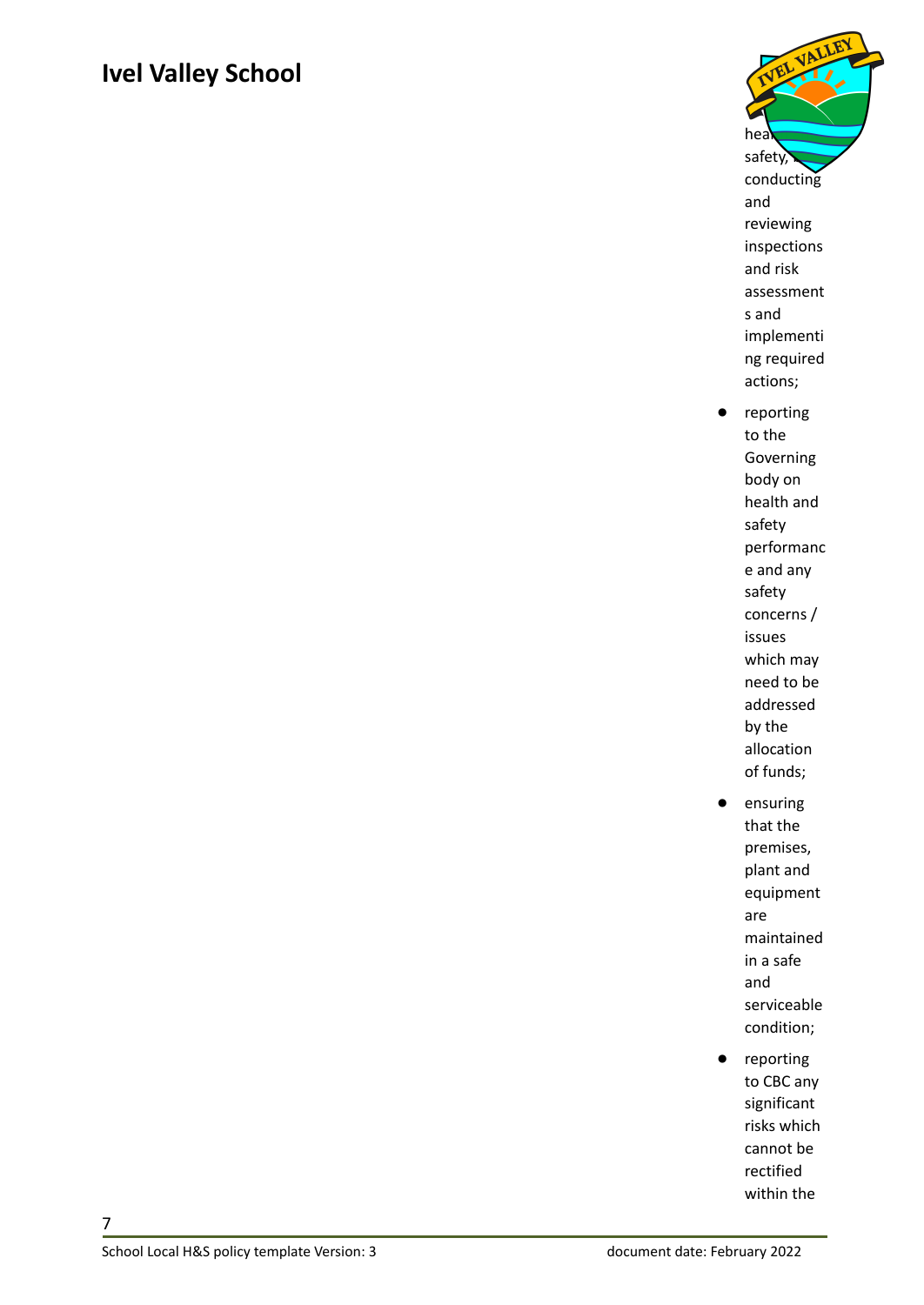

● ensuring that all staff are competent to carry out their roles and are provided with adequate information , instruction, training and supervision ; ensuring consultatio

n arrangeme nts are in place for staff and their trade union representat ives (where appointed) and recognising the right of trade unions in the workplace to require that a health and safety committee be set up;

● monitoring of purchasing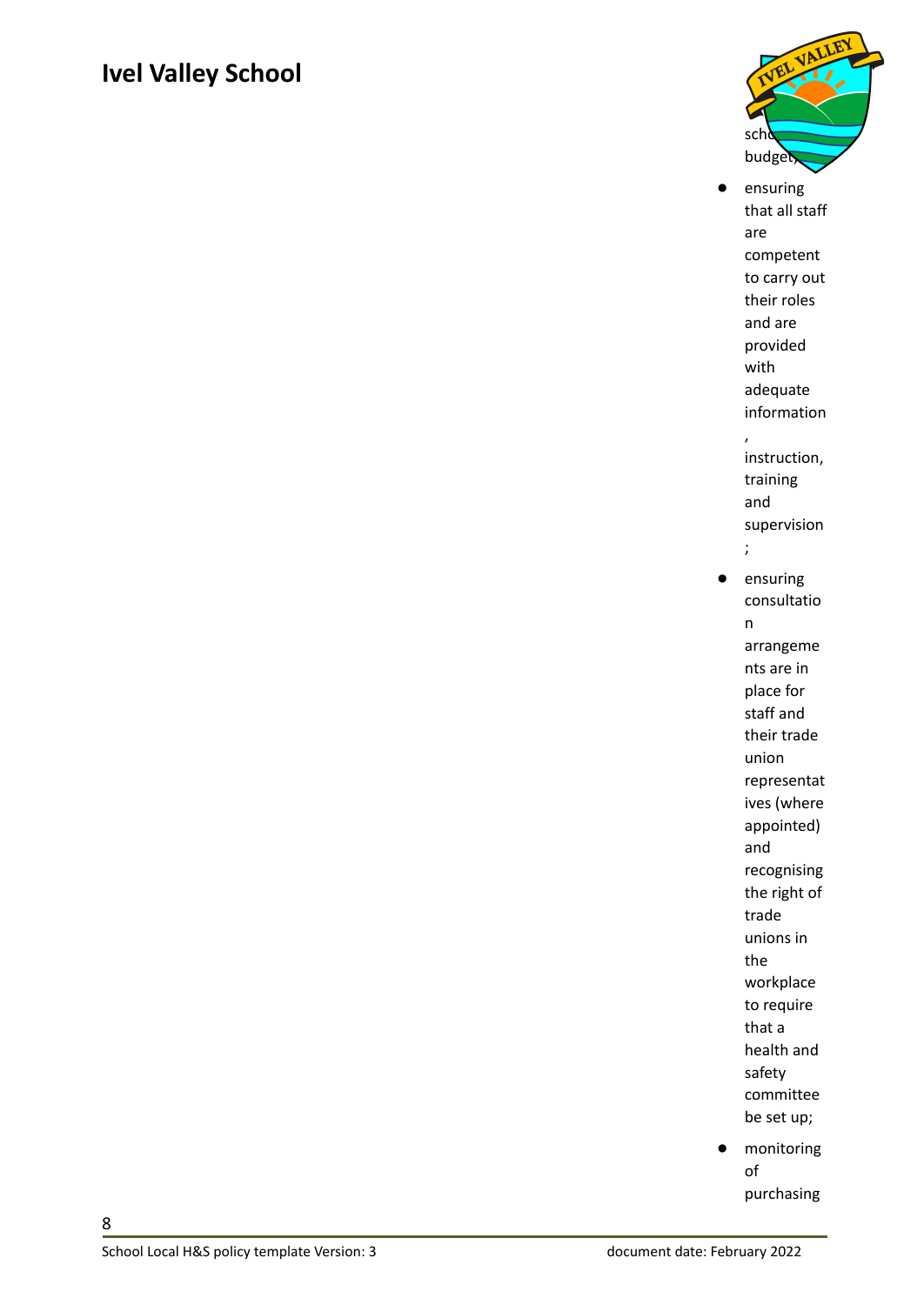

- Ofsted and Departmen t for Education requiremen ts which may have an impact on health and safety; and
- engaging and working with CBC's Assets Team, as corporate landlord to the school's premises, on matters relating to premises health and safety compliance .

Whilst overall responsibility for health and safety cannot be delegated, the Principal may choose to delegate certain tasks to other members of staff. Named responsible people are indicated in the sections in the *['Arrangements'](#page-17-0)* section of this policy.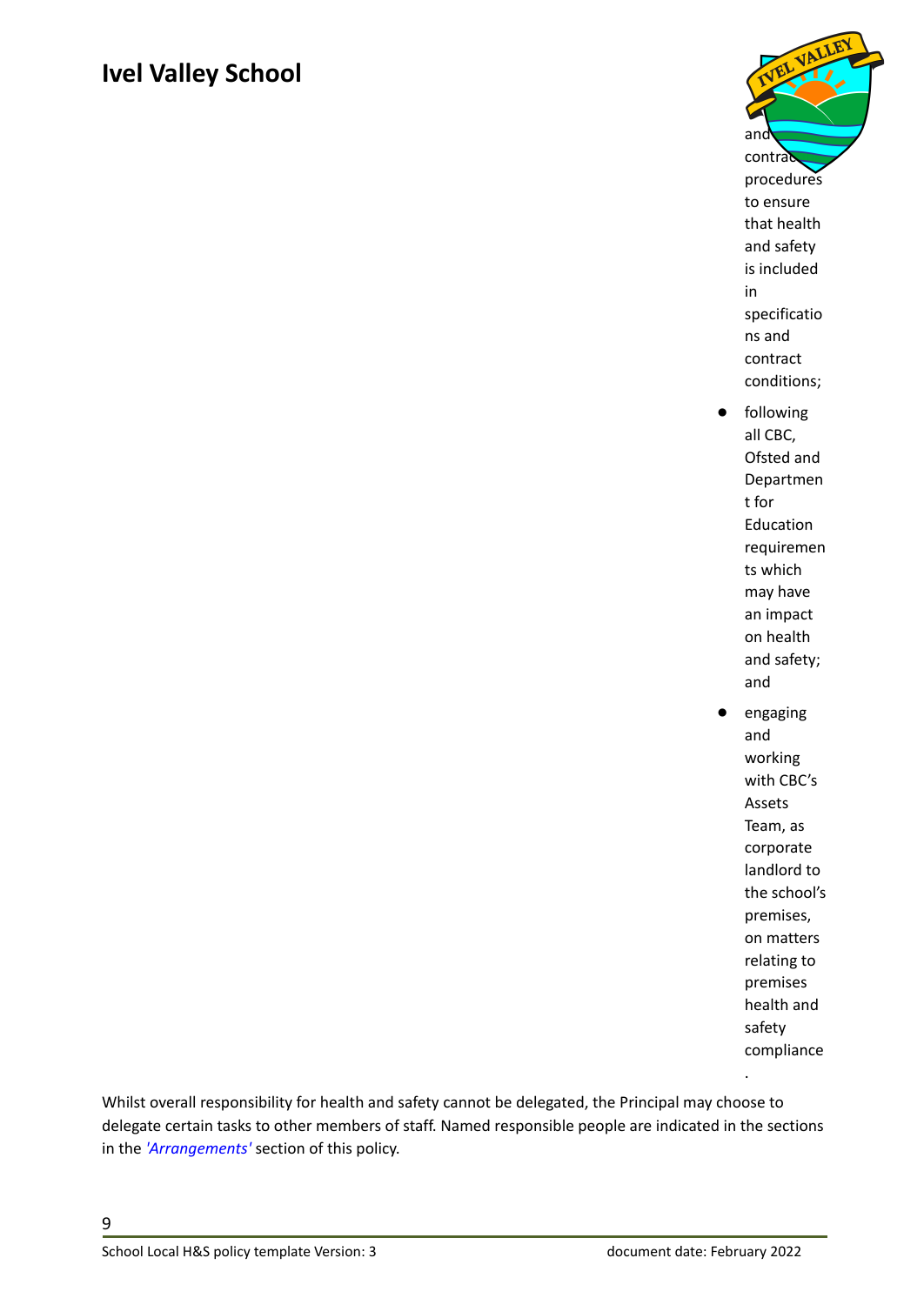

#### <span id="page-9-0"></span>**Responsibilities of the Governing Body**

The Governing Body is responsible for ensuring that health and safety management systems are in place and effective. They fulfil a strategic role in health and safety and are not expected to be involved in day to day management of the school.

The Estates Committee will receive relevant health and safety information, check the implementation of policies and procedures through site monitoring and provide feedback on health and safety matters and identified actions to the Full Governing Body.

The Governing Body will receive regular reports from the Principal in order to enable them to provide and prioritise resources for health and safety management.

Where required, the Governing Body will seek advice and support on health and safety matters. CBC's Corporate Health and Safety Team provide competent health and safety advice for Community and Voluntary Controlled schools.

#### <span id="page-9-1"></span>**Responsibilities of the Senior Leadership Team**

Members of the Senior Leadership Team (SLT), will:

- apply the school's health and safety policy to their own area of work;
- ensure that any staff under their control are aware of and follow relevant published health and safety guidance (from schoolspecific policies and procedures and from relevant sources such as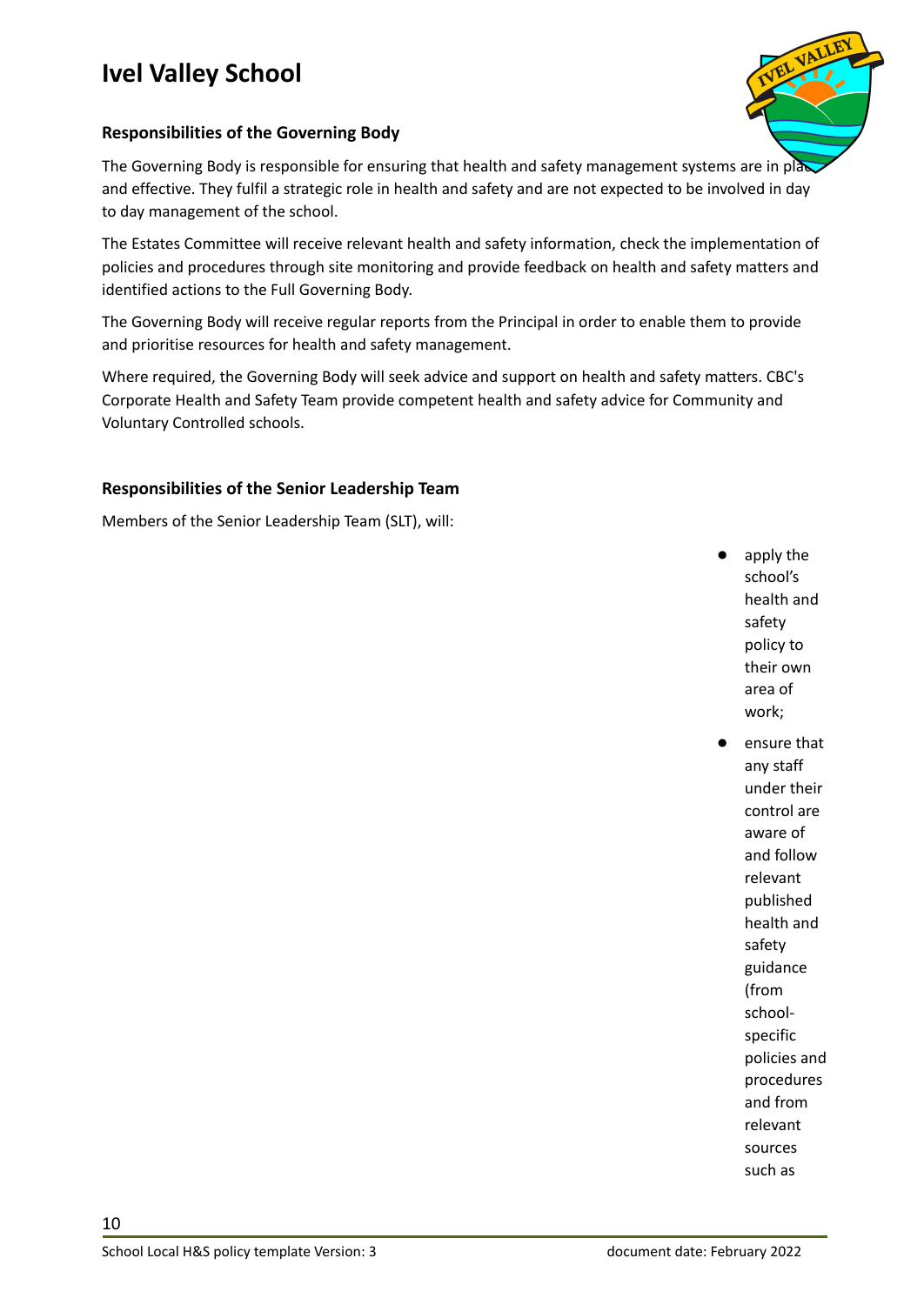

- ensure that health and safety risk assessment s are in place for the activities for which they are responsible and that identified precautions are implement ed;
- ensure that appropriate safe working procedures are brought to the attention of all staff and pupils under their control;
- take appropriate action on health, safety and welfare issues referred to them, informing the Principal or SLT member of any problems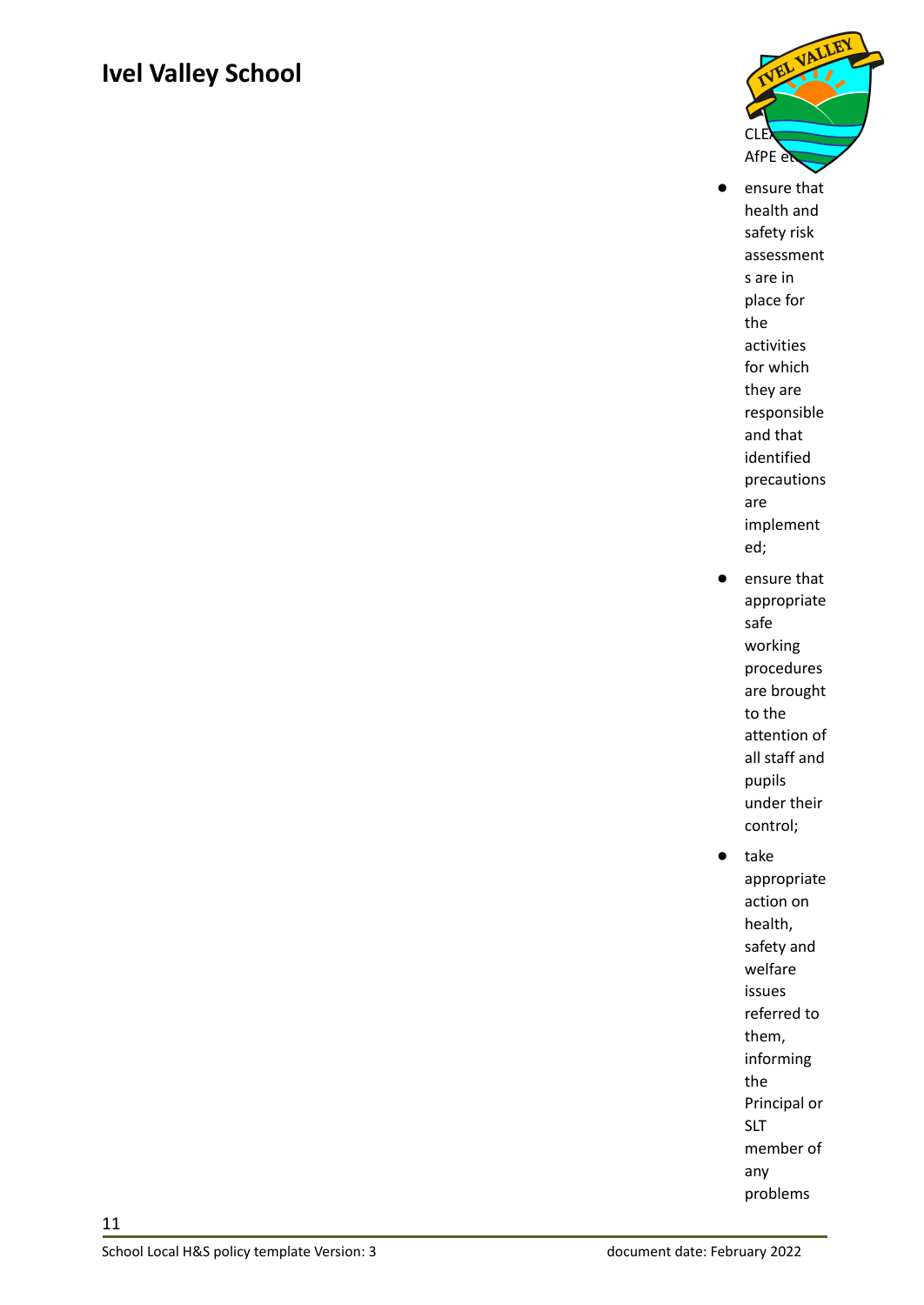

- carry out regular inspections of their areas of responsibili ty and report / record these inspections
	- ;
- ensure the provision of sufficient information

, instruction, training and supervision to reduce the risks from hazards and enable staff and pupils to contribute positively to their own health and safety; and

● ensure that all accidents (including near misses)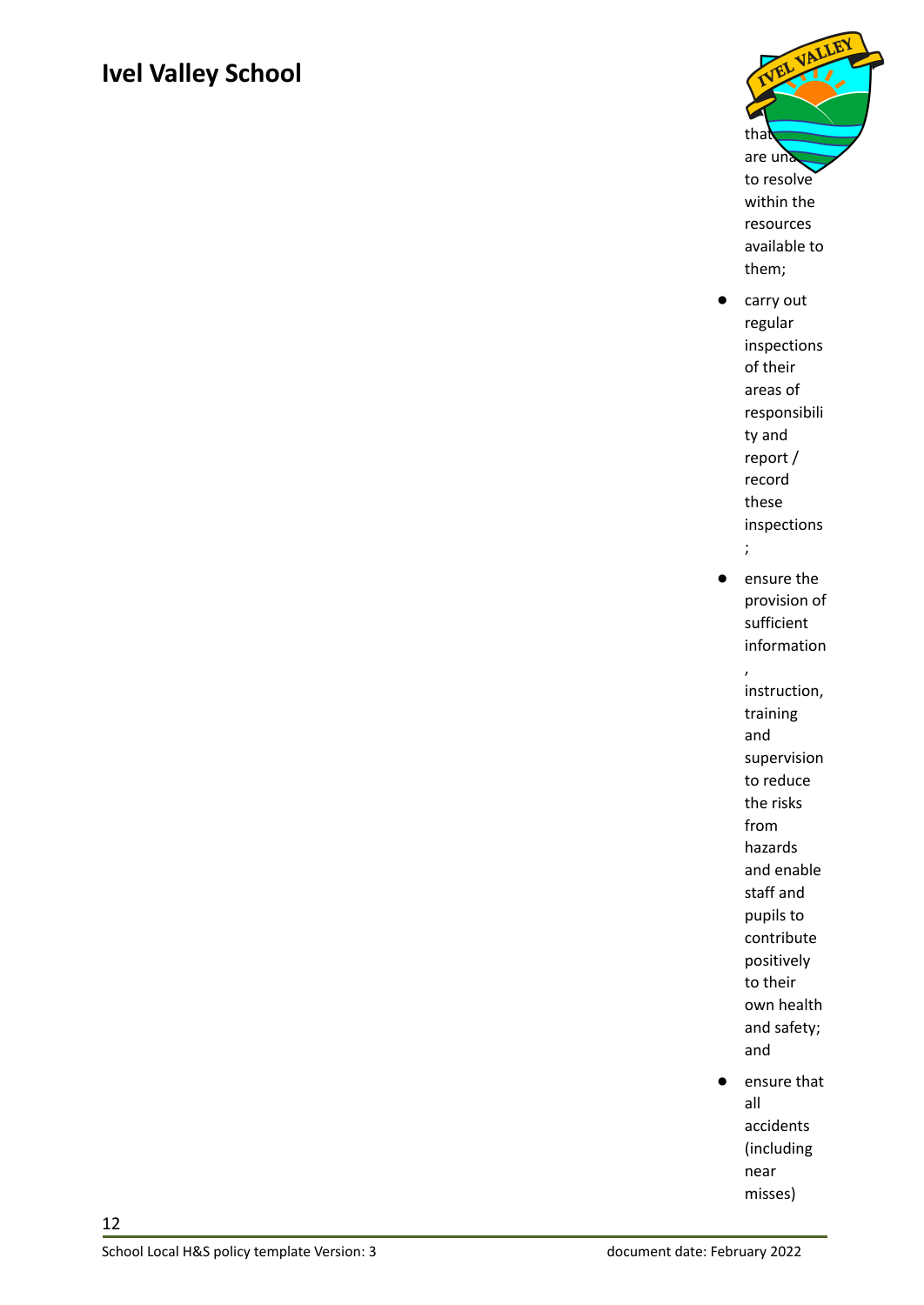

#### <span id="page-12-0"></span>**Responsibilities of employees**

Under the Health and Safety at Work Act etc. 1974, all employees have general health and safety responsibilities. All employees are obliged to take care of their own health and safety whilst at work, along with that of others who may be affected by their acts or omissions.

All employees have responsibility to:

● take reasonable care for the health and safety of themselves and others in undertakin g their work;

comply with the school's health and safety policy, procedures and risk assessment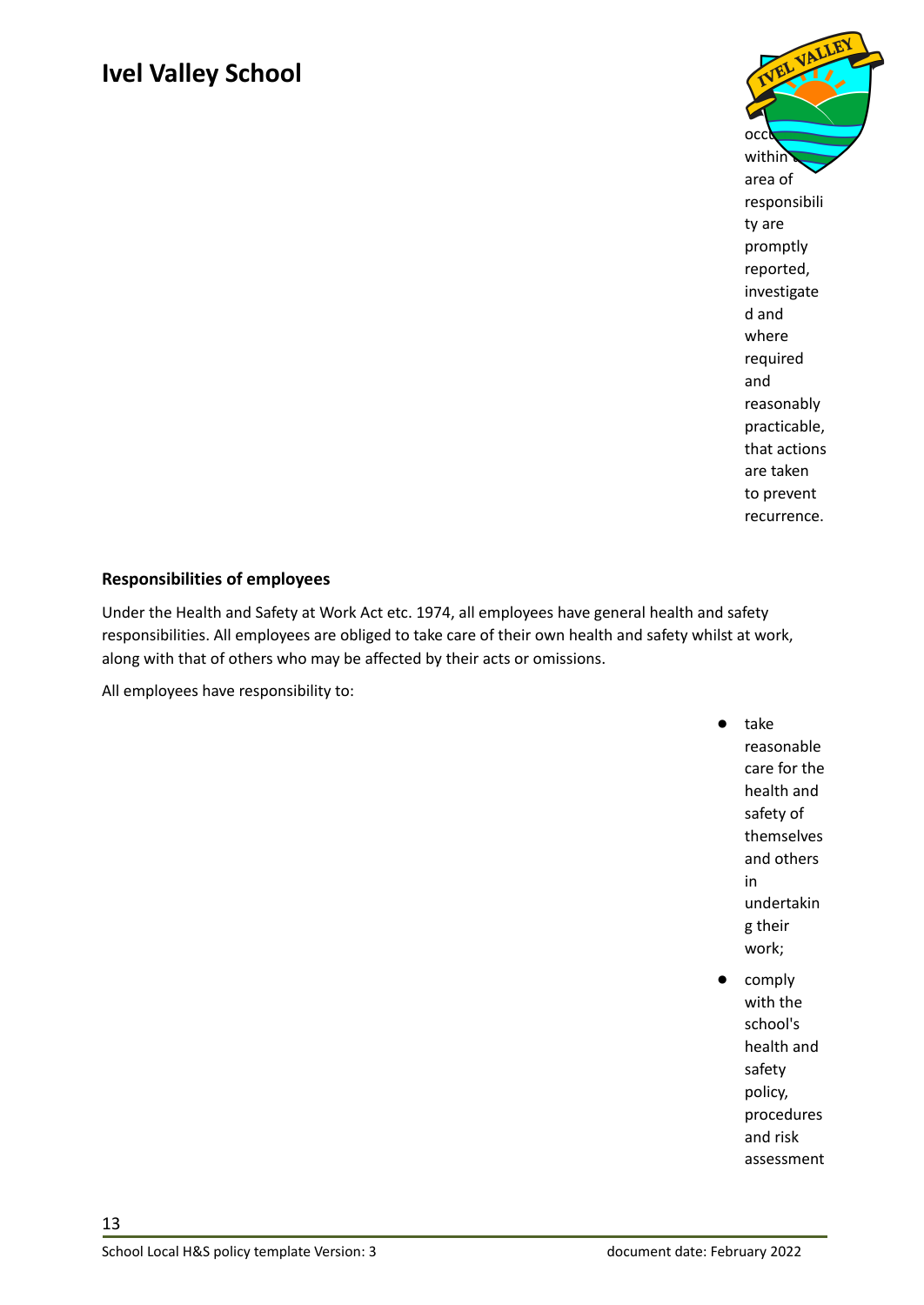

- report all accidents and incidents in line with the reporting procedure;
- co-operate with and support school manageme nt on all matters relating to health and safety;
- not intentionall y interfere with or misuse any equipment or fittings provided in the interests of health, safety and welfare;
- report all defects in condition of premises or equipment and any health and safety concerns immediatel y to their line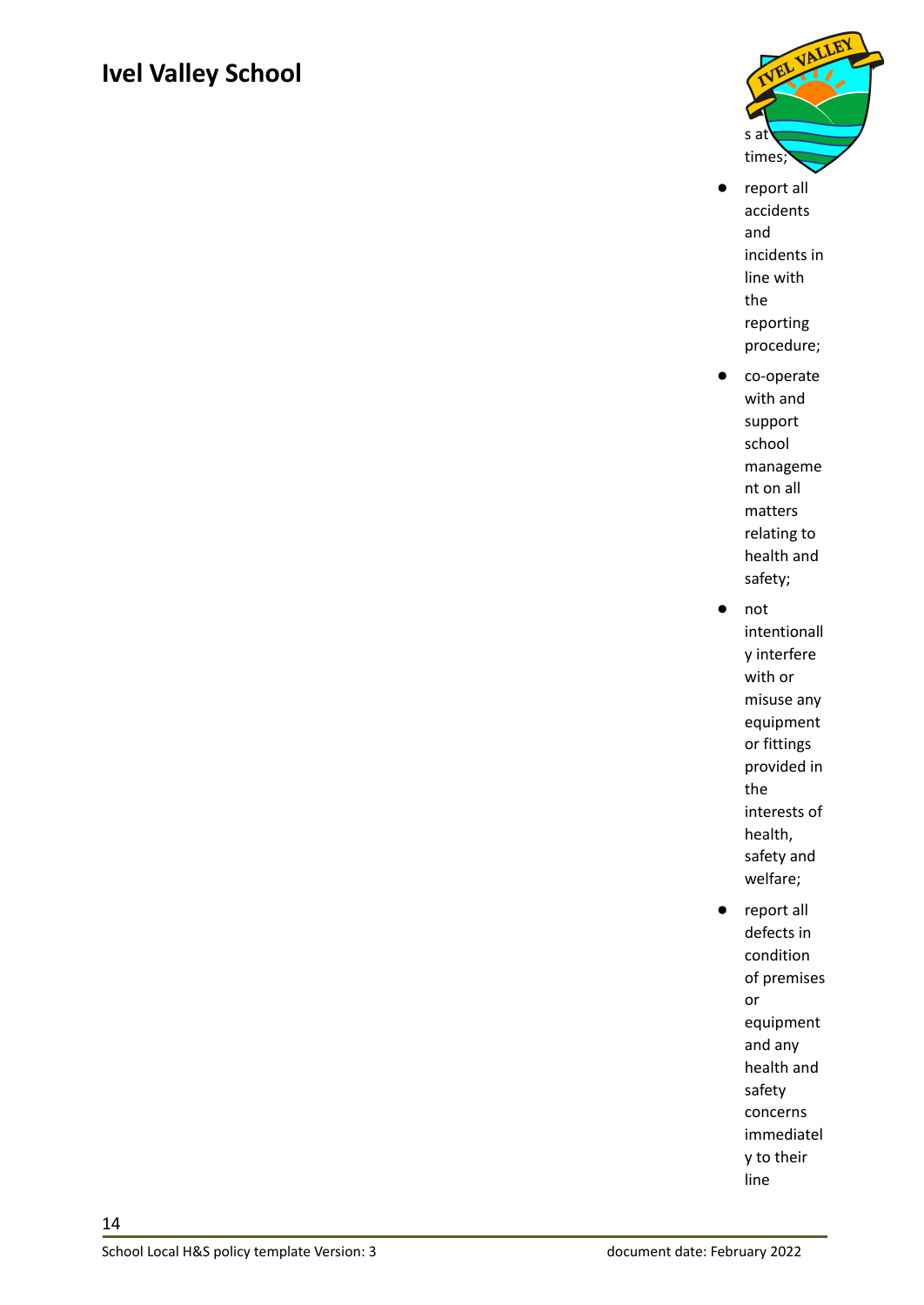

- ensure that they only use equipment or machinery that they are competent / have been trained to use;
- observe standards of dress consistent with safety and / or hygiene; and
- make use of all necessary precautions and personal protective equipment provided for safety or health reasons.

#### <span id="page-14-0"></span>**Responsibilities of pupils**

Pupils, in accordance with their age and aptitude, are expected to:

exercise personal responsibili ty for the health and safety of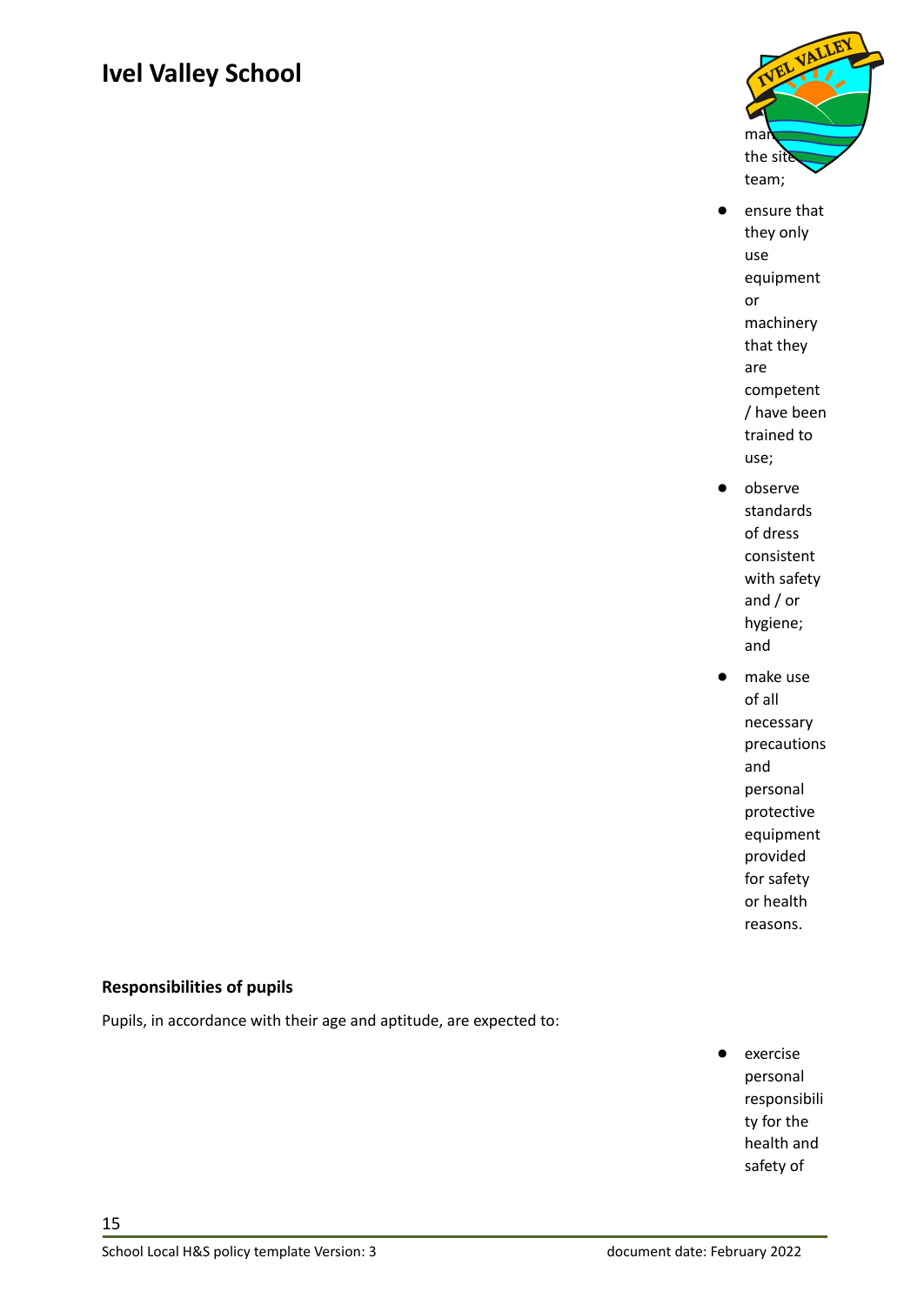

- observe standards of dress consistent with safety and / or hygiene;
- observe all the health and safety rules of the school and in particular the instructions of staff given in an emergency; and
	- not intentionall y interfere with or misuse any equipment or fittings provided in the interests of health, safety and welfare.

#### <span id="page-15-0"></span>**Key staff**

The following staff have designated responsibilities in this Health and Safety policy as at January 2020:

| <b>Name</b>        | <b>Role</b>                |
|--------------------|----------------------------|
| Joe Creswick       | Principal                  |
| <b>Emily Sidhu</b> | Vice Principal             |
| Roger Williams     | <b>Assistant Principal</b> |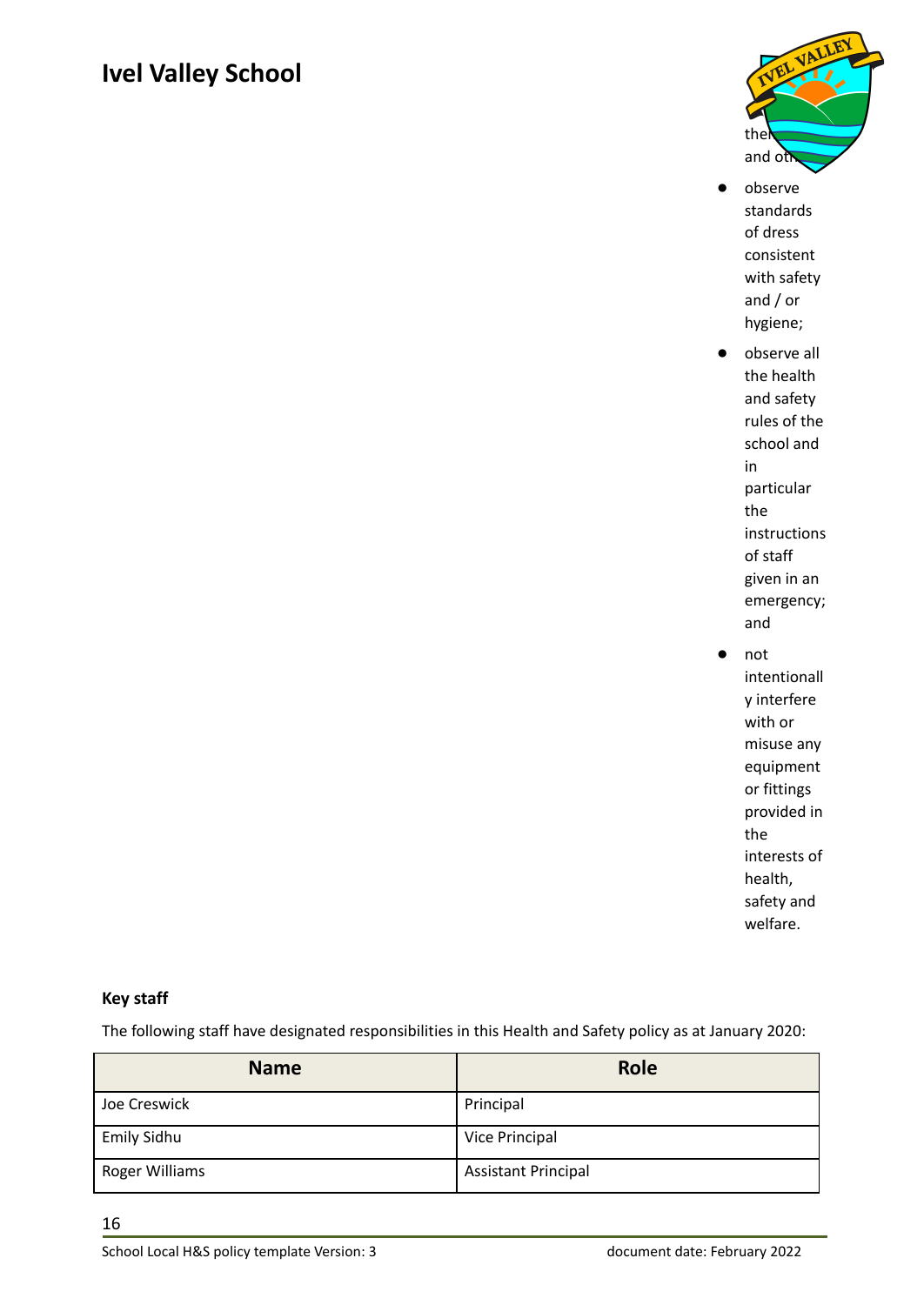| <b>Tom Potts</b>       | Lead Practitioner for Behaviour |
|------------------------|---------------------------------|
| Hannah Doran           | <b>Business Manager</b>         |
| Nicola Hudson          | <b>Office Manager</b>           |
| Dave Green             | <b>Site Managers</b>            |
| <b>Kevin Greenwell</b> |                                 |
| Gary Hough             |                                 |
| <b>Wendy Presland</b>  | Finance/Admin Officer           |
| <b>Emily Snapes</b>    | After School Club Leader        |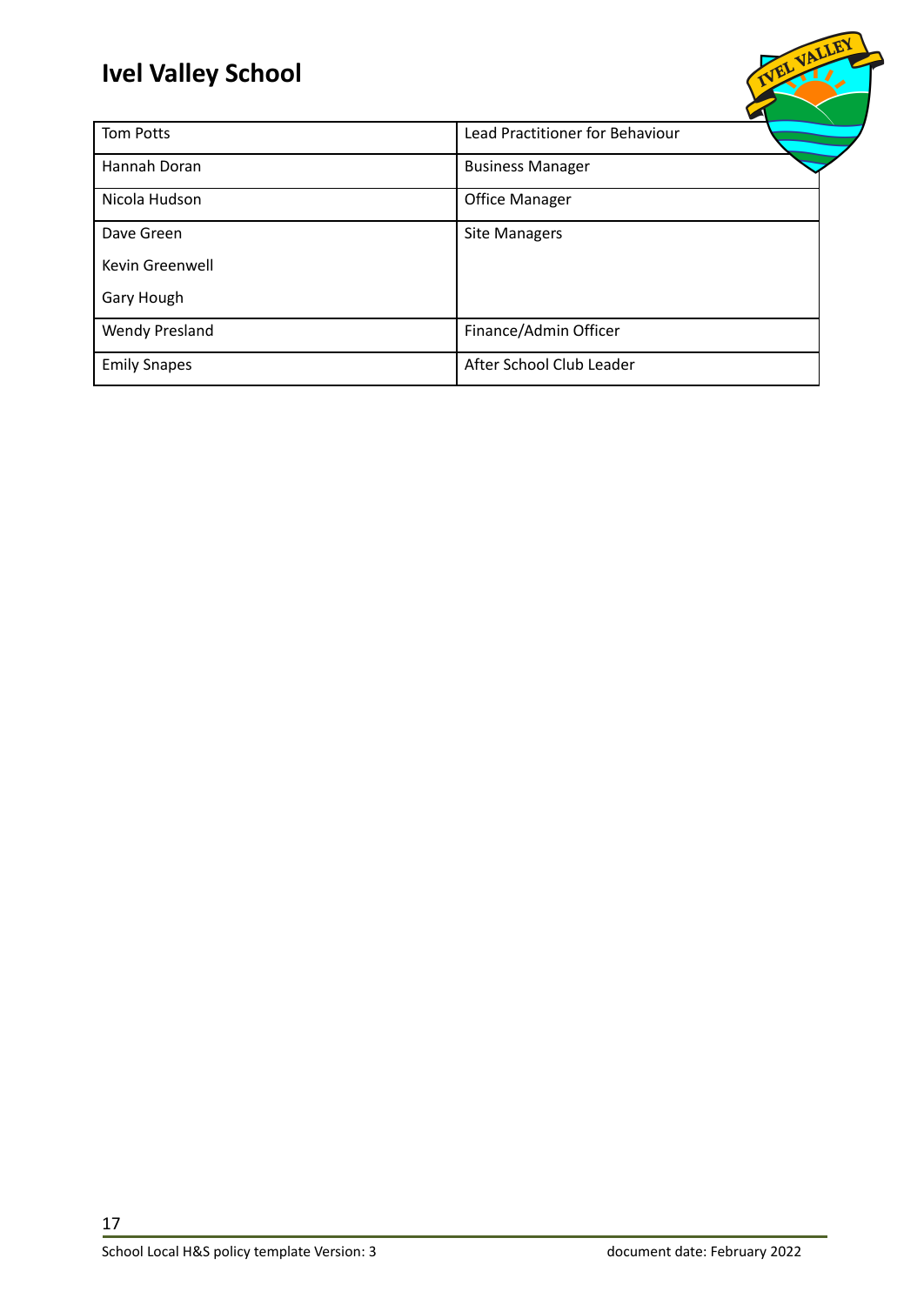

#### <span id="page-17-0"></span>**3. Arrangements**

In order to fulfil the responsibilities outlined in the *['Organisation'](#page-4-0)* section of this policy, the following arrangements are defined for Ivel Valley School (presented in alphabetical order for ease of reference).

#### <span id="page-17-1"></span>**Accident and incident reporting**

*Related documents:*

*● Accident, Incident and Near Miss Guidance (CBC)*

**Joe Creswick** is responsible for:

**The** periodic review of local incident reporting arrangeme nts for suitability and to ensure that the requiremen ts of CBC's Accident, Incident, Near Miss & Dangerous **Occurrence** s Reporting Policy and Procedure are met;

**Ensuring** that all staff are aware of their responsibili ties under this policy and CBC's Accident, Incident,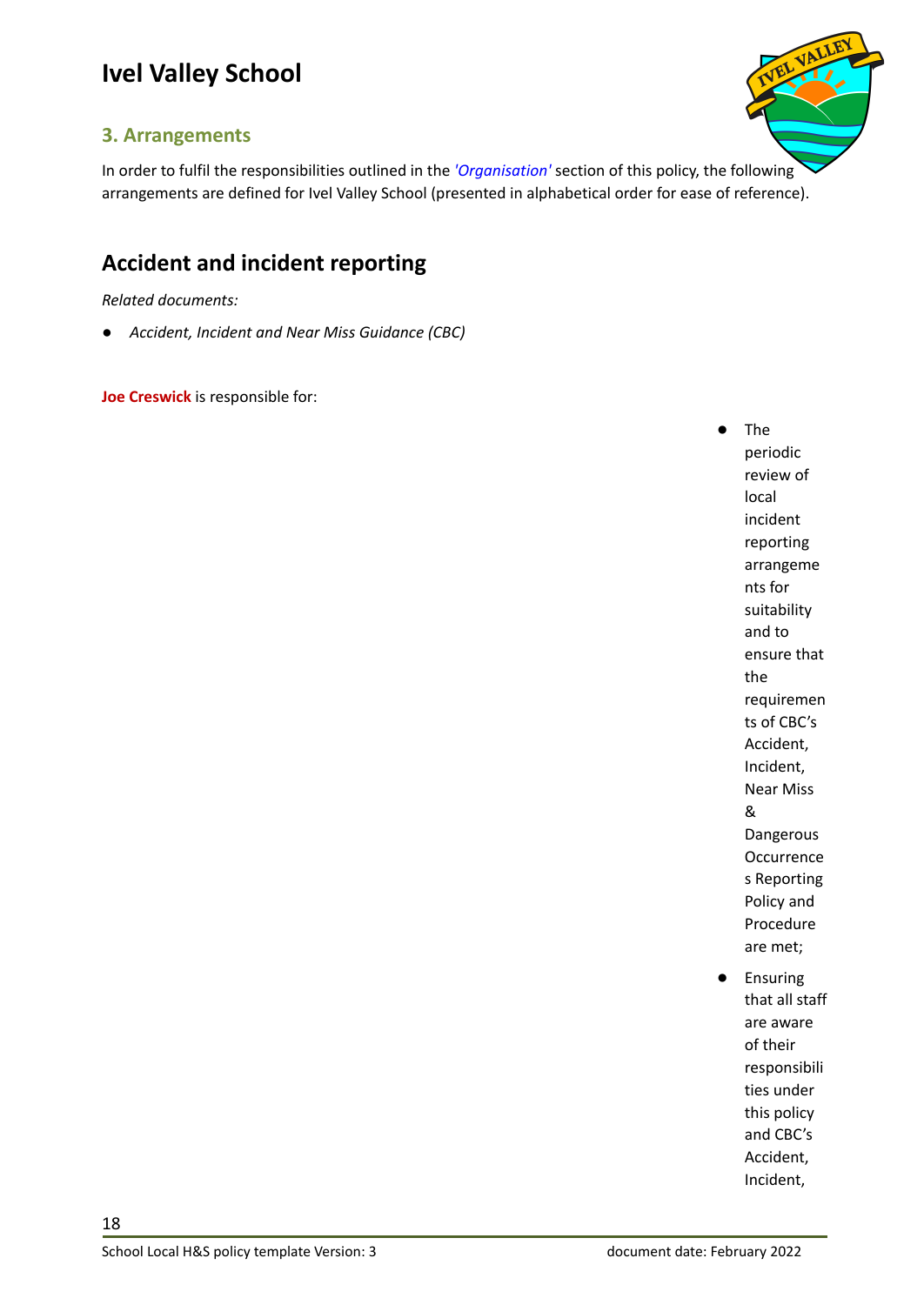

**Occurrence** s Reporting Policy and Procedure; and

- Reporting incidents, including where required under the terms of the Reporting of Injuries, Diseases & Dangerous **Occurrence** s Regulations (RIDDOR) 2013, with the assistance of the CBC Corporate Health & Safety Team (CHST), to the Health & Safety Executive (HSE); and
- ensuring that all staff are aware of their responsibili ties for contacting parents for all pupil injuries.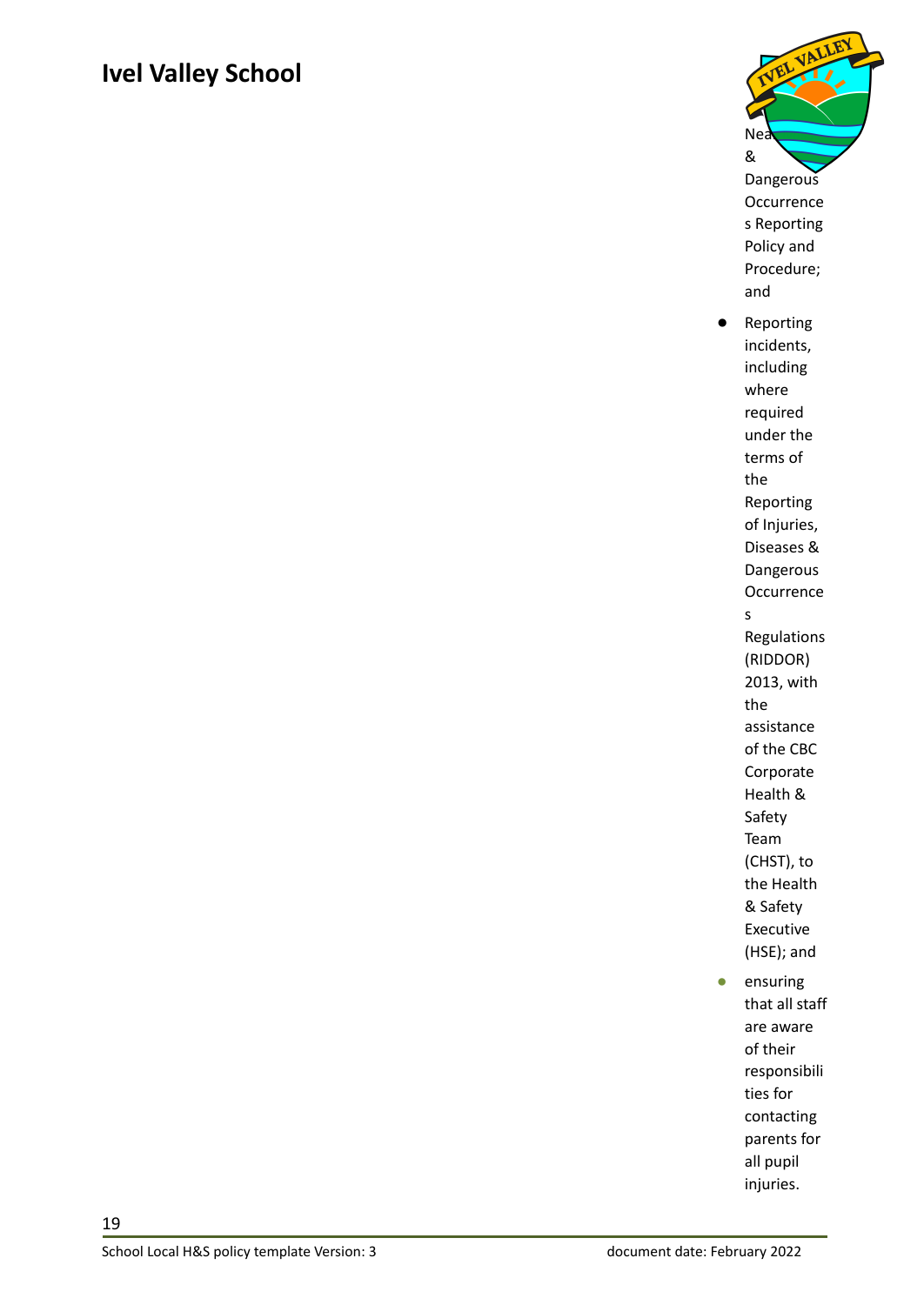**Hannah Doran** is responsible for:



● reviewing all incident reports that resulted in an injury or illness to someone (or was a near-miss);

● ensuring that incidents are reported on AssessNET where required, including calling the CBC CHST immediatel y upon notification that a significant incident (i.e. one where the injured / affected person has required transportati on to hospital / professiona l medical treatment / time away from work or on amended duties, or which had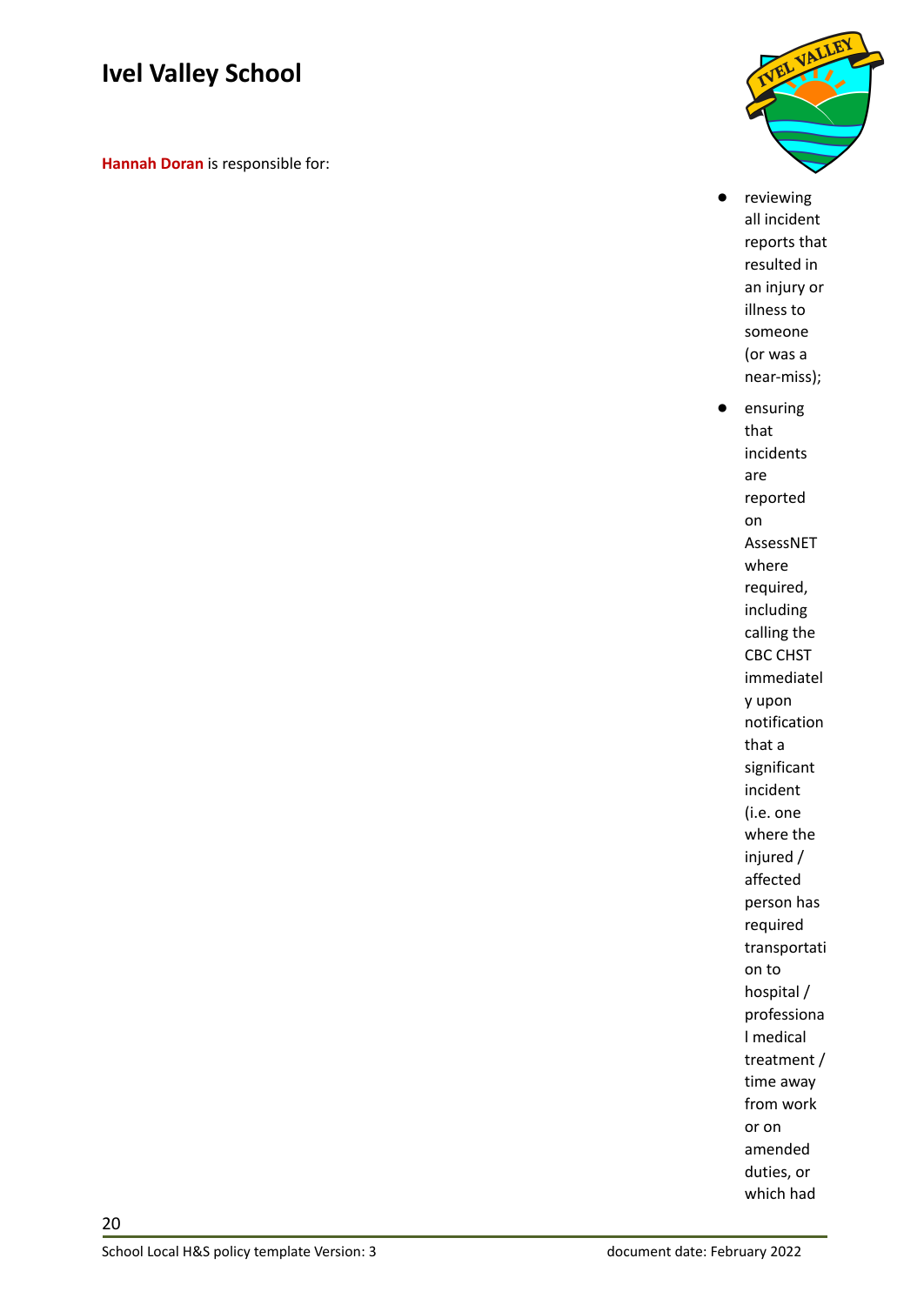

- ensuring that suitable and sufficient investigatio ns are carried out following all incidents and that all reasonable actions are taken to prevent recurrence of similar incidents;
- liaising with and providing any information as is required by the CBC CHST.
- ensuring that they report all incidents on CPOMS without delay and in any event on

**All staff** are responsible for: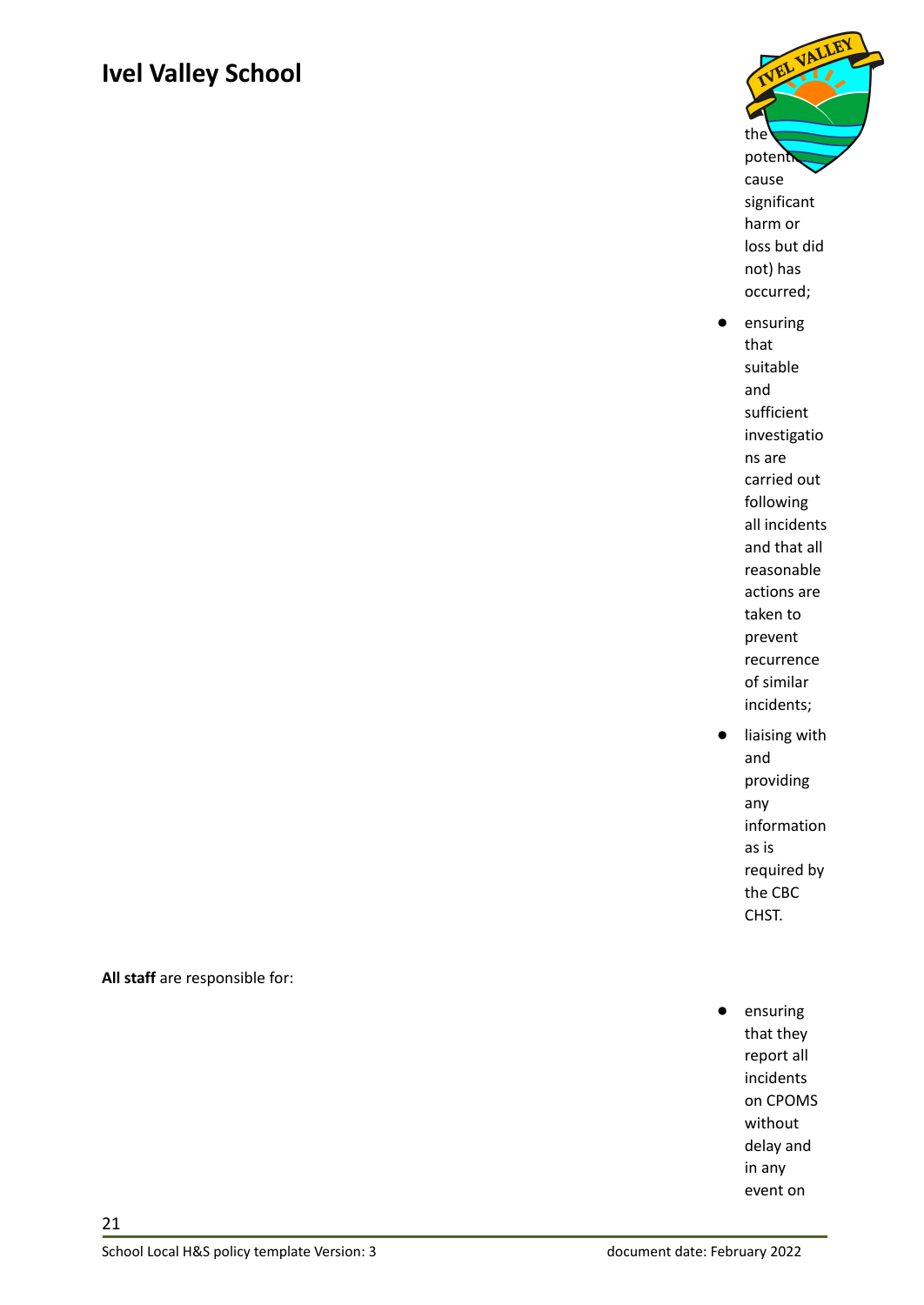

investigatin g incidents which occur within their area of work to provide comprehen sive information on the incident form they submit and taking all reasonable immediate and longer term actions as required to prevent recurrence of a similar incident; and ● providing to **Hannah Doran,** as soon as possible, a copy of any written

(work-relat ed) disease or illness

al

confirmatio n by a medical professiona l of an occupation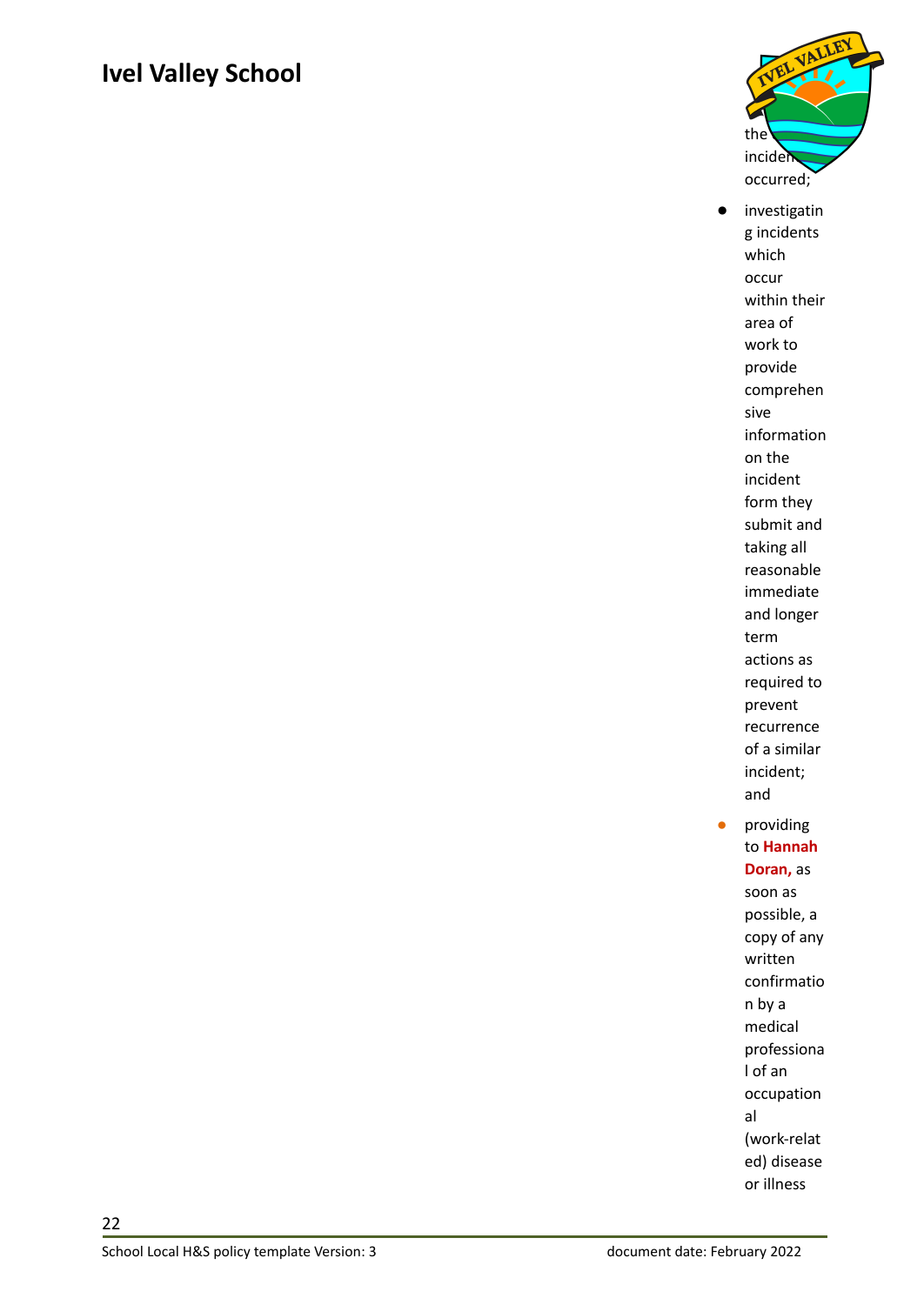

#### <span id="page-22-0"></span>**After-school and holiday clubs and activities**

**Emily Snapes**, as After School Club leader, (and anyone else who leads Holiday Clubs) has the duty to:

- Complete relevant risk assessments for any activities
- Comply with all the School's health and safety related policies mentioned in this document
- Ensure staffing is adequate and that they are appropriately trained and supervised.

#### <span id="page-22-1"></span>**Asbestos**

*Related documents:*

- *● Asbestos Management Surveys and Asbestos Registers*
- *● Asbestos Management Plan*
- *● Asbestos guidance (CBC)*

**Joe Creswick**, as Principal, has the duty to:

ensure that the school's Asbestos Manageme nt Plan is kept up to date and that the risks from asbestos present are managed;

understand the requiremen ts for the manageme nt of asbestos in schools, as defined by the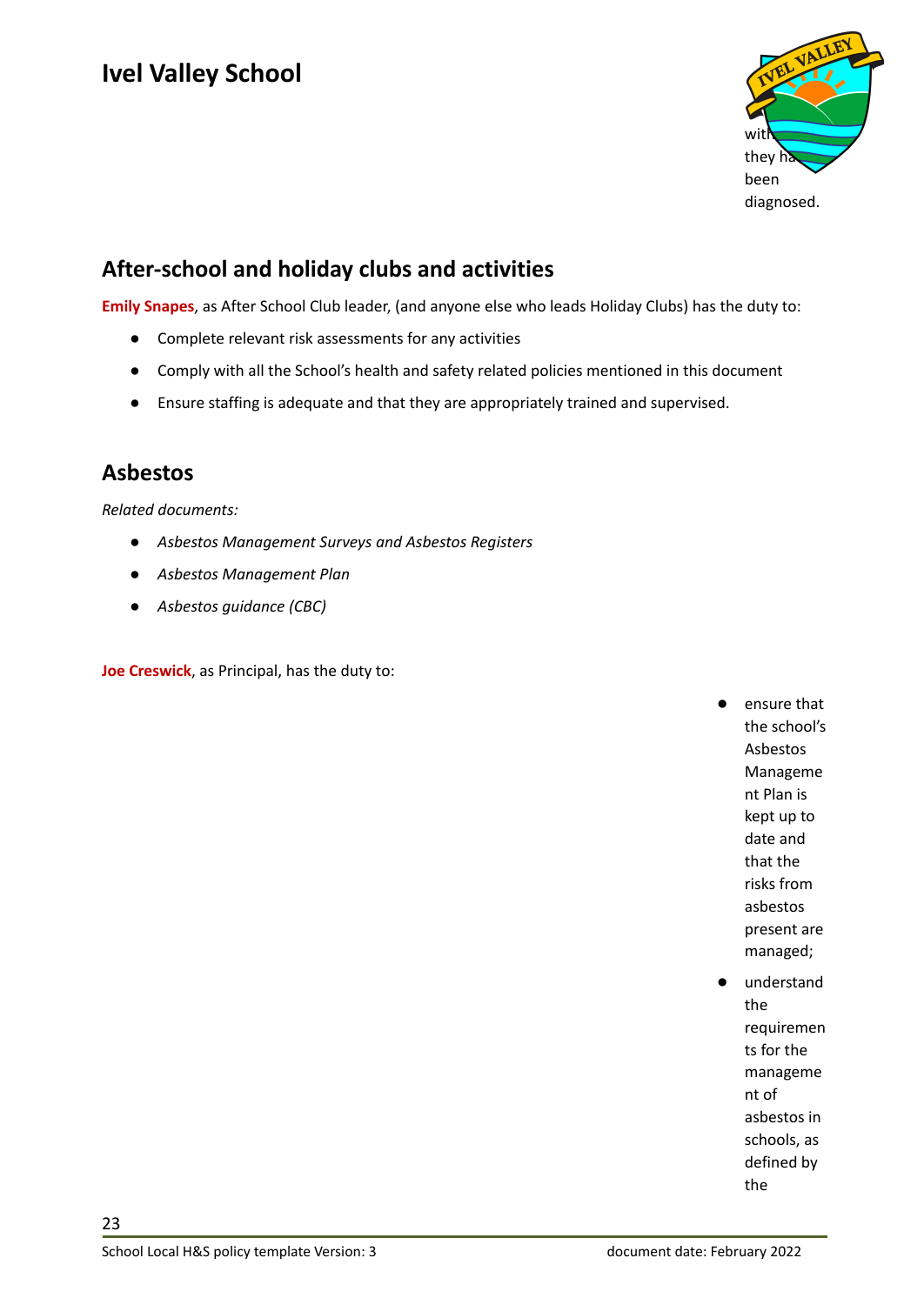

- appoint sufficient numbers of staff to act as 'asbestos co-ordinato rs';
- ensure that asbestos co-ordinato rs:
- o have access to the online 'Frontline' system, to enable them to view the school's Asbestos Management Plan;
- o attend training provided by CBC on how to manage asbestos within the school;
- o use the Asbestos Management Plan information to verify whether activities such as maintenance works may proceed safely and to set rules for staff or contractors based on the risks from asbestos;
- o ensure that a record is kept which demonstrates that those conducting activities which may disturb asbestos have been made aware of the risks (log book); and
- o conduct an annual (or frequency as specified in the Asbestos Management Plan) visual check of the condition of known asbestos identified within the Asbestos Management Plan and upload confirmation of their check (and any actions required) to the Frontline system as a record;

ensure that all staff understand the risks associated with asbestos and that they do not disturb it (e.g. first ensuring it safe to pin items to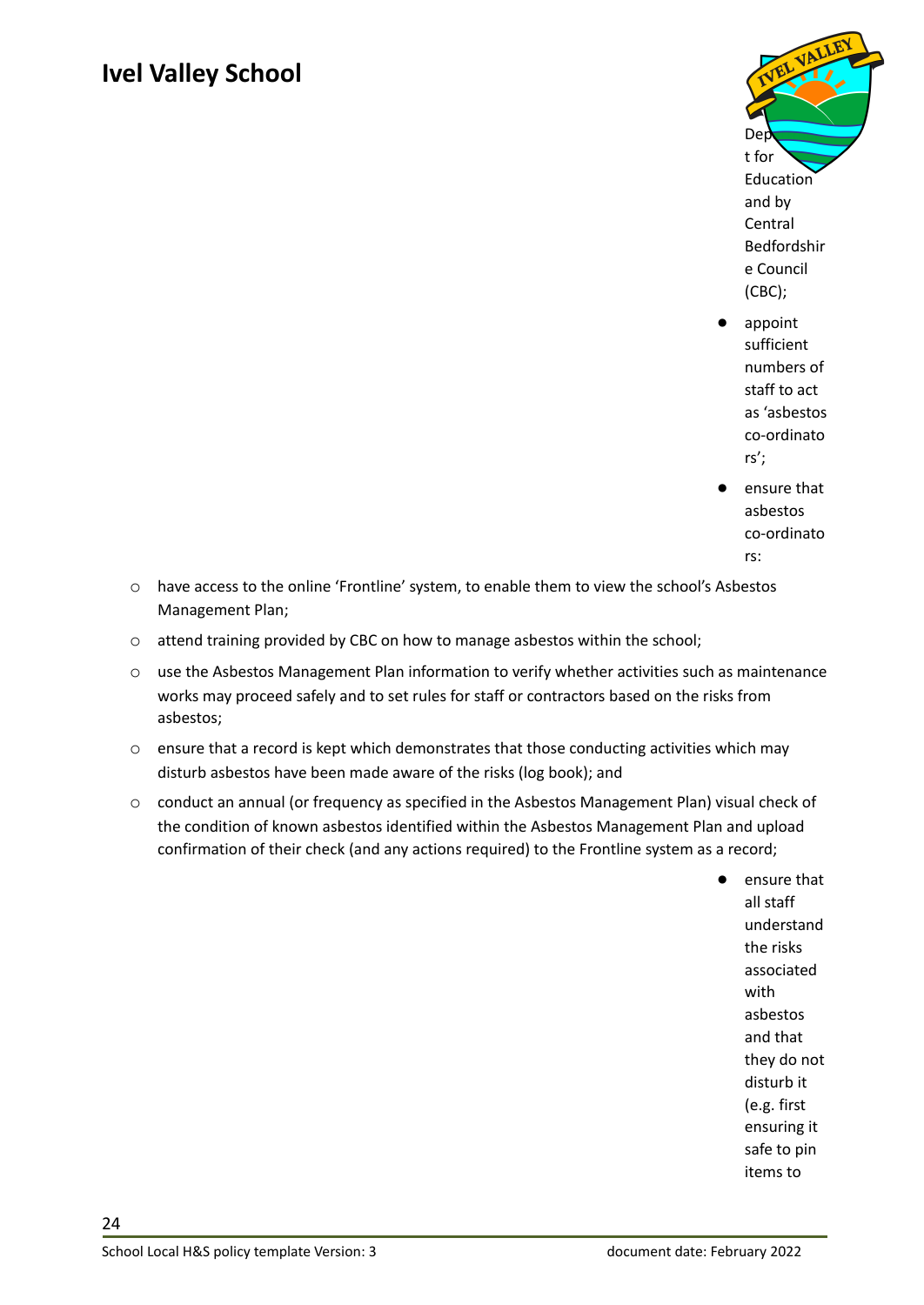

● ensure that in the event of any accidental damage to the building fabric (e.g. damage to ceilings, walls, floors), that the area is immediatel y isolated and the Asbestos Manageme nt Plan checked to verify whether asbestos may have been disturbed. To contact CBC's Assets Team and/or the Asbestos Legionella Co-ordinato r (see contact details below) immediatel y in the event of concerns;

● ensure that CBC's Assets Team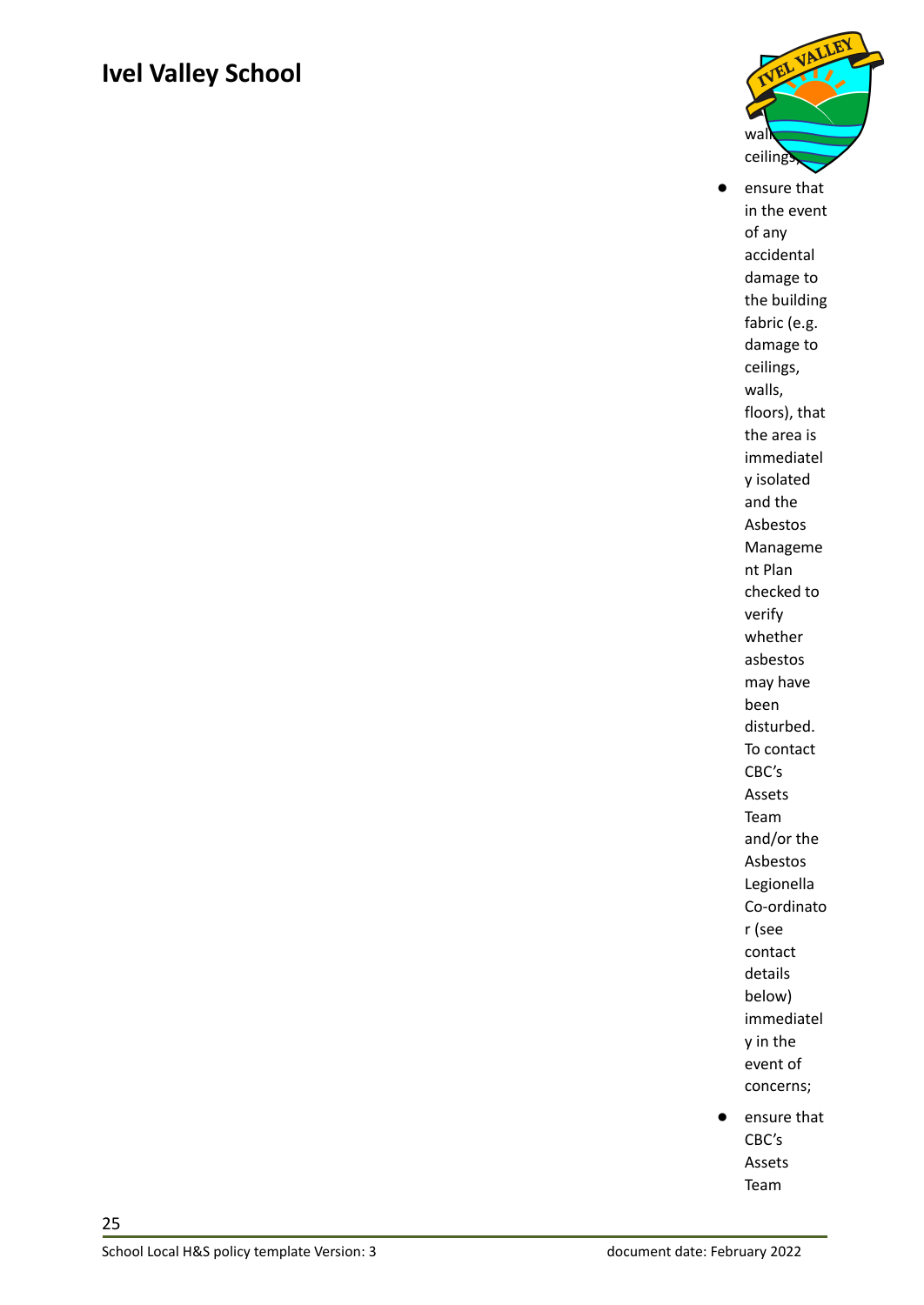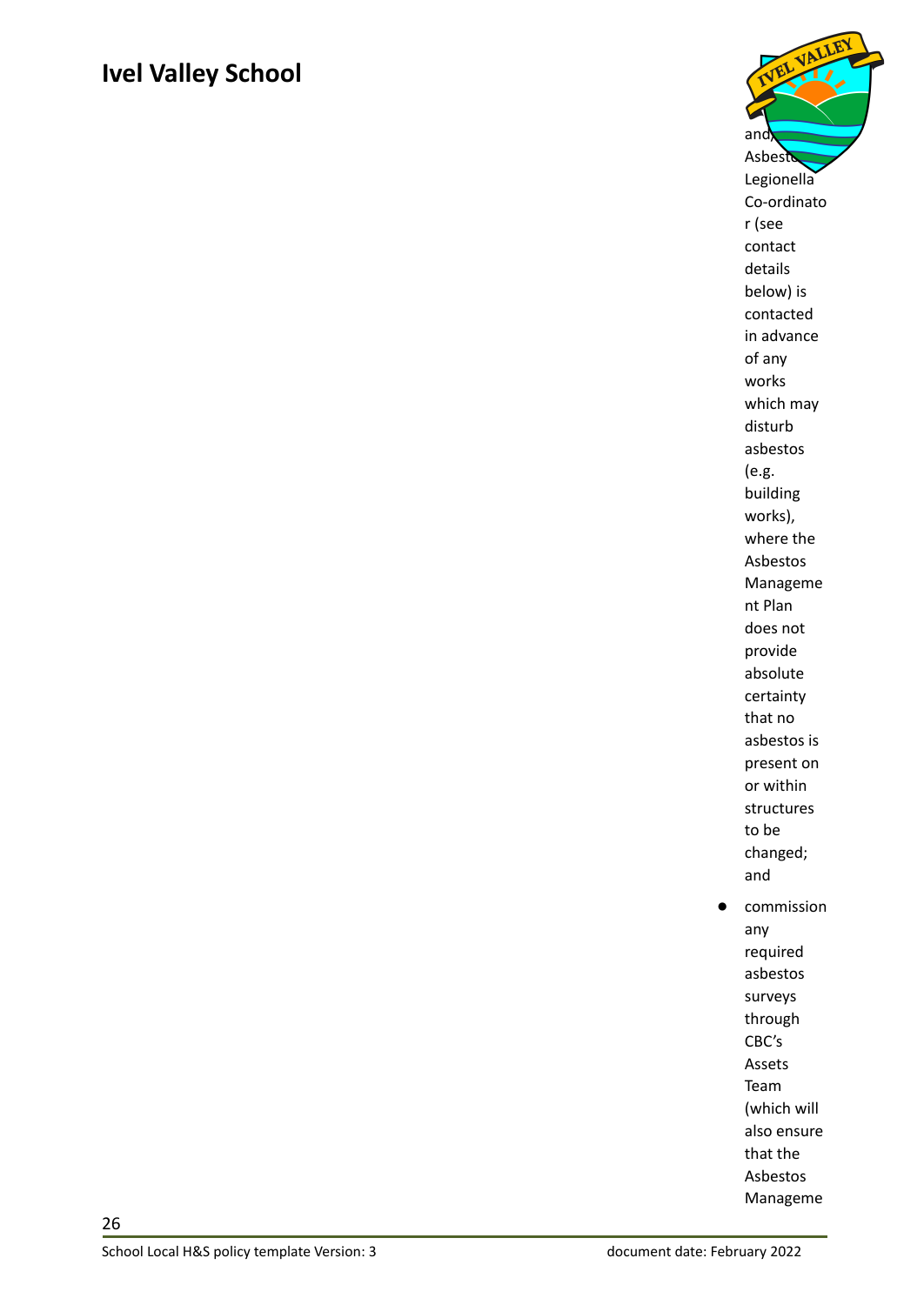

The asbestos co-ordinators at Ivel Valley School are:

- **Hannah Doran**, School Business Manager
- **Dave Green**, Site Manager
- **Kevin Greenwell**, Site Manager
- **Gary Hough**, Site Manager

**All staff** are responsible for reporting without delay to an asbestos co-ordinator (shown above) any accidental damage to the building fabric (e.g. damage to ceilings, walls, floors).

The contact appointed by CBC is:

**Philip Hill** Asbestos and Legionella Co-ordinator Cambridgeshire County Council T: 01223 699120 M: 07771945185 Email: [Philip.Hill@cambridgeshire.gov.uk](mailto:Philip.Hill@cambridgeshire.gov.uk)

#### <span id="page-26-0"></span>**Behaviour management and bullying**

*Related documents:*

- *● Anti-bullying Policy*
- *● Behaviour Principles Written Statement*
- *● School Behaviour Policy*
- *● Positive Handling Policy*

**Tom Potts, Lead Practitioner,** is the lead for behaviour management.

Staff working with pupils who demonstrate challenging or difficult behaviour are provided with Team Teach training. **Joe Creswick** and **Roger Williams** are responsible for the Team Teach training programme

#### <span id="page-26-1"></span>**Building works**

*Related documents:*

*● Schools Notifiable Projects Procedure (CBC)*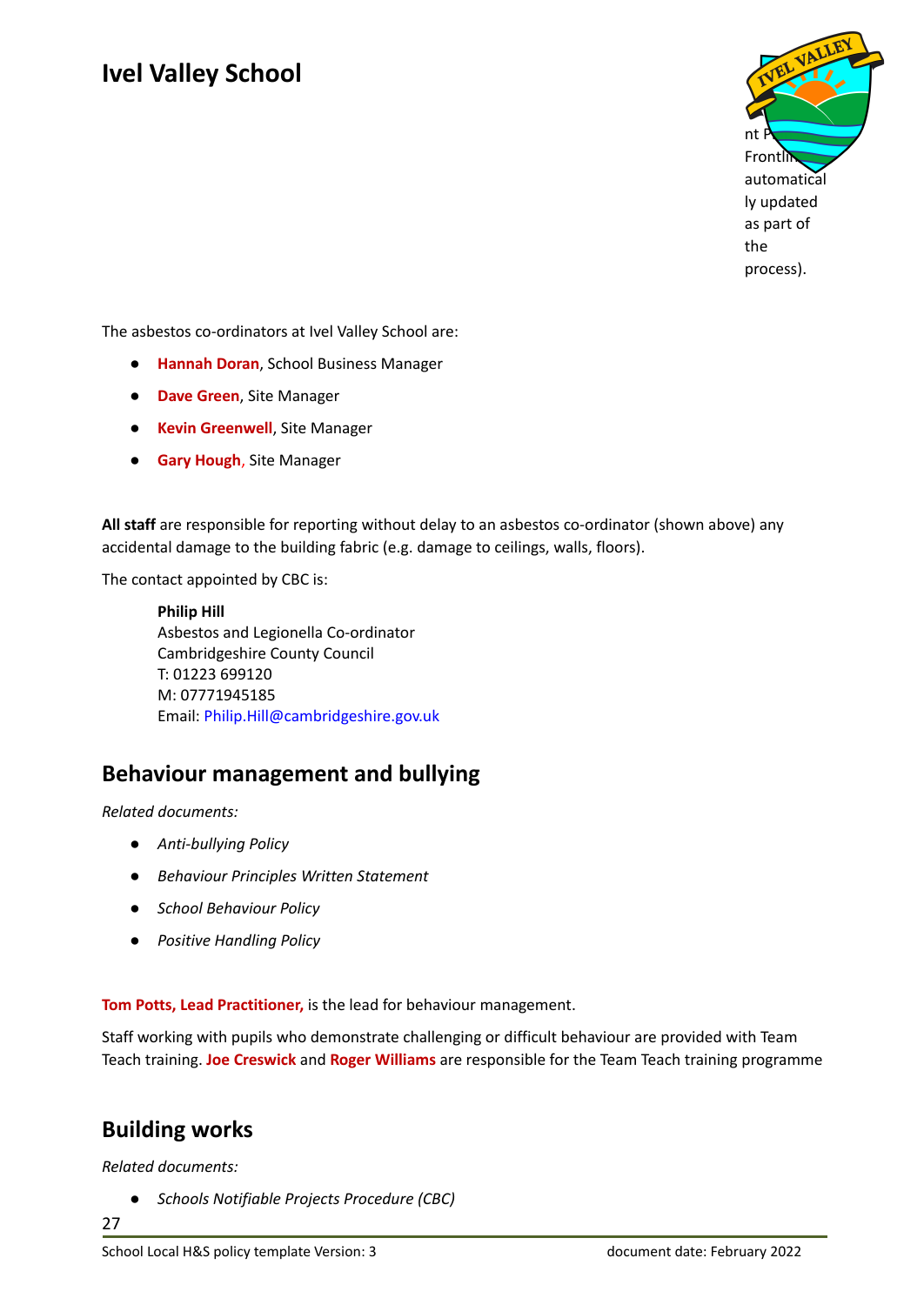

When making alterations to the premises, **Joe Creswick** is responsible for ensuring that alterations are designed, arranged and carried out in compliance with the Construction, Design and Management Regulations 2015. As part of this management, **Joe Creswick** or **Hannah Doran** will ensure that:

> ● works requiring notification to CBC under the School Notifiable Projects process, are duly notified and approved **before** work commence s; statutory

- consents are sought as required for planning and building control;
- alterations are competentl y designed to ensure compliance with legislation including the Building Regulations , the Workplace (Health, Safety and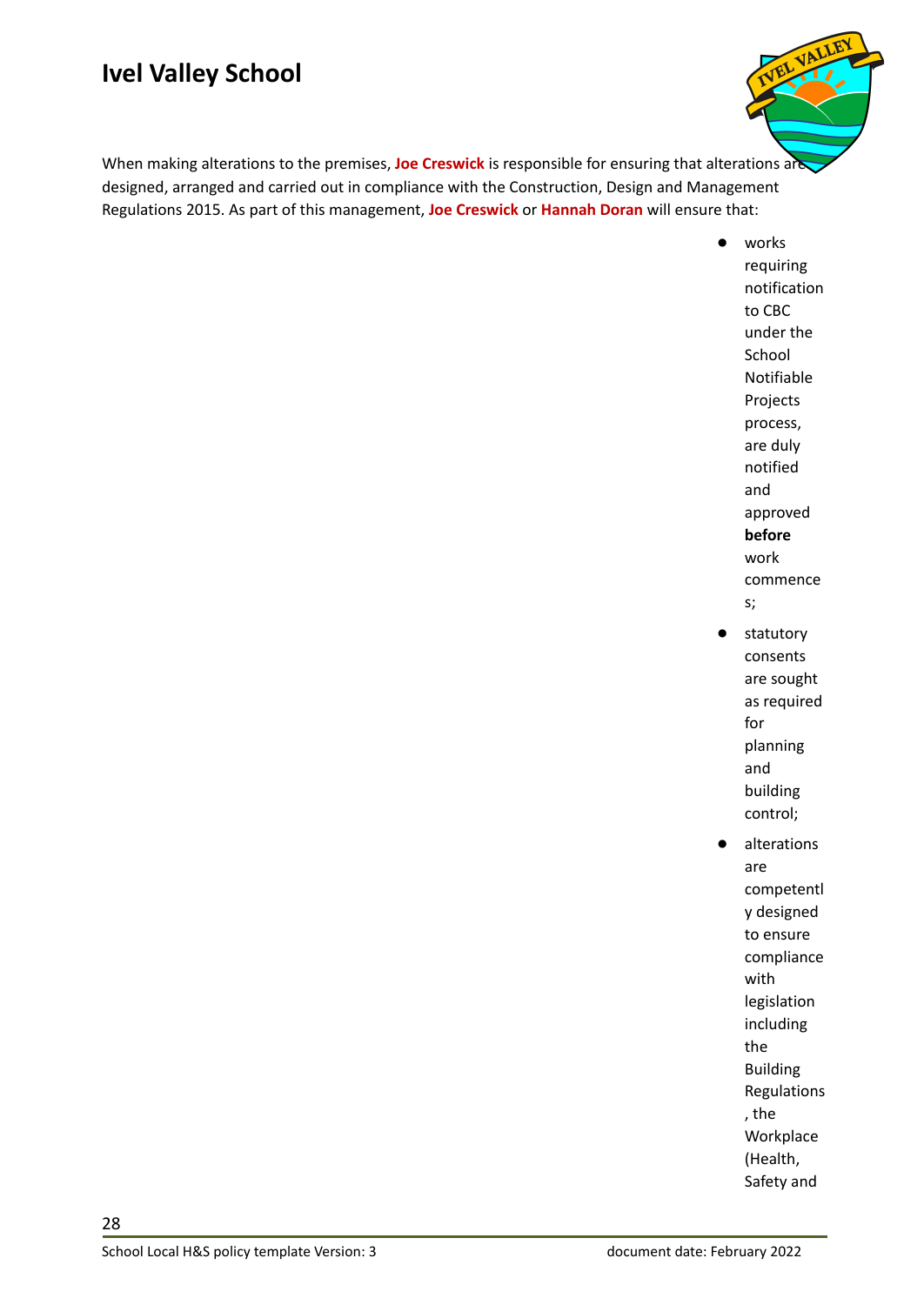

relevant sections within this policy, including those on Asbestos and **Contractors** , are complied with.

The duties required to manage such works may be delegated to other Ivel Valley School staff but at all times **Joe Creswick** is responsible for monitoring and ensuring that actions taken fulfil the above requirements.

#### <span id="page-28-0"></span>**Cleaning**

Cleaning is carried out by in-house staff who are supervised by **Dave Green, Gary Hough & Kevin Greenwell** (Site Managers).

All staff are expected to immediately resolve small spills of known low-risk contamination such as spilt food or drink, to reduce the immediate risk from slips, trips and falls.

Spills of hazardous substances such as body fluids or chemicals must be cordoned off and assistance obtained from the **Site Managers**.

Risk assessments and working procedures are in place and regularly updated.

Cleaners (and others fulfilling cleaning roles) should receive appropriate information, instruction, training and supervision to ensure that activities are carried out safely in line with the arrangements detailed in this policy.

#### <span id="page-28-1"></span>**Contractors**

*Related documents:*

- *● Managing Contractors Guidance (CBC)*
- *● Contractors checklist*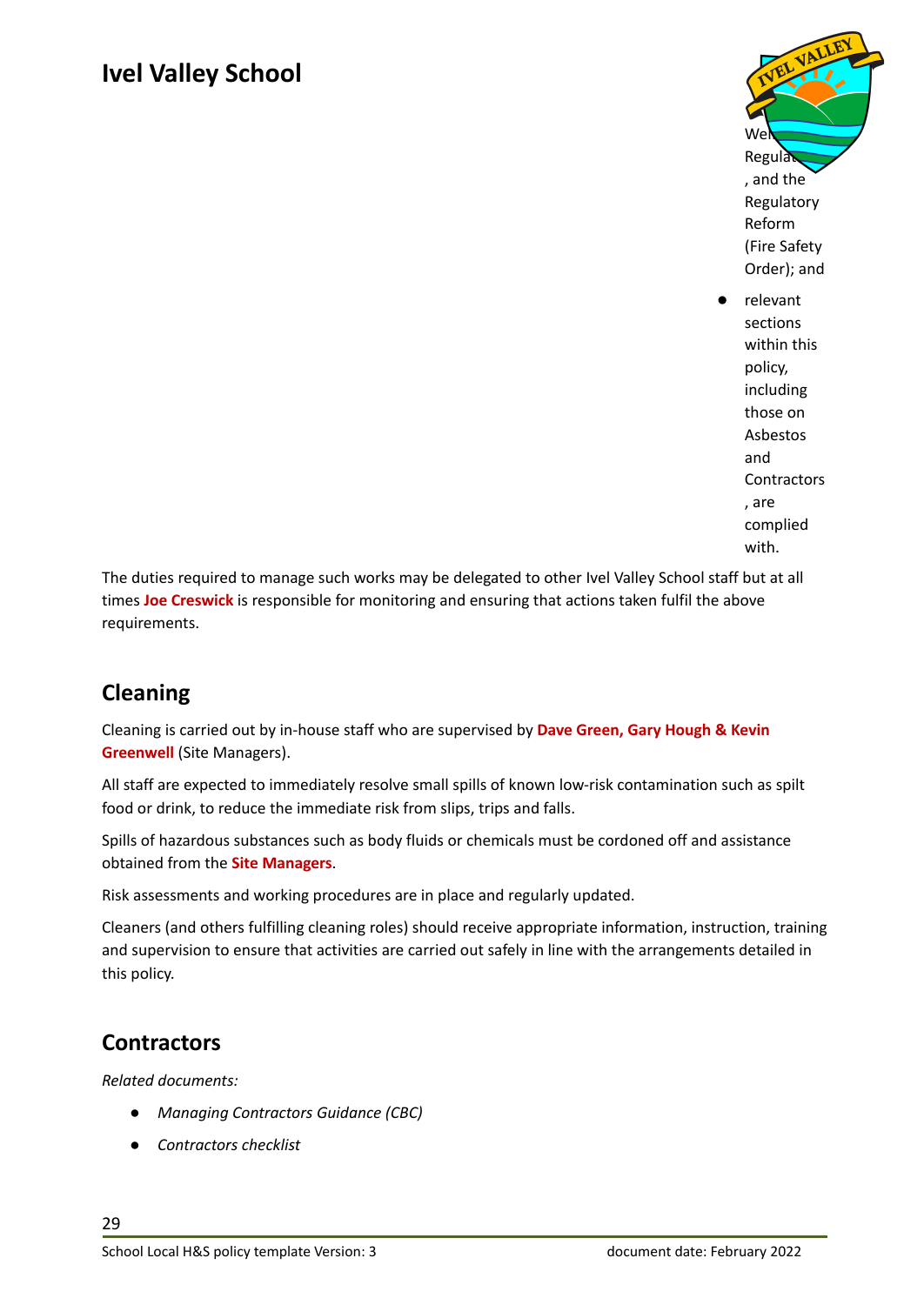**Joe Creswick** and/or **Hannah Doran** is responsible for managing the selection of contractors, to ensure that:



- contractors are competent to carry out the works required;
	- risk assessment s and method statements covering the extent of the works to be carried out are suitable and sufficient;
- checks for the presence of asbestos are made and appropriate action is taken where asbestos may be disturbed; and
- appropriate planning, update and monitoring meetings are held as required (e.g. pre-start planning meetings,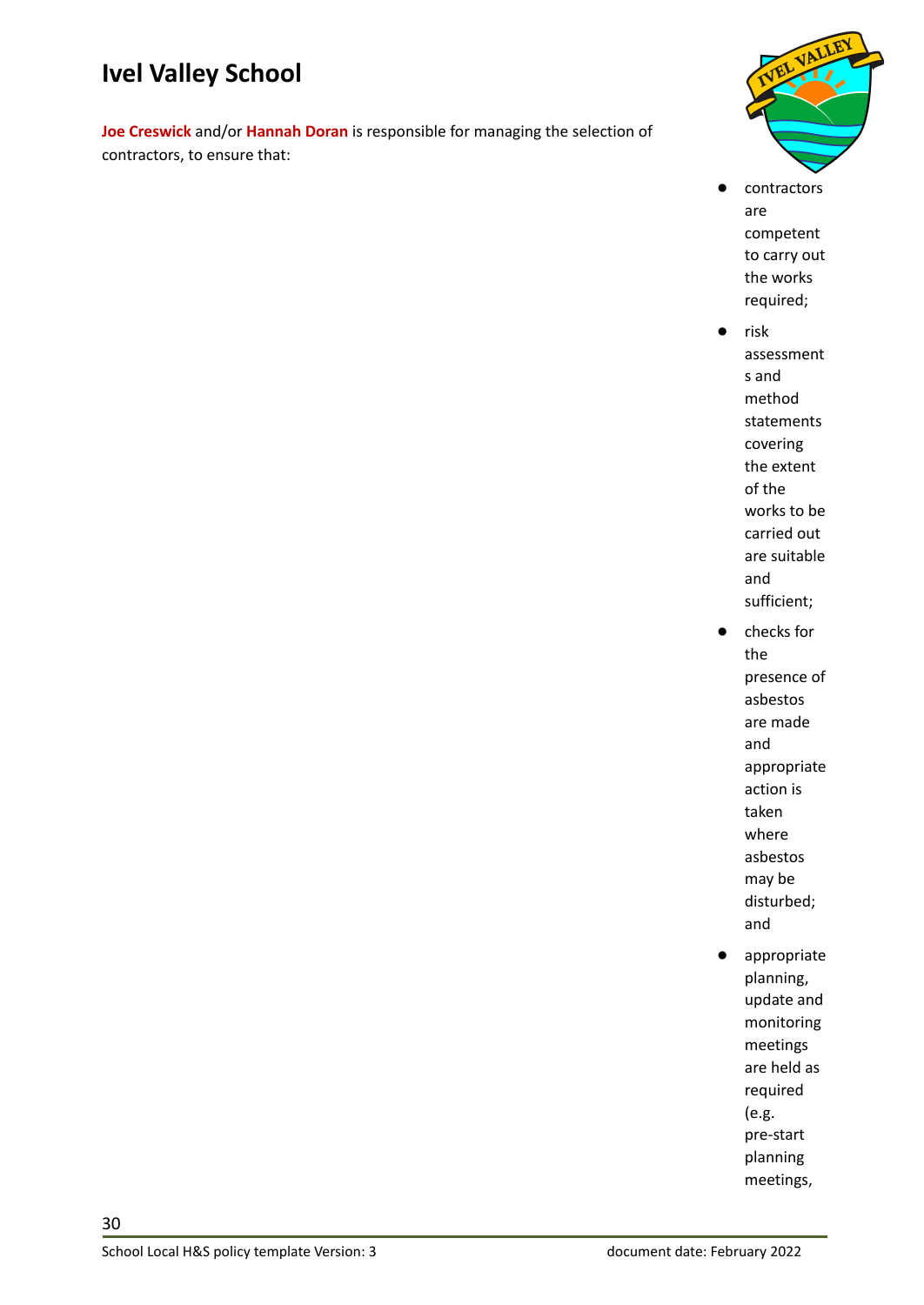

**Joe Creswick** is responsible for reviewing selection and providing final authorisation to proceed for contracts over £5000.

**Hannah Doran** and the **Site Managers** are responsible for the management of contractors on site, to ensure that:

- contractors sign in and are given an induction on site arrangeme nts (e.g. fire and evacuation, welfare, first aid, smoking, etc.); planned works are reviewed before
	- commencin g on each working day and a Permit To Work (PTW) is issued for the specific works planned that day where appropriate

;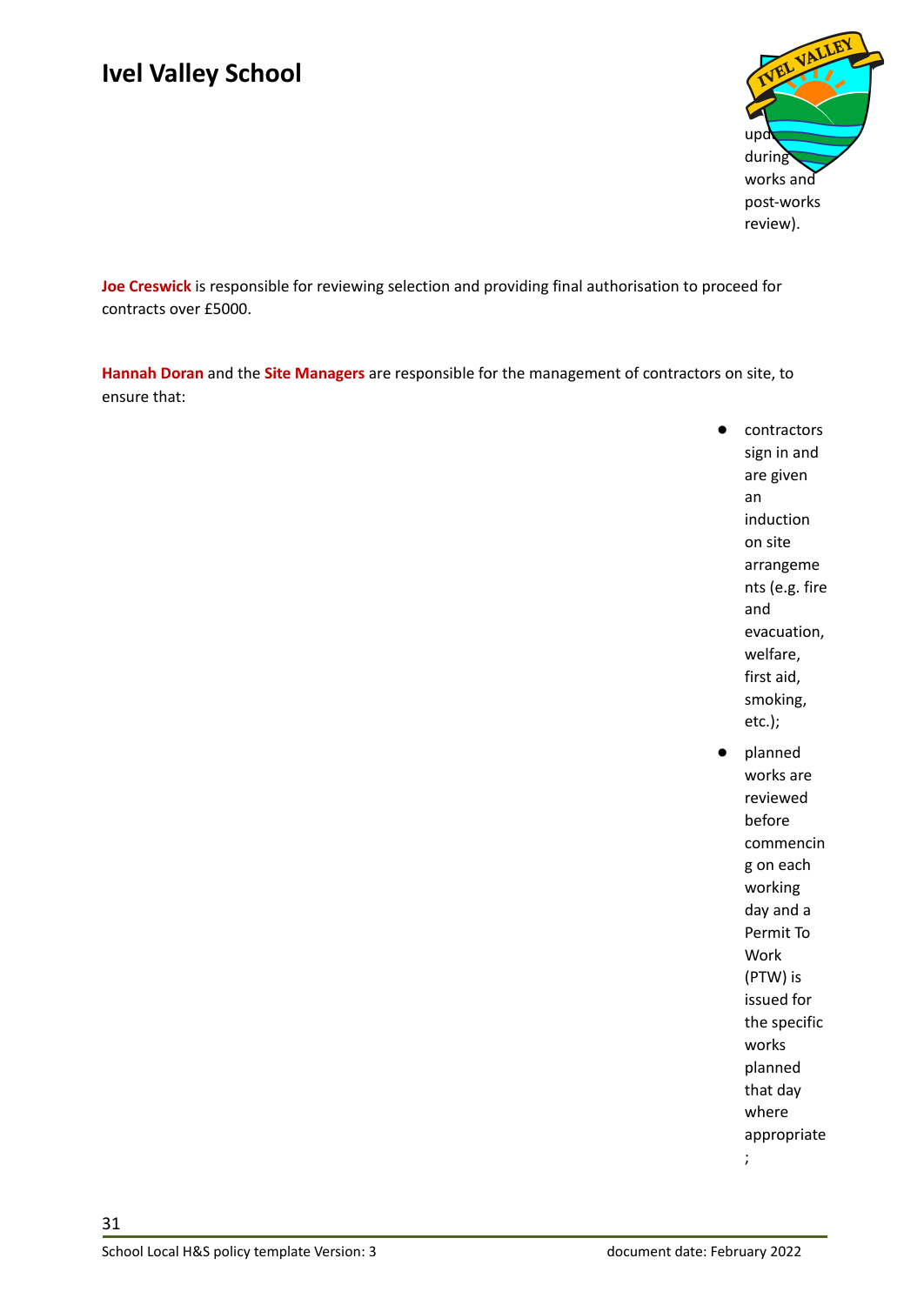

required.

**All staff** are authorised and empowered to challenge contractors and demand that works cease where they believe work is being carried out unsafely. In such circumstances, they must report this to the above responsible officers for action.

#### <span id="page-31-0"></span>**Display Screen Equipment (DSE)**

*Related documents:*

*● Display Screen Equipment Guidance (CBC)*

'DSE users' are staff whose job role requires that they use such equipment:

● for continuous or near-contin uous spells of an hour or more at a time; and

on most working days; and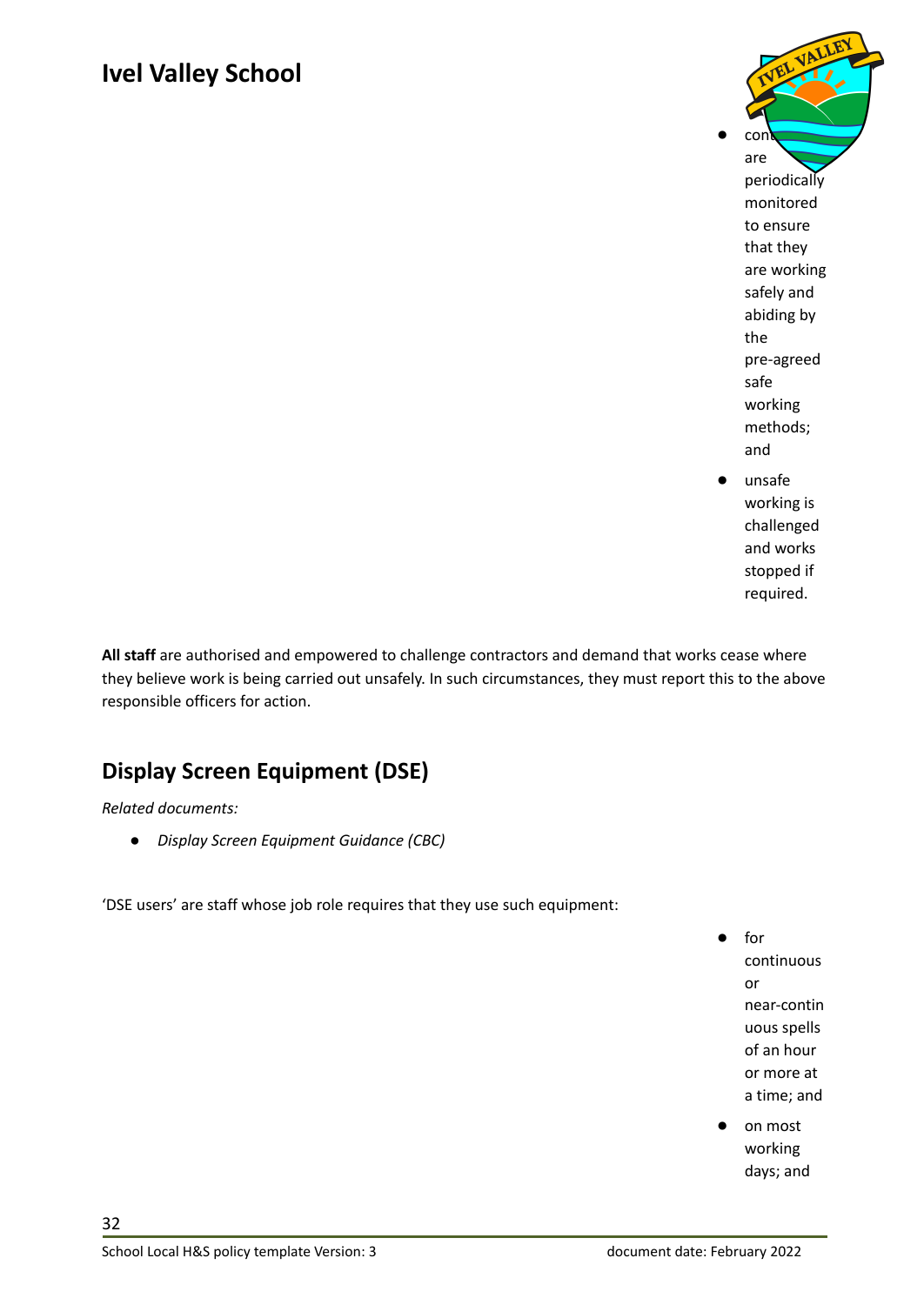

requires high levels of attention and concentrati on; or are highly dependent on DSE / have little choice in using it; or need special training or skills to use it.

Any member of staff classed as a DSE user is entitled to receive a free DSE eye test paid for by the School. The usual cycle of eye tests paid for is every two years but within the two year period DSE Users may request a DSE eye test if they experience visual fatigue or discomfort that they consider relates to their use of DSE at work.

A Risk Assessment must be undertaken to identify work practices that may be contributing to it, such as not taking sufficient 'screen breaks', monitor settings and the working environment.

The Principal or Business Manager should email [hr\\_records@centralbedfordshire.gov.uk](mailto:hr_records@centralbedfordshire.gov.uk) to request an eye care voucher confirming that the cost will be covered.

If the optician recommends:

- option C 'general use, incorporating a special prescription for VDU use' and bifocals or multifocals; or
- Spectacles that are required solely for VDU use (option D)

then the school will arrange for a Spectacles Voucher to the value of £55 towards the cost of glasses.

#### **Hannah Doran** is responsible for:

- identifying employees who classify as 'DSE User';
- ensuring that DSE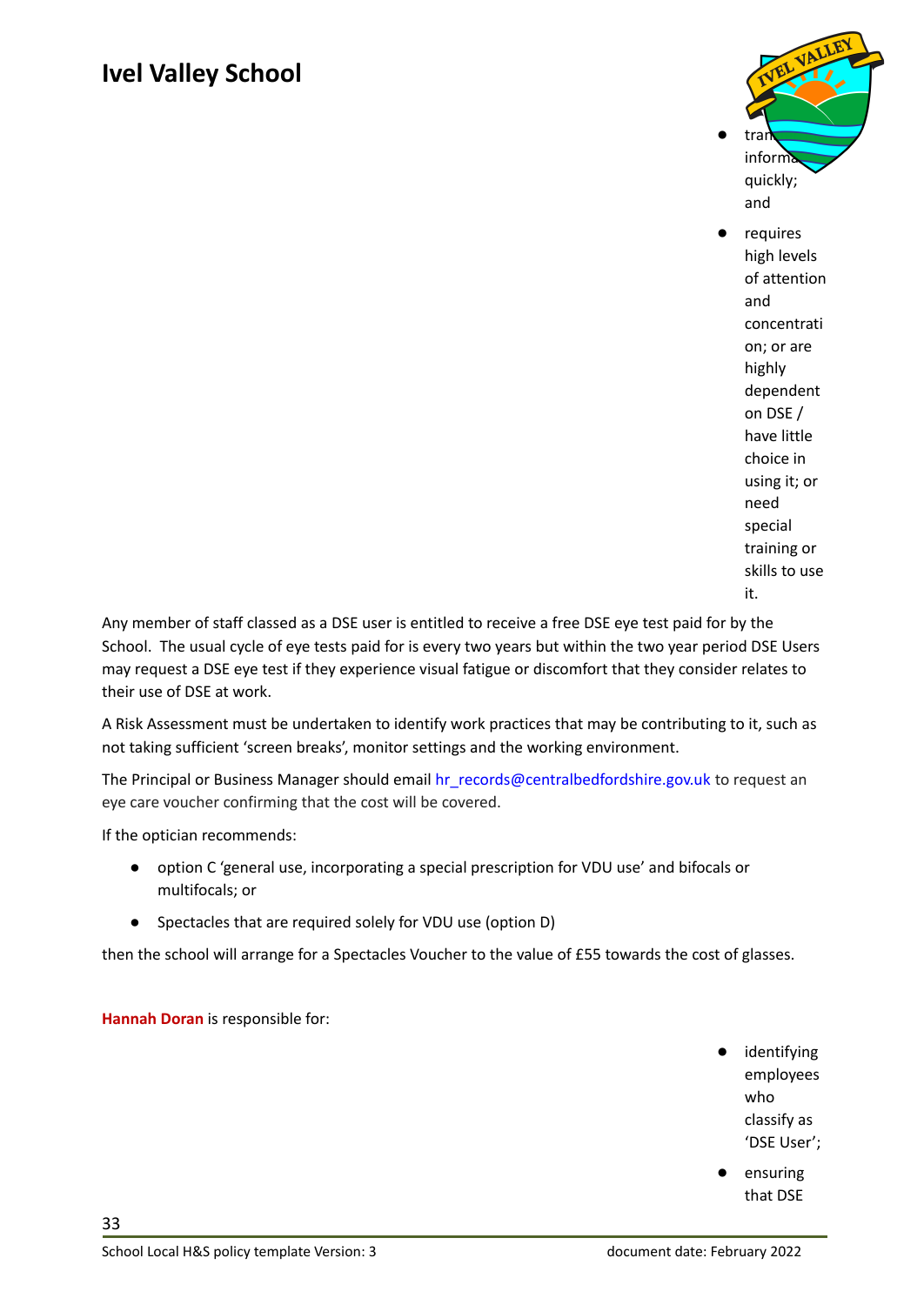

- providing appropriate information on DSE set up and assisting DSE Users to set up their DSE as required;
- sourcing and providing equipment; and
- providing information to staff about getting an eye test.

#### <span id="page-33-0"></span>**Dress code**

*Related documents:*

*● Dress Code section in Staff Handbook*

**Joe Creswick** is responsible for the school's dress code guidance, which is incorporated into the Ivel Valley School Staff Handbook and includes consideration of the standards of safety and / or hygiene required for school activities.

#### <span id="page-33-1"></span>**Educational Visits and Journeys (EVJs)**

#### *Related documents:*

*● Educational Visits Policy*

The school's Educational Visits Co-ordinators (EVC) are **Roger Williams and Nicola Hudson.**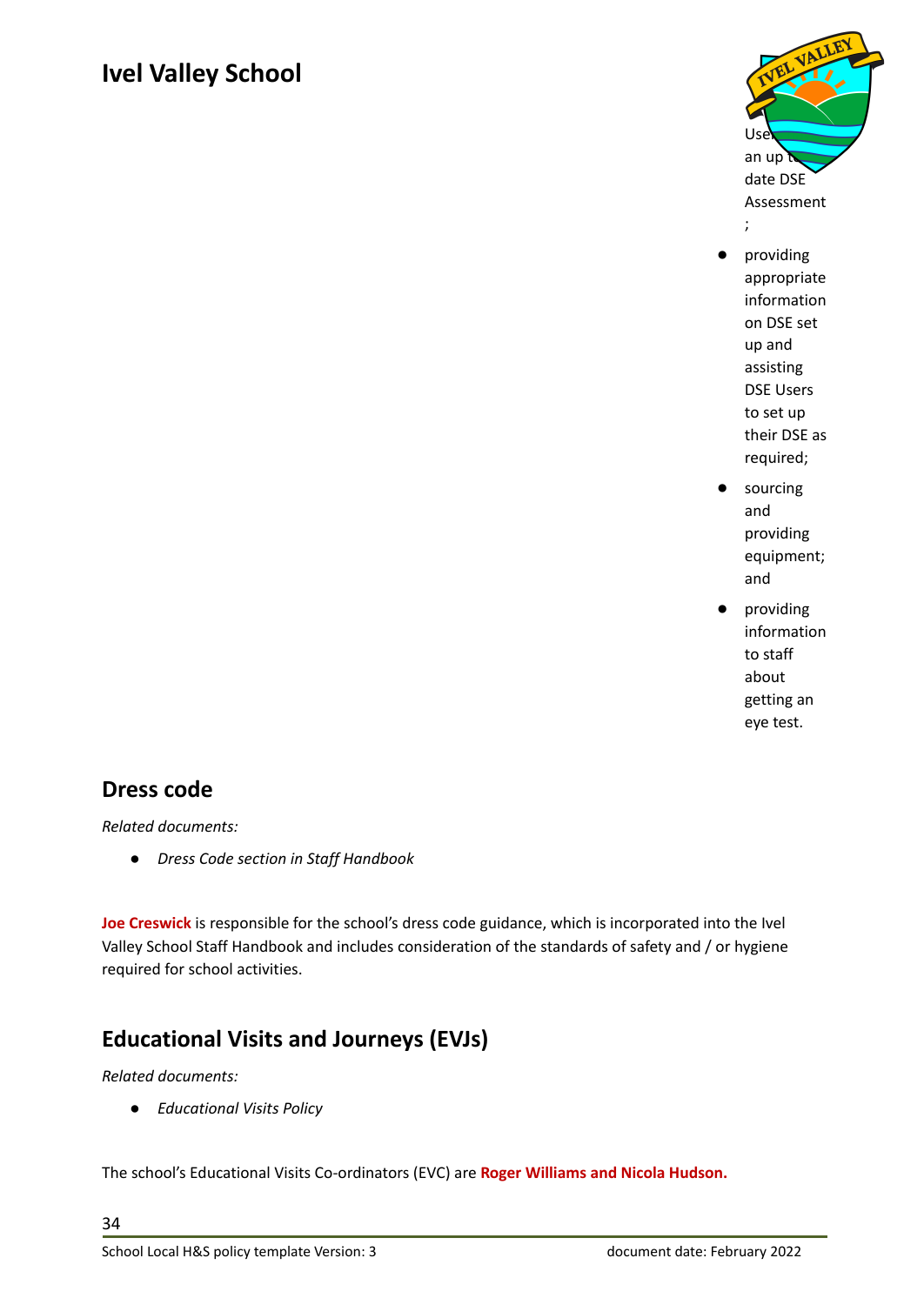

Ivel Valley School directly follows the CBC procedure for the safe management of EVJs, using EVOLVE, which is monitored by CBC's Children's Services department (and which will review a approve more complex EVJs).

All EVJs submitted on EVOLVE are reviewed and approved by **Joe Creswick**.

#### <span id="page-34-0"></span>**Emergency and Business Continuity Planning**

*Related documents:*

*● Emergency and Business Continuity Plan*

As Principal, **Joe Creswick** is responsible for devising and maintaining the Ivel Valley School Emergency and Business Continuity Plan (including Lockdown), which is reviewed for continued accuracy and sufficiency regularly.

#### <span id="page-34-1"></span>**Fire prevention, evacuation and other emergency arrangements**

*Related documents:*

- *● Fire Safety Policy and Procedures*
- *● Fire Evacuation Procedures*
- *● Fire Risk Assessments*

Ivel Valley School and its board of governors are committed to good fire safety management in order to maintain the safety of employees, contractors, pupils, the general public and anyone else affected by the activities of the school.

Ivel Valley School will comply with the Regulatory Reform (Fire Safety) Order 2005 by acting responsibly and taking our fire safety duties seriously in order to protect pupils, school personnel and visitors to school.

#### <span id="page-34-2"></span>**First aid**

35

*Related documents:*

- *● First Aid Policy*
- *● First Aid Guidance (CBC)*
- *● First Aid Risk Assessment*

**Hannah Doran**, with the office First Aiders, is responsible for:

carrying out and recording a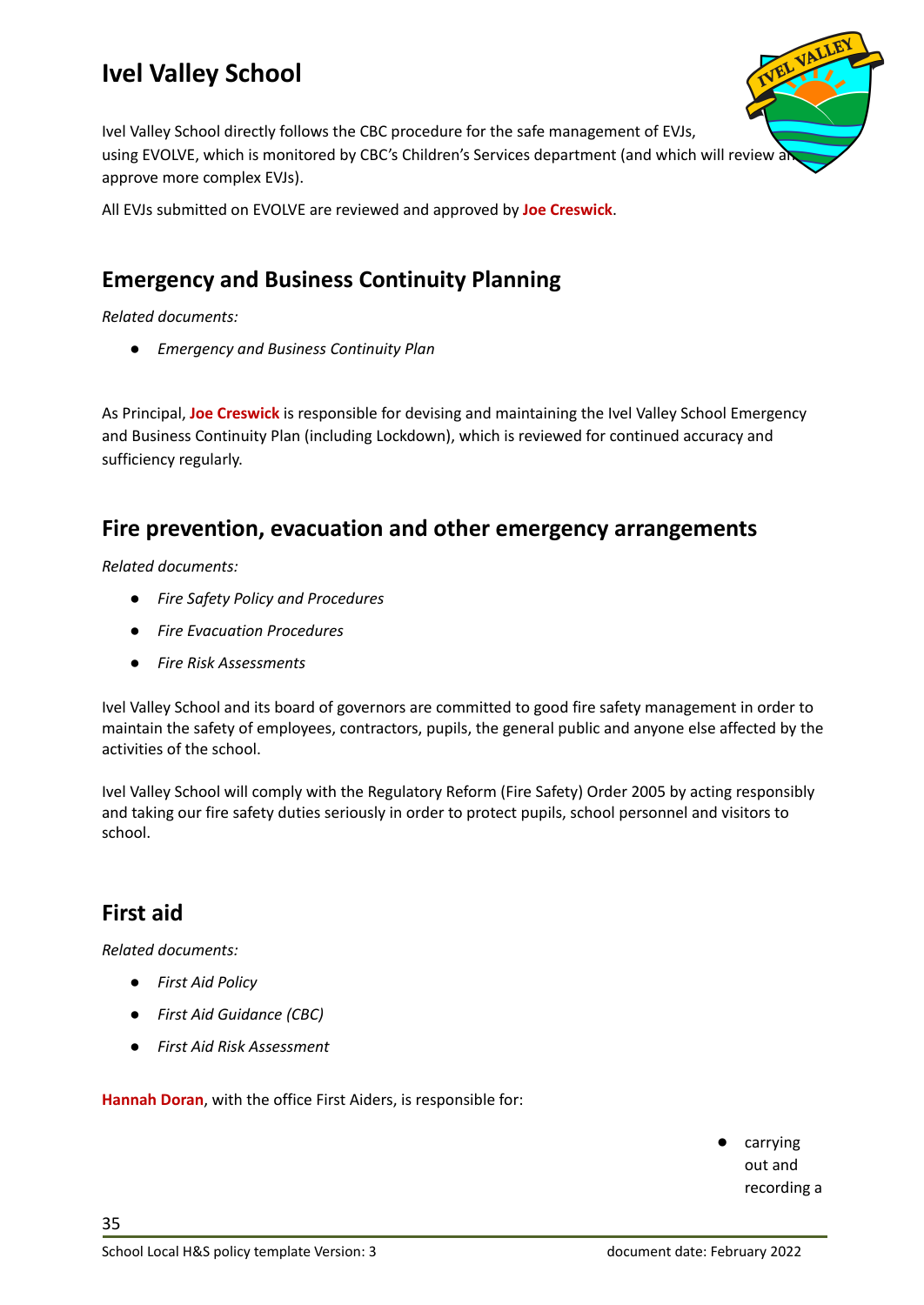

- procuring such first aid equipment as is required following the completion of the first aid needs assessment ;
- ensuring that lists around the school showing the names of first aiders and Paediatric first aiders are periodically updated as required;
- arranging for the purchase of replacemen t first aid equipment and supplies as required;
- ensuring that first aiders have appropriate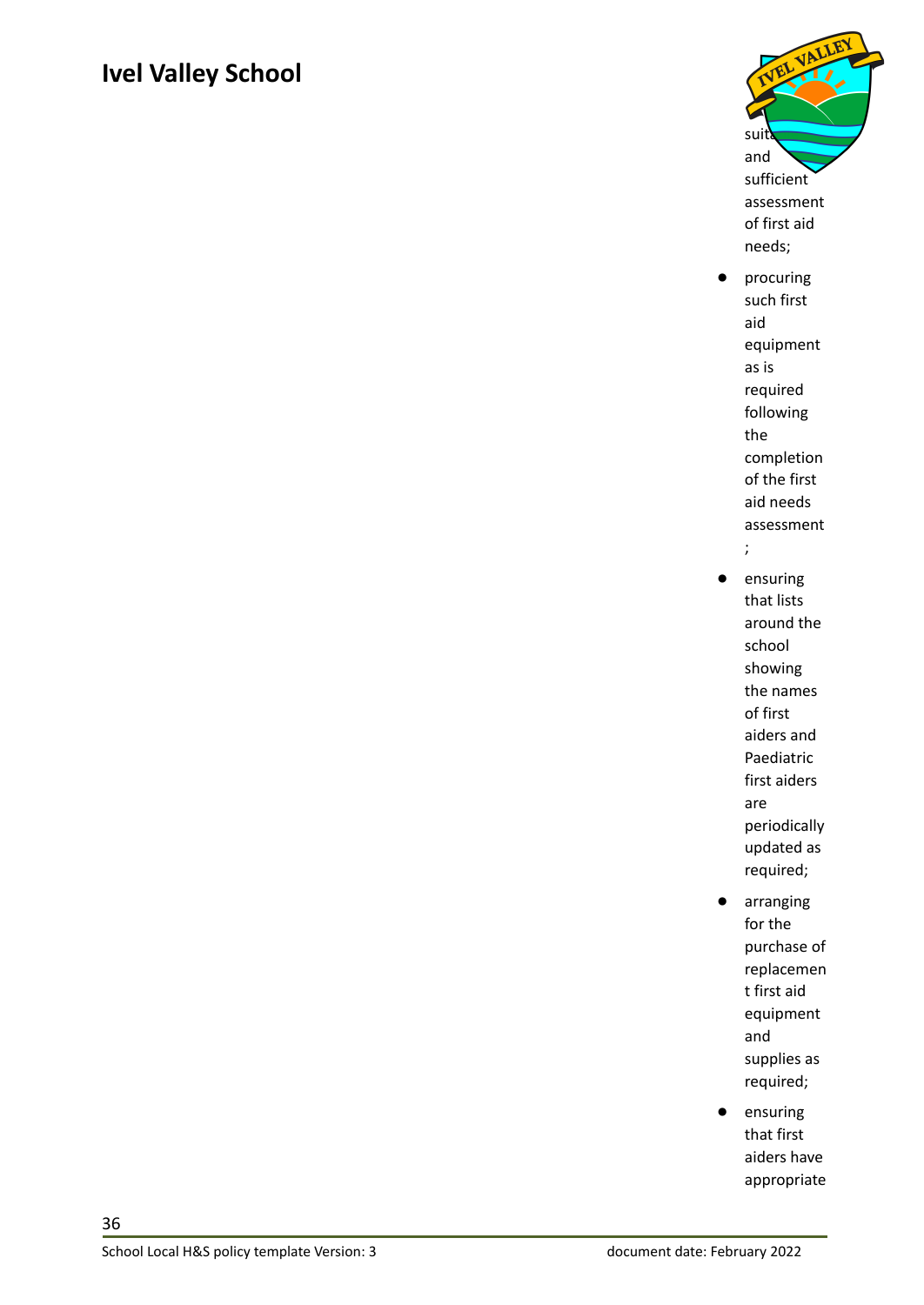

- periodically checking the location and contents of first aid kits and AEDs; and
- re-stocking first aid equipment as required.

The names of first aiders and paediatric first aiders are displayed on the staff website and around the school. Whilst Ivel Valley School is only obliged to provide first aid assistance to employees and pupils (within the scope of Department for Education requirements), first aid will be provided to other persons present on the school site (such as parents and contractors) where possible, appropriate and in line with first aiders' training.

First aid boxes are located at strategic locations around school buildings, in most classrooms and in minibuses.

The Special School Nursing Team is based at Ivel Valley School and can be called upon in emergencies and to provide guidance and advice on health-related matters.

Automated External Defibrillators, e.g. "Automatic External Defibrillators (AEDs) are available in Reception areas on both the School and College Sites and in a shared area at Biggleswade Academy*.*

#### <span id="page-36-0"></span>**Food safety**

*Related documents:*

*● Catering Food Safety Procedures*

School catering is provided in-house at both the school and college sites and is regularly inspected by the CBC Environmental Health Food Safety Team.

**Hannah Doran** is responsible for monitoring for quality and compliance with the School's Food Safety Management System.

**Class teachers** are responsible for food safety arrangements within curriculum food technology areas.

#### <span id="page-36-1"></span>**Grounds maintenance**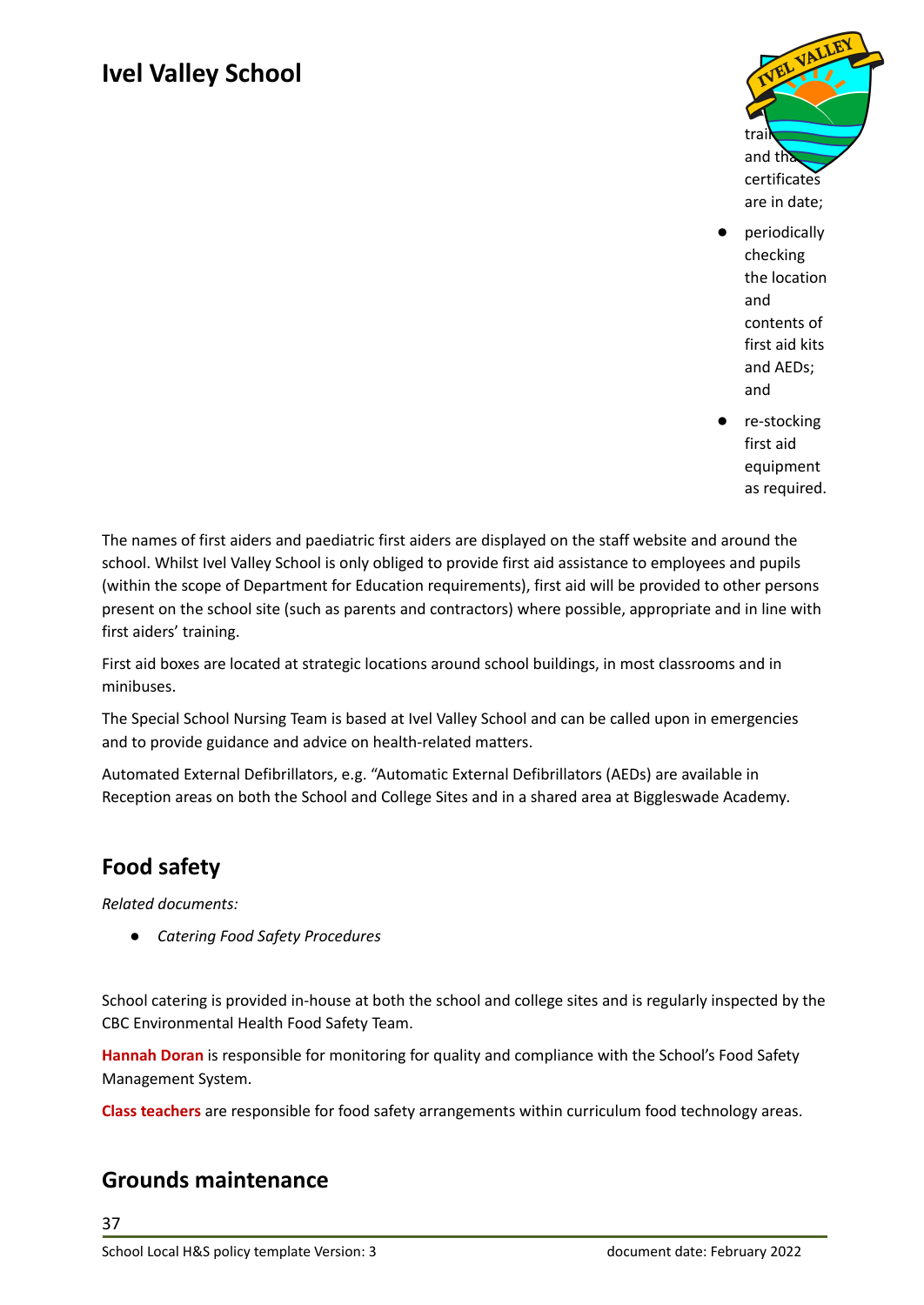

**Site Managers** are responsible for inspecting the grounds daily to identify any health and safety hazards and to take the necessary remedial action.

A grounds maintenance contractor (currently CGM) is responsible for all routine grounds management e.g. mowing, hedges, shrubs, leaf clearance, sports pitch marking. **Hannah Doran** is responsible for management of the contract, including monitoring for quality and compliance with health and safety standards.

A separate contractor (currently Steve Dears Trees) is used to complete a tree survey and complete any remedial actions.

#### <span id="page-37-0"></span>**Hazardous substances**

*Related documents:*

*● Hazardous Substances (COSHH) Guidance (CBC)*

**Hannah Doran** is responsible overall for ensuring that hazardous substance (Control of Substances Hazardous to Health – COSHH) management arrangements are in place, including:

- maintenanc e of hazardous substance inventories;
- obtaining Safety Data Sheets for purchased products;
	- production and maintenanc e of detailed 'COSHH' Assessment s for substances posing more significant risk (purchased products and those encountere d naturally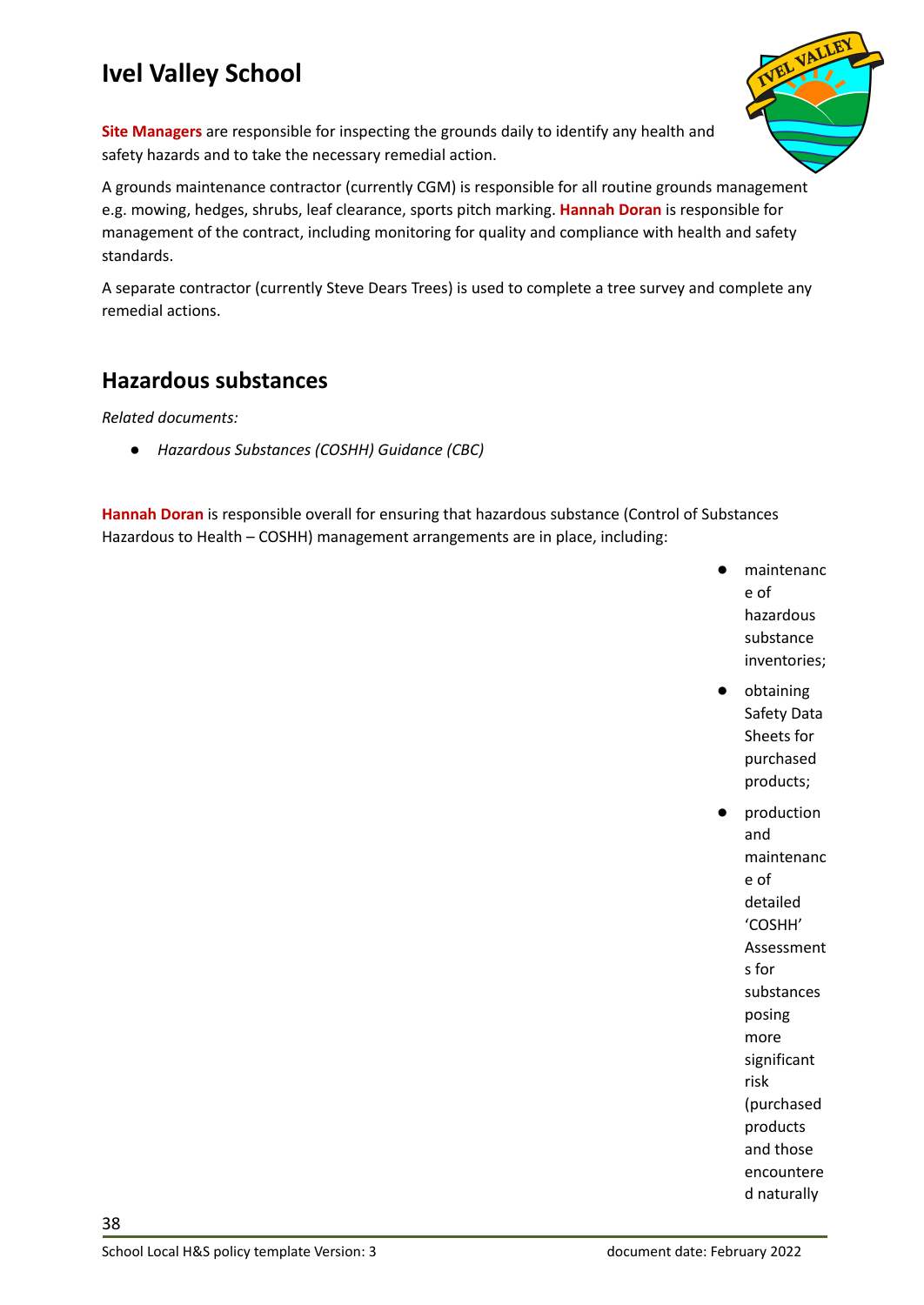

- ensuring that staff only use or handle substances where appropriate to do so and in line with assessment s (including provision of appropriate information , instruction, supervision , training and protective equipment) ; ● ensuring that First Aid arrangeme nts are updated in line with findings of COSHH Assessment s; and
- arranging COSHH Assessment training for those required to assess risks.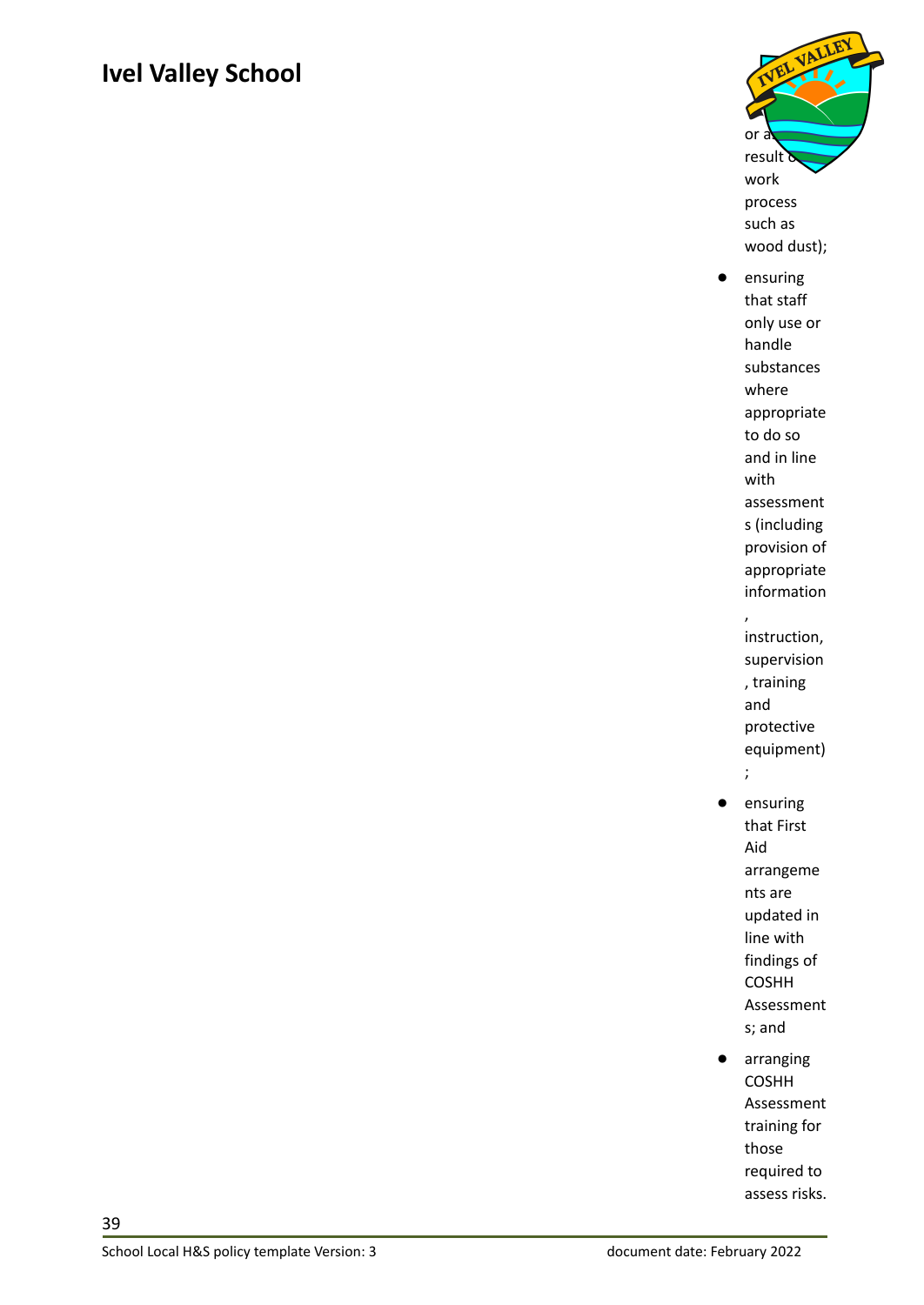

#### <span id="page-39-0"></span>**Health and safety information and training**

The arrangements in this policy will only be possible where relevant health and safety information is communicated and discussed, and where staff are provided with sufficient instruction, training and supervision for the work they do.

**Joe Creswick** is responsible for ensuring that meetings of SLT, the Governing Body and other staff meetings include a specific agenda item on health and safety and that relevant information is discussed on those agendas.

**Emily Sidhu** is responsible for maintaining the Ivel Valley School assessment of training needs, for the maintenance of training records and for the content of the staff induction.

**Hannah Doran** is responsible for the maintenance of content on staff notice boards and other direct staff communication methods.

**All staff** are responsible for ensuring that they:

- act on health and safety information appropriate ly;
- participate in health and safety initiatives;
- that they work in line with their training and competenc y level; and
	- raise without delay any health and safety concerns to their immediate manager or other member of the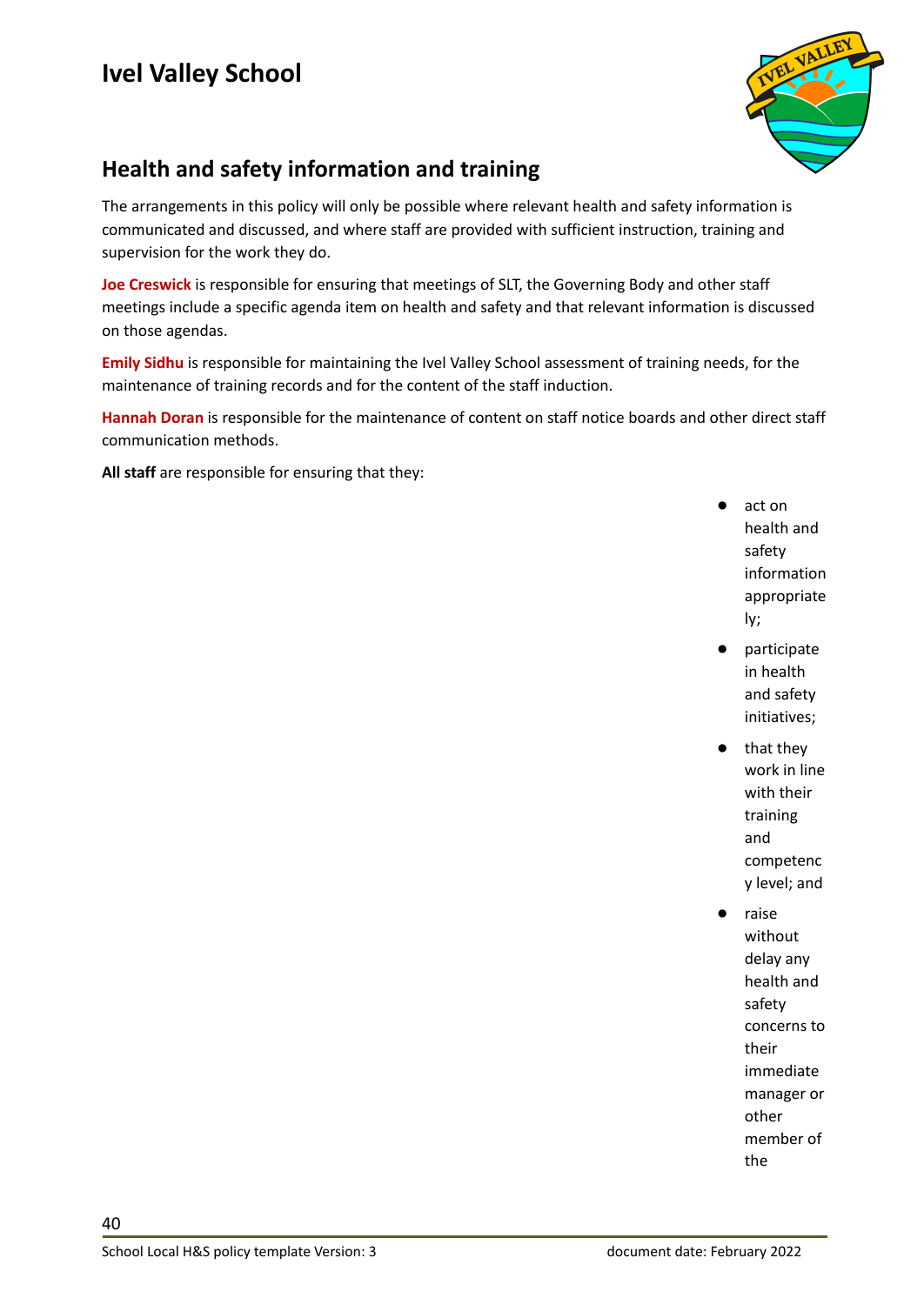

#### <span id="page-40-0"></span>**Health and safety monitoring and inspections**

The arrangements in this policy will be monitored as follows:

- Daily, weekly and monthly site inspections, to check for hazards and condition of equipment are carried out by the **Site Managers.**
- Termly site inspections, covering a wider and more detailed look at premises-related health and safety management are carried out by **Hannah Doran** with other staff or Governors as appropriate. The inspection records are shared with the Governing Body (Estates Committee)

**Joe Creswick** is responsible for:

- monitoring that inspections are being carried out consistently and issues resolved;
- ensuring that actions arising are dealt within appropriate timescales; and

Ivel Valley School is subject to periodic monitoring by the CBC Corporate Health and Safety Team of operational health and safety arrangements and CBC Assets Team for property-related health and safety arrangements; monitoring frequency varies according to statutory requirements and on a risk-based approach.

#### <span id="page-40-1"></span>**Health and wellbeing (staff)**

*Related documents:*

- *● Infection Control Guidance (CBC)*
- *● Mental Wellbeing & Stress Guidance (CBC)*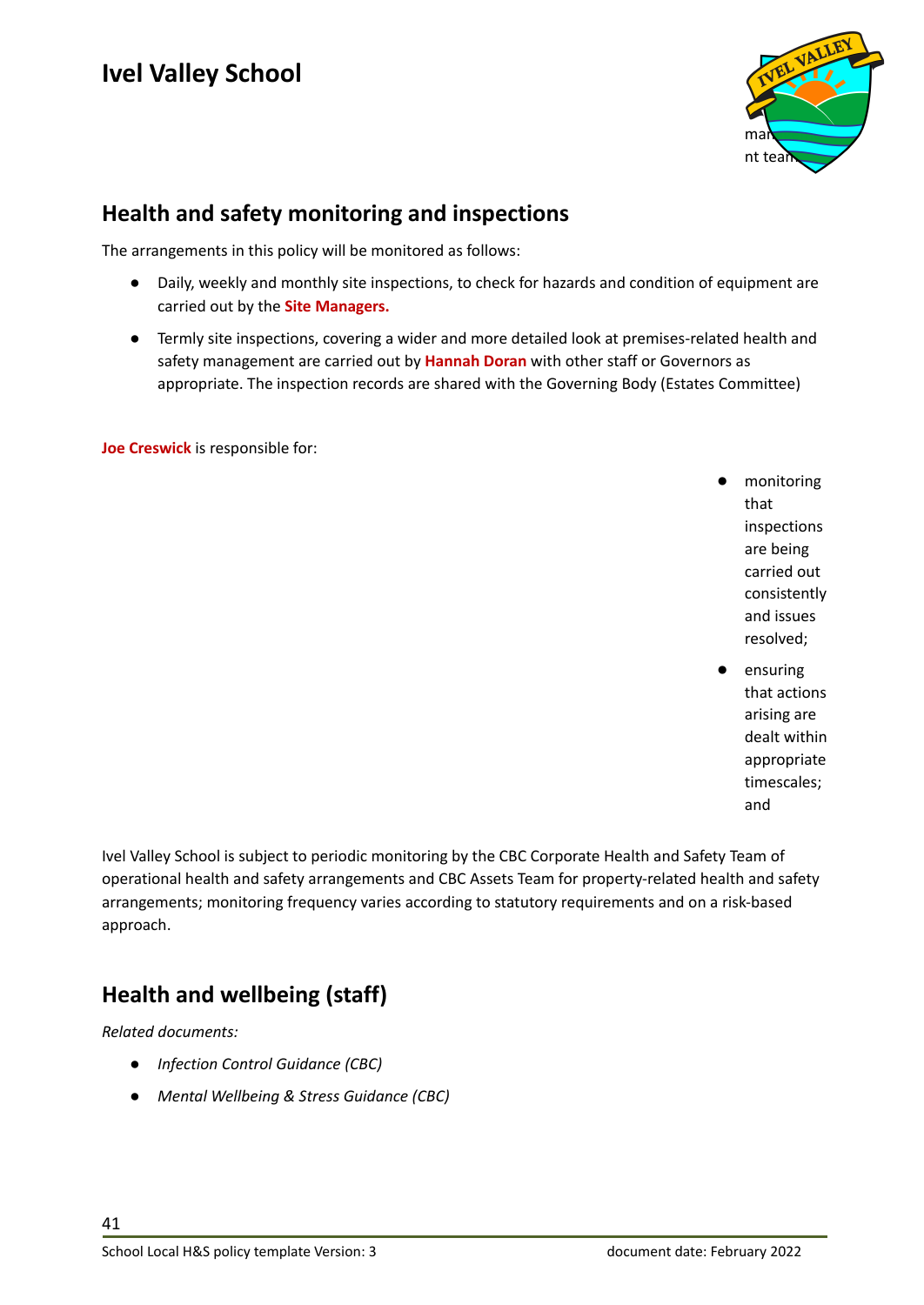**Joe Creswick** is the Ivel Valley School lead for health and wellbeing. This role involves thinking organisationally about the primary sources of stress at work that, if not properly managed, associated with poor health and well-being, lower productivity and increased sickness absence.

These are:

- Demands i.e. workload, work patterns and the work environment;
- Control i.e. how much say the person has in the way they do their work;
- Support i.e. the encouragement, sponsorship and resources provided by the organisation, line management and colleagues;
- Relationships i.e. promoting positive working to avoid conflict and dealing with unacceptable behaviour.
- Role such as whether people understand their role within the organisation and whether the organisation ensures that they do not have conflicting roles.
- Change such as how organisational change (large or small) is managed and communicated within the organisation.

The emphasis at Ivel Valley on taking a systemic overview on how the School's Health and Safety policy promotes the well-being of employees and children by:

- Creating a working environment where potential work-related stressors as far as practicable are avoided, minimised or mitigated through good management practices, effective Human Resources policies and staff development.
- Increasing employee's awareness of the causes and effects of stress.
- Developing a culture that is open and supportive of people experiencing stress or other forms of mental ill-health.
- Engaging with staff to create constructive and effective working partnerships, education around positive behaviour support in relation to staff wellbeing.
- Establishing working arrangements whereby employees feel they are able to maintain an appropriate work life balance.
- Encouraging staff to take responsibility for their own health and well-being through effective health promotion programmes and initiatives, including training to upskill staff in relation to children's wellbeing.
- Encouraging staff to take responsibility for their own work and effectiveness as a means of reducing their own stress and that of their colleagues.

Joe Creswick is supported by the Wellbeing Improvement Team who meet regularly to implement wellbeing initiatives across the school. Mental Health First Aiders should be available to support mental wellness.

**Occupational Health Services and Employee Assistance Services** are provided through Bedfordshire Borough Council. Occupational Health will be engaged where required in line with the school's health and attendance policies. **Hannah Doran**, is responsible for contract review and performance management of the Occupational Health contract.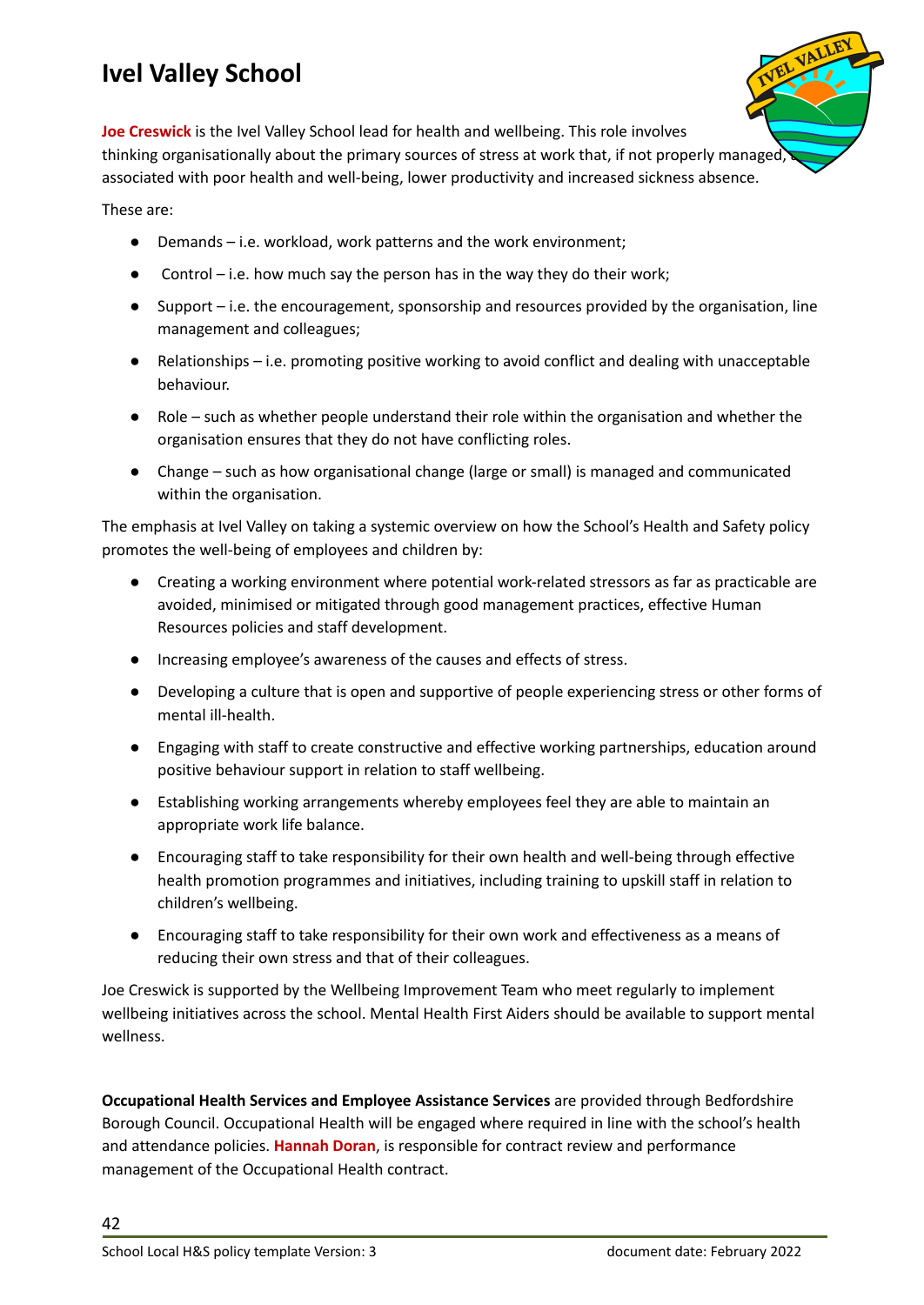

The confidential helpline for everyone is available on 0800 174 319 - 24 hours a day. There is also a website which has lots of resources and useful information. This can be accessed at [www.carefirst-lifestyle.co.uk](https://linkprotect.cudasvc.com/url?a=http%3a%2f%2fwww.carefirst-lifestyle.co.uk%2f&c=E,1,-g5Doe2X4OUmJBjdU4RI1RrqkoVS2azeI6SrHLIHrJfrMyKqNX1f5MsuiEZVBlOgnjD1XtFFhWVWyLn8och57kRIU3qoCcsL6WHUHZiIBFeG7OxOjVixQg,,&typo=1)

- Username: bedfordsch01
- Password: teacher1234

#### <span id="page-42-0"></span>**Infection Control (including Coronavirus)**

*Related documents*

- *● Department for Education health protection guidance*
- *● Social Distancing Policy and appendices*
- *● Coronavirus risk assessments and Outbreak Management Plan*

**Joe Creswick** is responsible for ensuring that infection control procedures are in place across the school, in relation to matters such as administration of medicine, personal care, risk from behaviour of pupils and other such work-related activities which may pose foreseeable risk of infection.

Joe Creswick is also responsible for ensuring procedures are in place to reduce the risk of spread of naturally occurring illnesses which are not school-focused but are easily spread where there are lots of people e.g. colds, flu, Norovirus, Scarlet Fever, Chicken Pox and Coronavirus.

The Department for Education has published guidance on infection control measures. These guidelines aim to provide information for staff about managing a range of common and important childhood infections in school settings and can help and direct staff about where and when to seek further advice.

<https://www.gov.uk/government/publications/health-protection-in-schools-and-other-childcare-facilities>

When pupils are suffering from infectious diseases they should be excluded from school on medical grounds for the minimum period recommended. Formal exclusion of pupils from school on medical grounds is enforceable by the Principal only, acting on behalf of the governors. There is an [exclusions](https://assets.publishing.service.gov.uk/government/uploads/system/uploads/attachment_data/file/789369/Exclusion_table.pdf) [table](https://assets.publishing.service.gov.uk/government/uploads/system/uploads/attachment_data/file/789369/Exclusion_table.pdf) that sets out the period of exclusion for each infectious disease.

There are specific school documents relating to reducing the risk of the spread of Coronavirus.

#### <span id="page-42-1"></span>**Legionella management**

*Related documents*

*● School Legionella Guidance (CBC)*

**Hannah Doran** is responsible for ensuring that: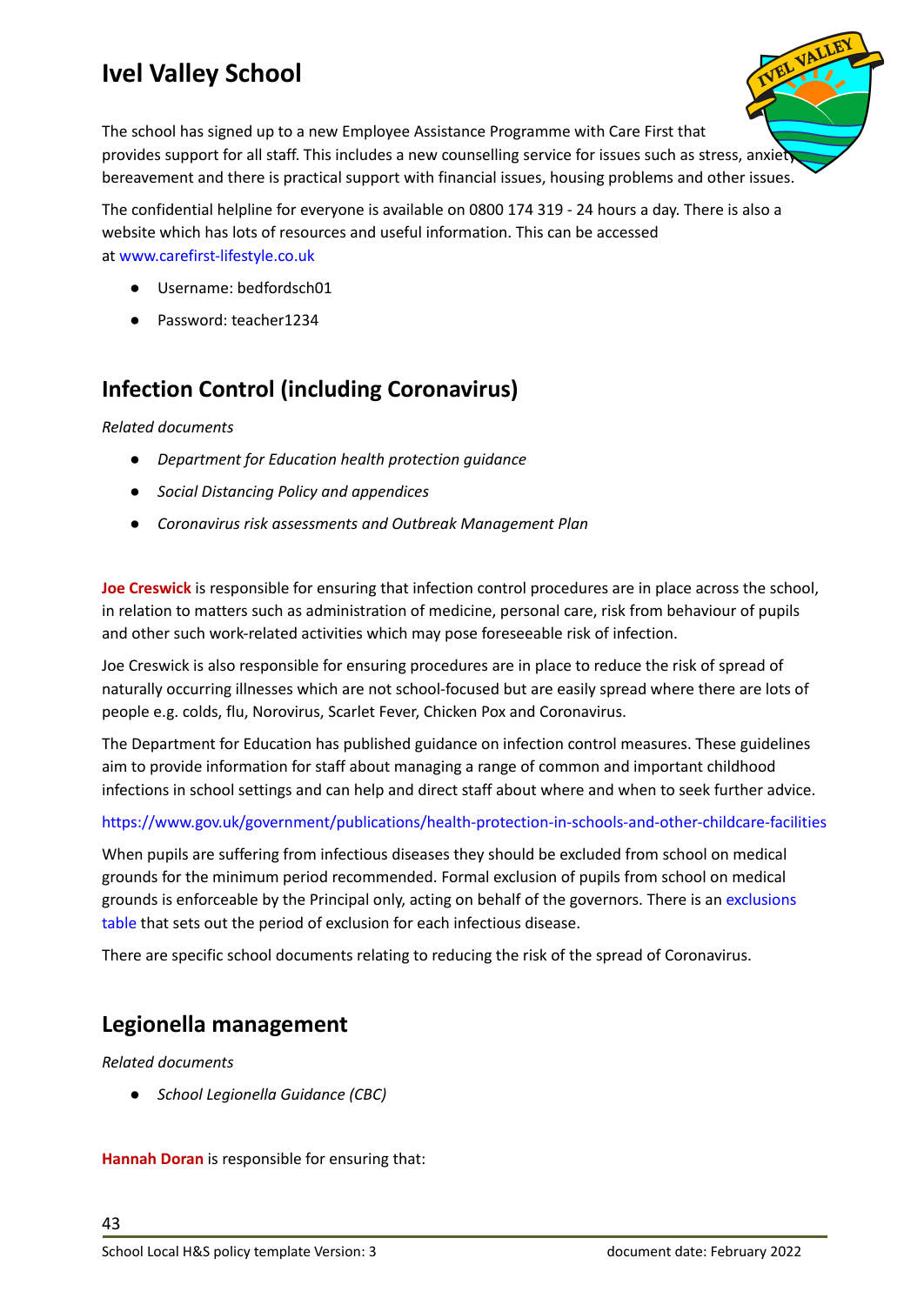

requiremen ts for temperatur e monitoring, flushing and descaling identified within risk assessment s are translated to operational monitoring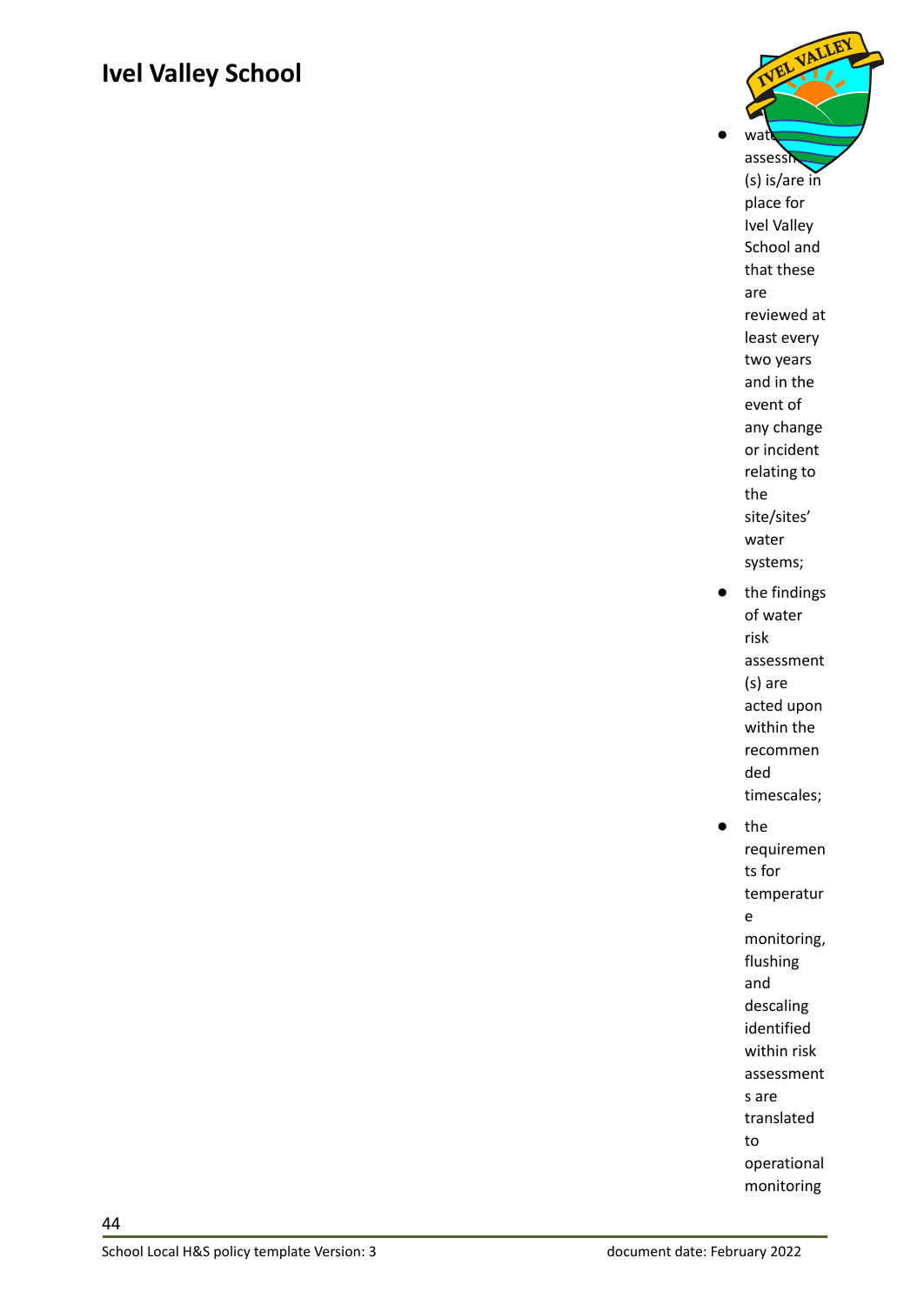

- equipment and substances required for carrying out monitoring and water hygiene activities are provided and maintained ;
- staff carrying out Legionella risk manageme nt activities are provided with appropriate information ,
	- instruction, training and supervision to perform these tasks competentl y; and
- sufficient staff are appointed and trained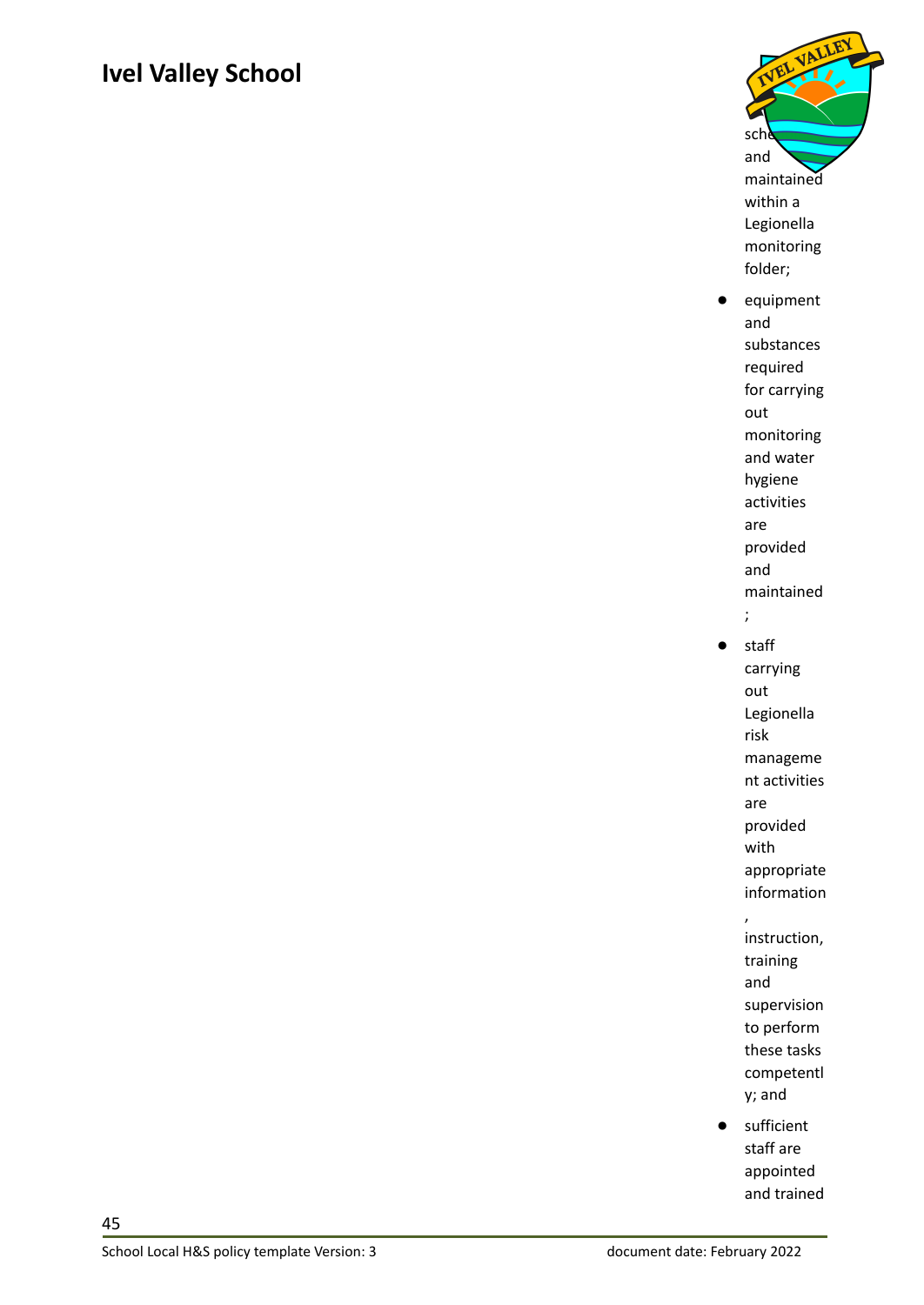

All **Site Manager** are the operational leads for monitoring and water hygiene activities on-site, in line with the requirements of the water risk assessment, and for maintaining the Legionella management folder.

#### <span id="page-45-0"></span>**Lettings**

Ivel Valley School premises are sometimes used by organisations out of school hours, including weekends.

**Hannah Doran** is responsible for:

- manageme nt arrangeme nts, including hirer monitoring;
- communica tion of health and safety arrangeme nts, including the premises emergency arrangeme nts (e.g. fire action and alarm handling, first aid, asbestos control, etc); and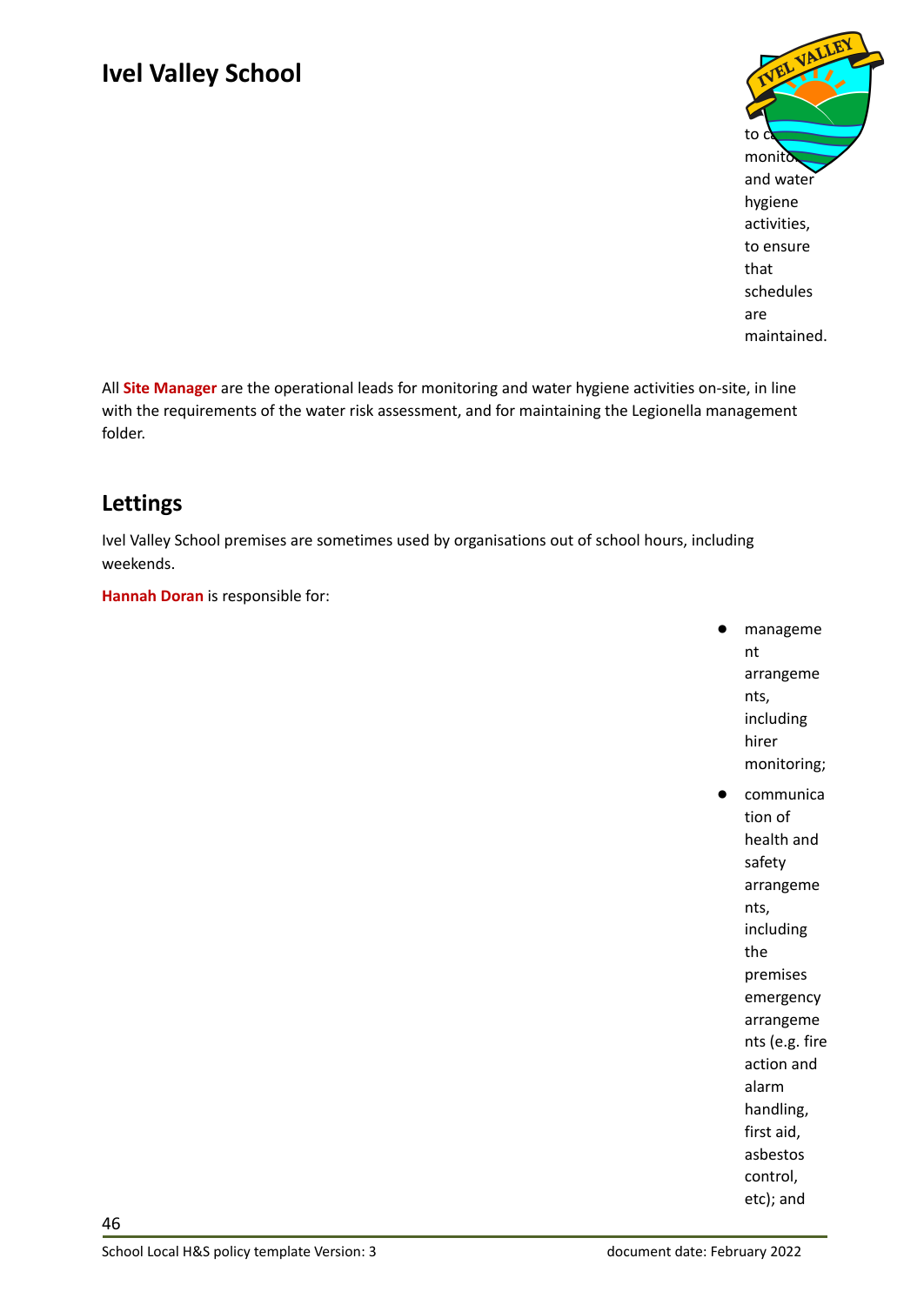**Site Managers** are responsible for day to day arrangements regarding security and unlocking/locking up.

#### <span id="page-46-0"></span>**Lone working**

*Related documents:*

*● Lone Working Guidance (CBC)*

Lone working includes any work where a person may be at distance from immediate help and assistance in an emergency. It will therefore equally apply to working on school premises (e.g. in remote parts of the site) or outside of 'normal' hours (e.g. during alarm call-outs or during opening up / locking up the school) as it would to working off site. Regular examples of lone working at Ivel Valley school include:

- Working during school holidays
- Daily unlocking/locking of the school
- Pupil's home or other off-site visits
- Outings with a pupil (single member of staff with pupil(s)
- Site manager duties
- Site cleaning duties
- **●** Working in a single occupancy office

It is the responsibility of the relevant manager of the lone worker to (not all will be relevant for each lone worker):

- Ensure that the staff member is suitable to be left working alone
- Provide safe systems of work for relevant staff/duties
- Ensure that there are appropriate security systems in place to secure the building
- Provide security devices for members of staff when they are working in the office or out in the community, if assessed as appropriate
- Carry out personal risk assessments for all staff working alone and regularly discuss the control measures that are in place to ensure they are still adequate or discuss amendments
- Identify any training needs and ensure these are met  $-$  at induction and ongoing
- Set up an adequate system for recording off-site visits e.g. staff reporting to the office; their location and general movements for the day, where this is required as part of the risk assessment
- Ensure systems are agreed on how to raise the alarm and copies of the procedures are given to all relevant staff (anyone who is not able to raise the alarm should not be left alone)
- Ensure that your procedures allow for lone workers to request additional support when they feel vulnerable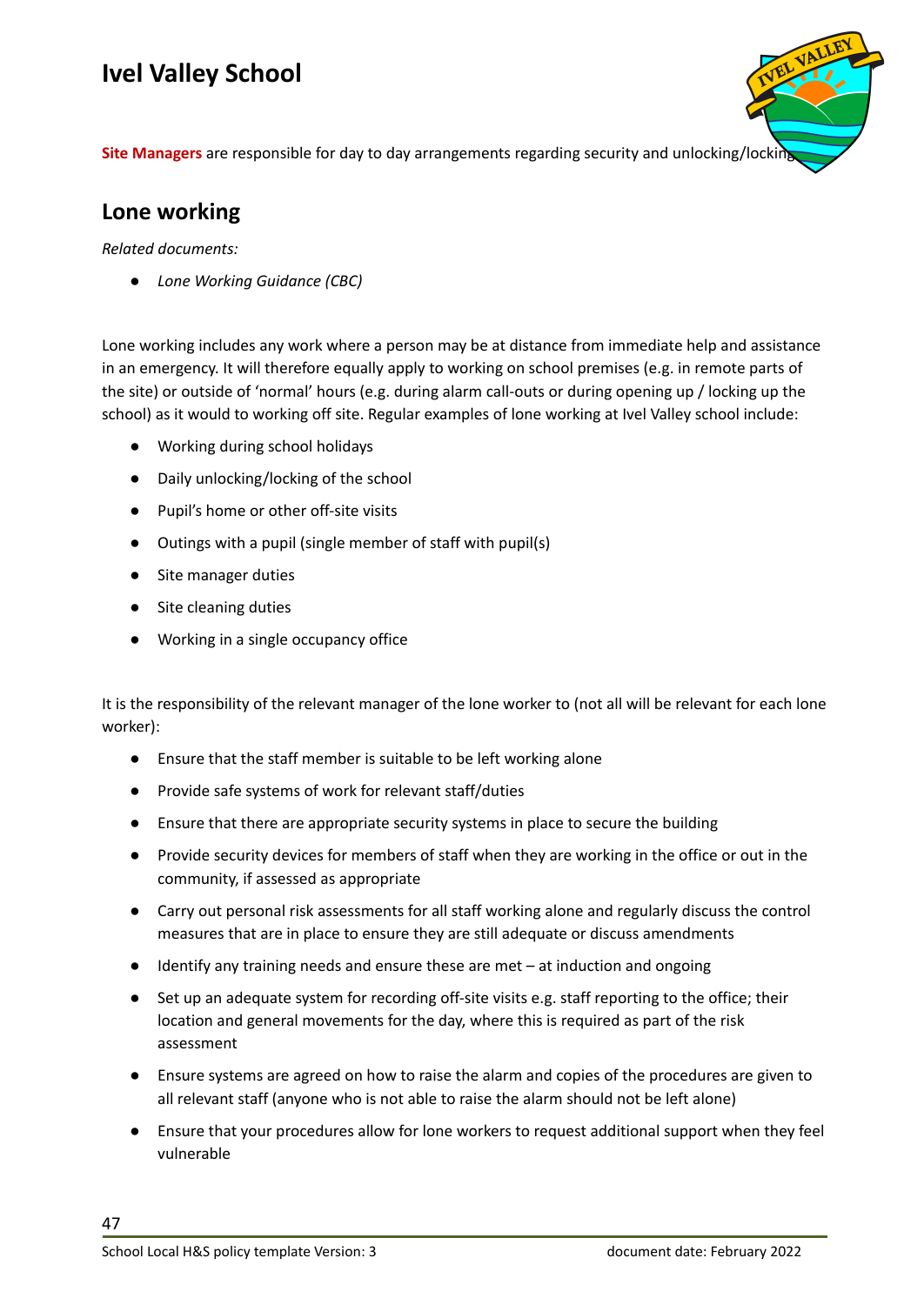Discuss this policy on a regular basis during team meetings, and especially if an incident has occurred



● Record and monitor all accidents and incidents and report findings to the Principal.

The staff member has a duty of care for themselves and anyone else who could be affected by their actions. Therefore, they have a responsibility to ensure that they:

- Are aware and follow all policies, procedures, control measures identified in the risk assessment and any other guidance on safe lone working
- Always plan ahead e.g. if lone working is to be undertaken, a colleague, friend or family member will be informed about where the member of staff is and when they are likely to return.
- Are fully aware of the risks when working alone
- Do not put themselves in potential danger potentially dangerous activities, such as those where there is a risk of falling from height, will not be undertaken when working alone. If there are any doubts about the task to be performed then the task will be postponed until other staff members are available.
- Ensure that they have made themselves aware of the nearest place of safety
- Be aware of the on-site security procedures
- Ensure that access is available to radios, personal alarms, mobile phones or some form of personal communication.

#### <span id="page-47-0"></span>**Manual handling**

*Related documents:*

- *● Manual Handling Policy*
- *● Manual Handling Guidance (CBC)*

The term manual handling relates to the moving of loads either by lifting, lowering, carrying, pushing or pulling.

The basic principles applied to manual handling tasks are to:

- avoid the need for hazardous manual handling, so far as is reasonably practicable;
- **assess** the risk of injury from
- School Local H&S policy template Version: 3 document date: February 2022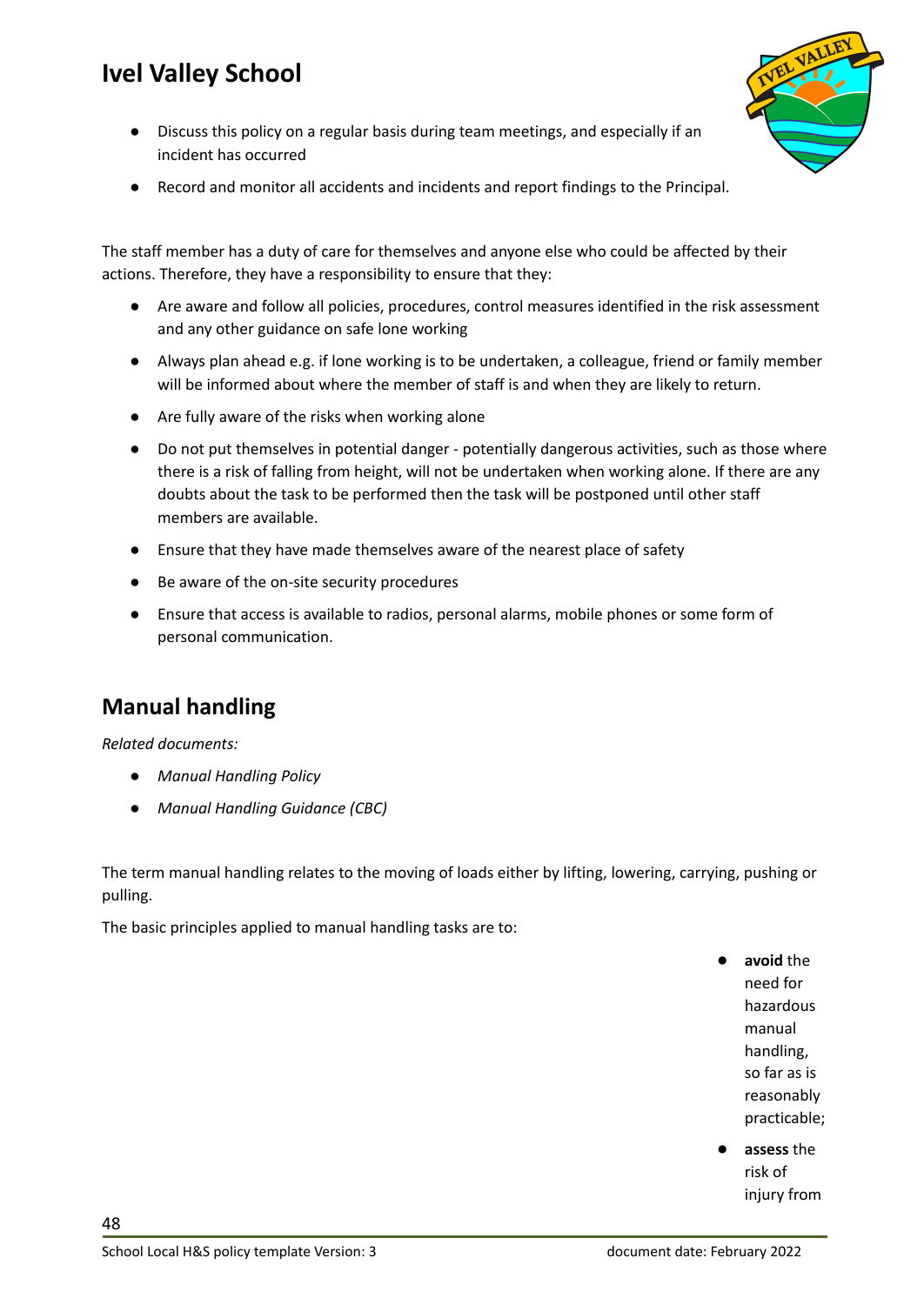

**reduce** the risk of injury from hazardous manual handling, so far as is reasonably practicable.

**Moving and Handling Co-ordinators** are responsible for the identification of training needs and provision of specific handling training for handling of people.

**Site Managers** are responsible for identification of training needs and provision of specific training for all other manual handling (not people).

**All staff** are responsible for ensuring that materials and items are stored safely, to avoid the need for poor handling techniques and risks from falling objects.

#### <span id="page-48-0"></span>**Medication and medical conditions**

*Related documents:*

*● Administration of Medicines Policy*

Ivel Valley School applies the management approaches outlined in the Department for Education's "Supporting pupils with medical conditions at school".

Qualified nurses (provided through the NHS) are sometimes on site during the school day but are also available during the day by phone to advise and support the management and administration of medication and medical conditions.

#### <span id="page-48-1"></span>**Noise and vibration**

*Related documents:*

- *● Control of Noise Guidance (CBC)*
- **Site Managers** are responsible for noise and vibration management arrangements for maintenance activities, for cleaning and generally across the site.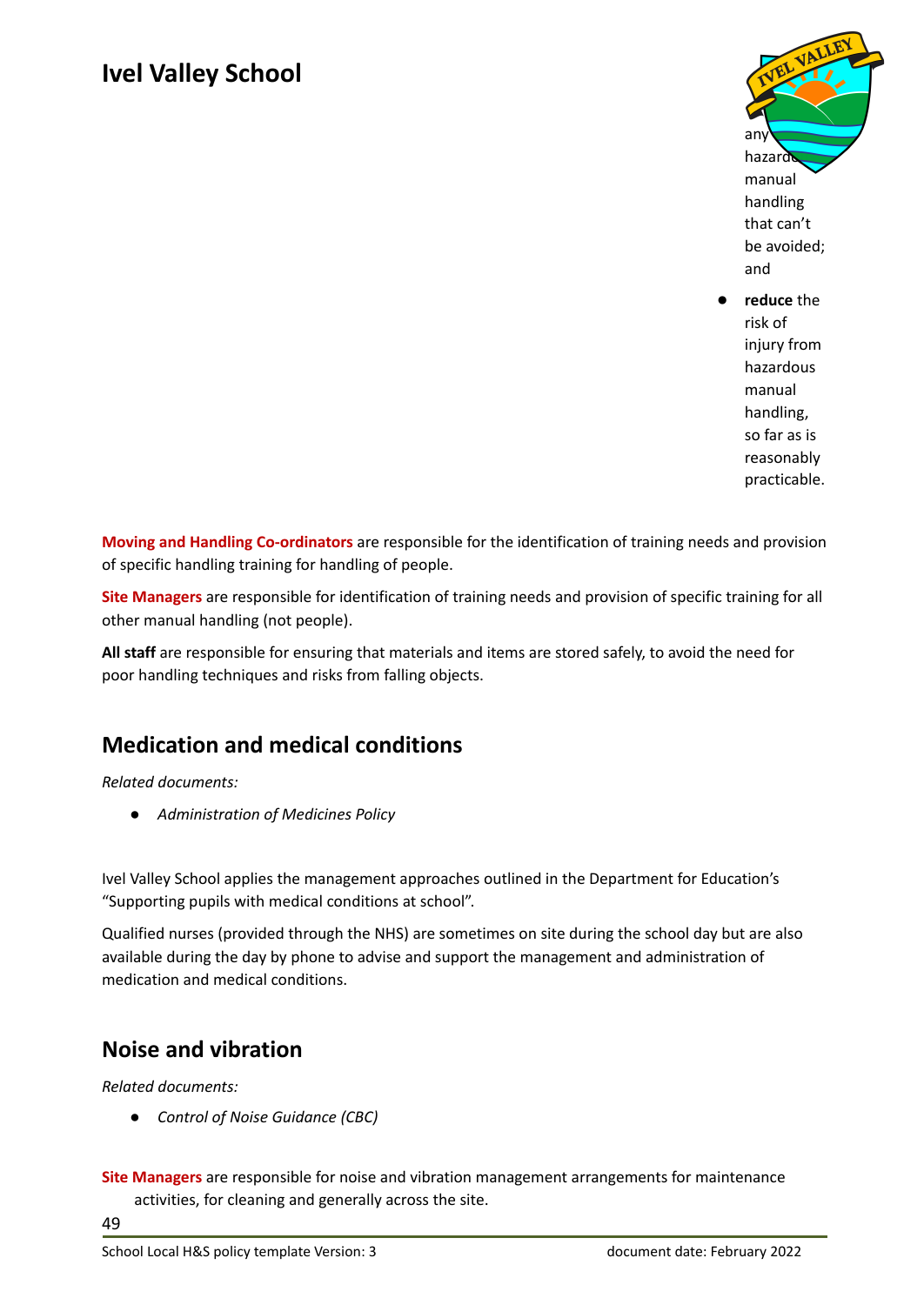

**Hannah Doran** and **Site Managers,** as the members of staff with responsibility for contractor selection and management are responsible for ensuring that contractor works, are assessed for noise and vibration risks and that appropriate precautions are taken.

No location within school premises has been found to require designation as a hearing protection area.

#### <span id="page-49-0"></span>**Personal Protective Equipment (PPE)**

*Related documents:*

- *● Dress Code in the Staff Handbook*
- *● Specific risk assessments for hazardous activities*

Where identified as required by risk assessment, PPE will be provided free-of charge to those requiring it.

**All staff** and **pupils** must wear PPE when required by risk assessments. Staff issued with PPE for their personal use or for provision to others under their control must ensure that PPE is stored appropriately, that it is maintained in good condition, checked before use and that defects are reported for replacements to be made.

#### <span id="page-49-1"></span>**Personal safety: violence and aggression**

*Related documents:*

- *● Anti-bullying Policy*
- *● Behaviour Principles Written Statement*
- *● School Behaviour Policy*
- *● Positive Handling Policy*
- *● School Emergency and Business Continuity Plan*

Violence and aggression risk may come from intruders to site, angry parents / carers or pupils, as well as people out in the community when conducting off-site visits.

All staff are responsible for ensuring that they report all violence and aggression incidents in line with the *'Accident and incident [reporting'](#page-17-1)* section of this policy.

Staff working with pupils who demonstrate challenging behaviour are provided with Team Teach training; care and support plans for such pupils identify the risks, triggers and de-escalation actions to take.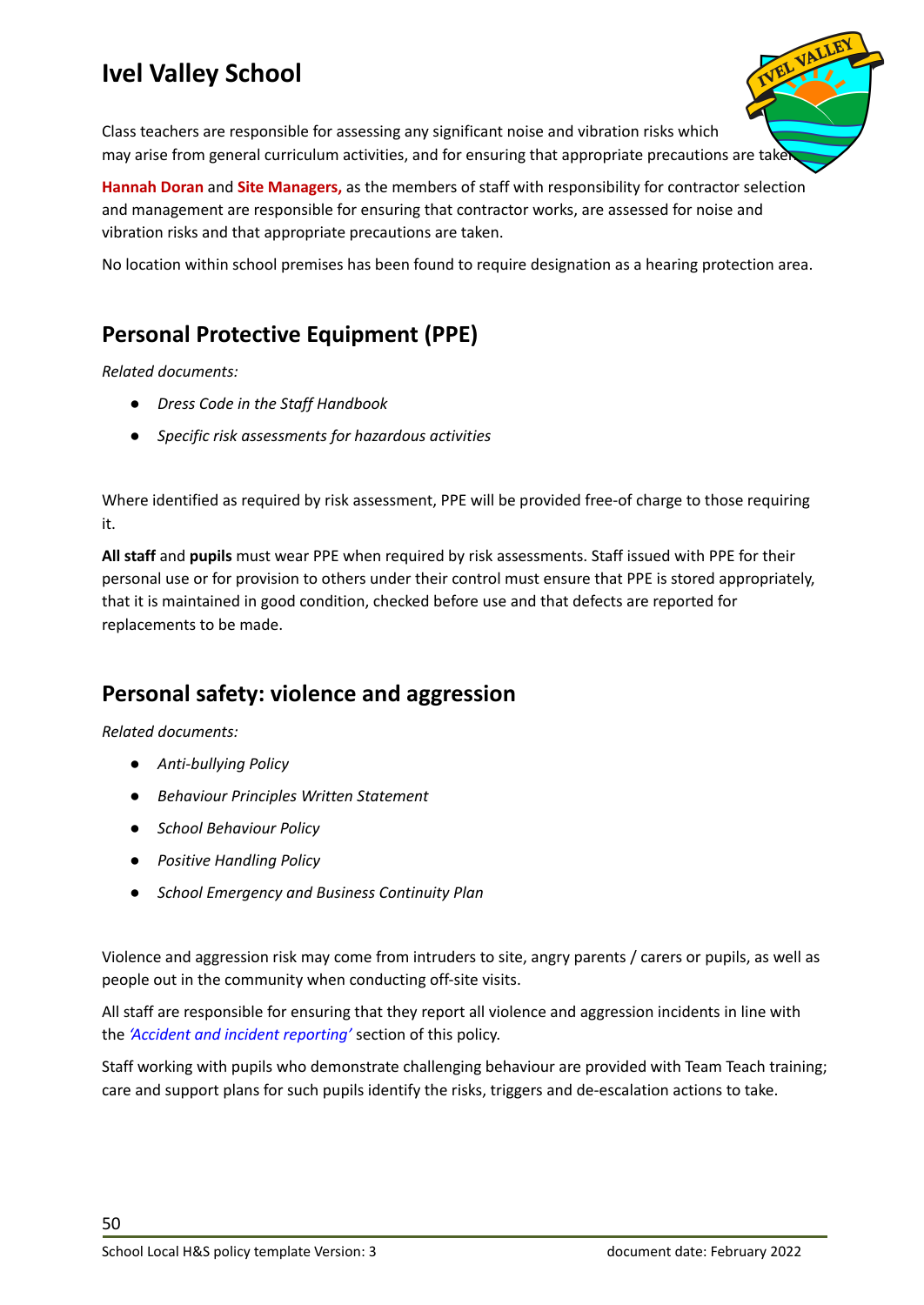

#### <span id="page-50-0"></span>**Risk assessment**

As required by the Management of Health and Safety at Work Regulations, Ivel Valley School will document its assessments of health and safety risk and ensure that they are implemented and reviewed. The method of documentation of risk assessment can take many forms and does not necessitate the creation of additional paperwork. As such, risk assessment will be documented in a format which is appropriate to the activity involved. This may include, for example:

- risk assessment s relating to pupils with specific care / other needs being documente d as part of care and support plans; risk
	- assessment s relating to curriculum activities being incorporate d as part of lesson plans;
- risk assessment s relating to staff ill health being incorporate d into return to work documenta tion; and
- more 'traditional' format risk assessment s for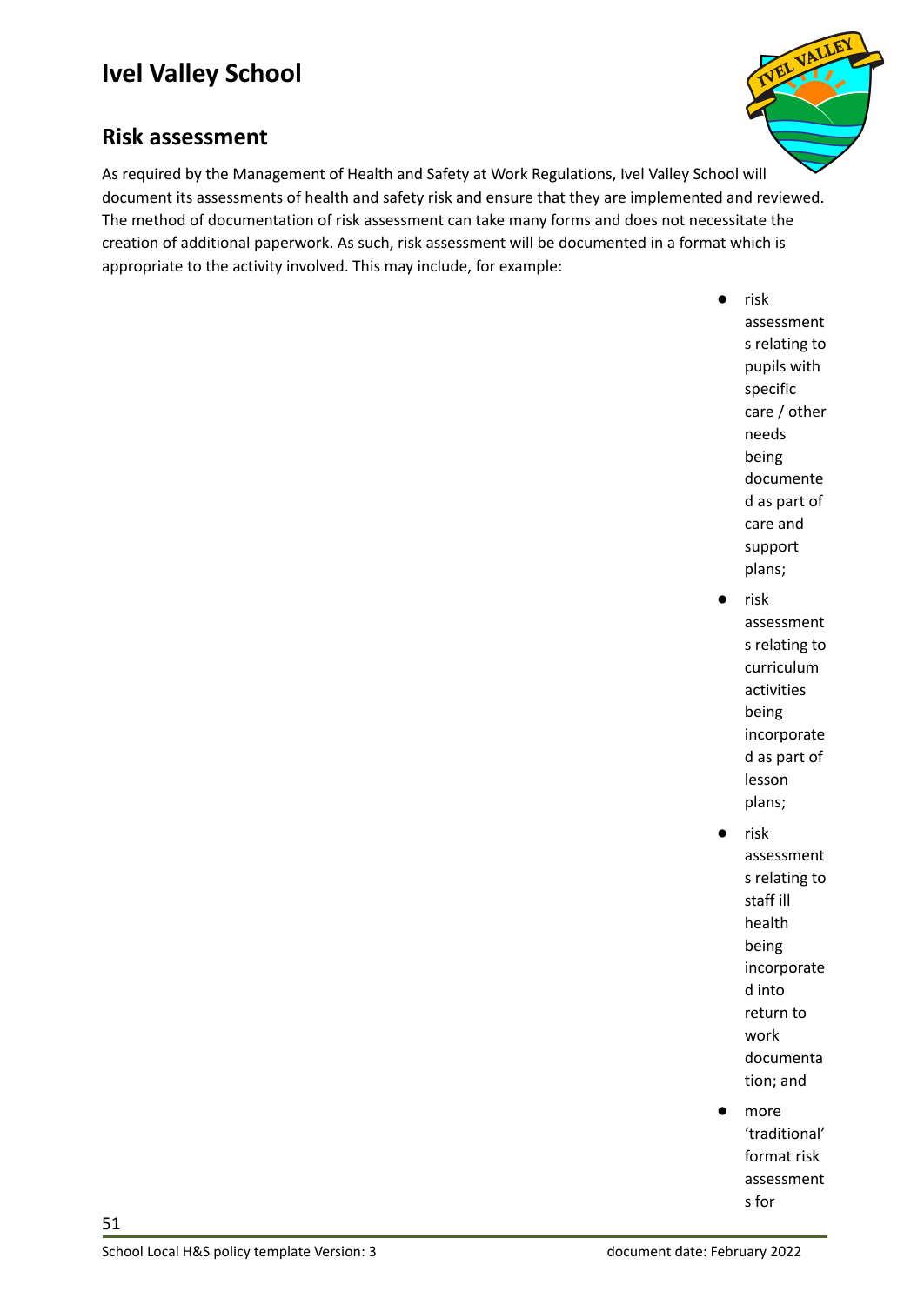

In all cases, risk assessments must be reviewed annually or sooner if determined as appropriate or in the event that there is an incident or change in circumstances which might affect the validity of the original assessment.

Staff in charge of activities are responsible for ensuring that the risks associated with the activities under their control are adequately assessed and the results communicated and implemented by those for whom it is relevant.

#### <span id="page-51-0"></span>**Safeguarding**

*Related documents:*

- *● Safeguarding Policy*
- *● Keeping Children Safe in Education*

The specific arrangements for safeguarding and child protection are outlined within the Ivel Valley School Safeguarding Children Policy.

**Emily Sidhu** is the Designated Safeguarding Lead.

#### <span id="page-51-1"></span>**Satellite Classes – Biggleswade Academy**

*Related documents:*

*● Occupancy Agreement between Ivel Valley School and BEST (Biggleswade Academy)*

Ivel Valley School has three classes based at Biggleswade Academy. The Occupancy Agreements outlines the responsibilities of both parties with respect to Health and Safety.

All Ivel Valley School policies apply to staff based at Biggleswade Academy but there may be specific areas where Biggleswade Academy policies and procedures may apply.

#### <span id="page-51-2"></span>**Security and visitor management**

*Related documents:*

- *● Security Policy*
- *● School Emergency and Business Continuity Plan*

Perimeter fencing / borders provide access barriers to the site grounds.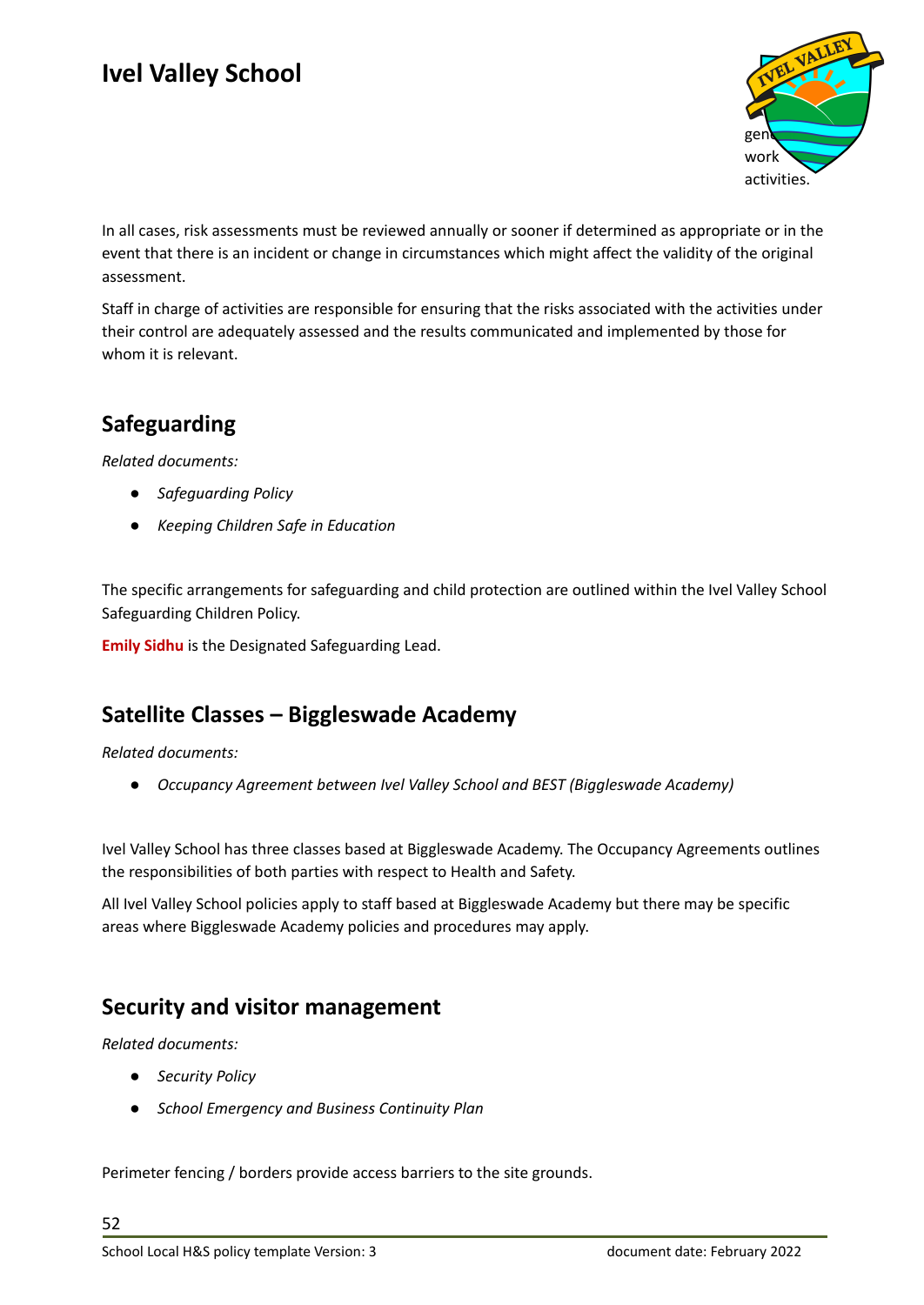**Site Managers** monitor perimeter security as part of their daily site inspections and are responsible for unlocking and locking the site at the start / end of each day. Other key holders are:

- Joe Creswick
- Hannah Doran
- **Roger Williams**
- Several admin staff, teachers and cleaners

Access control systems are in place at main entrances to each building and are currently managed to South East Security.

**Office staff** are responsible for issuing security fobs to authorised staff and regular visitors to the site.

All visitors are required to sign in, wear a visitor badge and be accompanied. Visitors will only be permitted unsupervised access whilst pupils are on site where DBS checks have been confirmed and are considered acceptable.

The Ivel Valley School Emergency and Business Continuity Plan incorporates a lockdown procedure for use in the event of an intruder.

**All staff** are responsible for ensuring that they are not tailgated through security doors by unauthorised persons, and for challenging (if safe and appropriate) or reporting concerns about unauthorised access.

#### <span id="page-52-0"></span>**Severe weather**

**Joe Creswick** and **Nicola Hudson** are responsible for ensuring that a severe weather plan is in place for the school. This is created in line with CBC guidance on coping with severe weather, which is provided on the Schools Portal.

**Joe Creswick**, as Principal, is ultimately responsible for deciding whether school site(s) are closed as a result of severe weather conditions.

#### <span id="page-52-1"></span>**Shared working**

*Related documents:*

*● Service Level Agreement with Children With Disabilities Team*

The College Site is shared with the Central Bedfordshire Council Children With Disabilities (CWD) Team who are based in the Hub, a self-contained part of the building.

A Service Level Agreement is in place between Ivel Valley School and CWD team setting out responsibilities of both parties, including those relating to Health & Safety.

Ivel Valley School is responsible for maintenance and cleaning of the building.

#### <span id="page-52-2"></span>**Site maintenance**

**Hannah Doran** with the **Site Managers** co-ordinate site maintenance for all sites.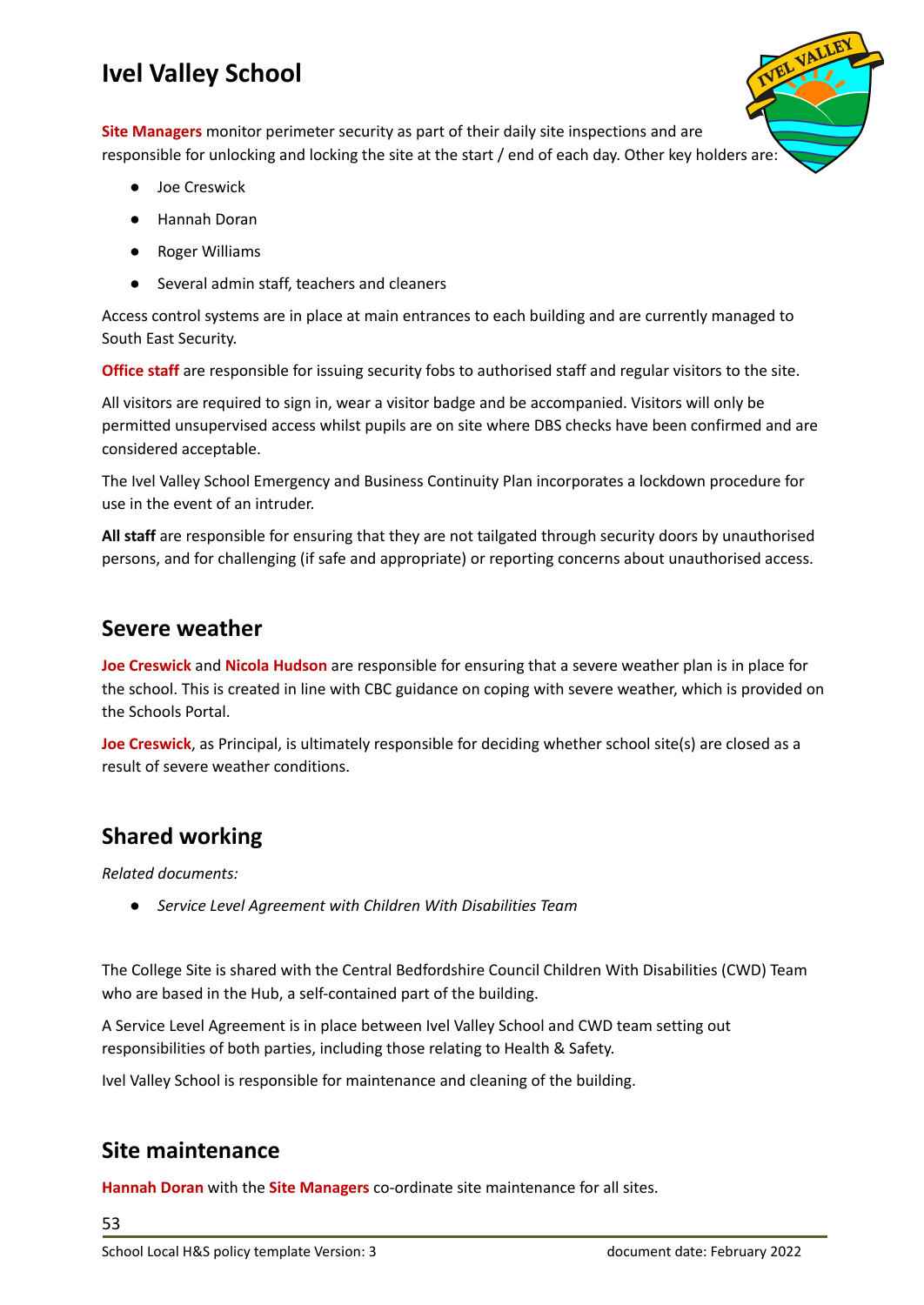Basic site maintenance activities are carried out by the **Site Managers** directly (in line with their training, qualifications and experience) and more specialist requirements are carried out by contractors, who will be commissioned by **Hannah Doran** or the **Site Managers**.

#### **All staff**:

must not attempt any site maintenanc e activities on their own. All faults and alterations must be recorded on Parago and for urgent jobs, staff may contact the **Site Managers** directly; and may contact **Hannah Doran** or a member of

the Senior Leadership Team in relation to any job requiring urgent attention when the **Site Manager** is not available.

Through the CBC Property Buy Back service, Ivel Valley School has access to a 24/7 helpline, providing assessment of issues by a property professional, recommended solutions and costs, sourcing an approved, competent contractor and administering the contract to deliver the work. The number to call in such circumstances is 0300 300 5960.

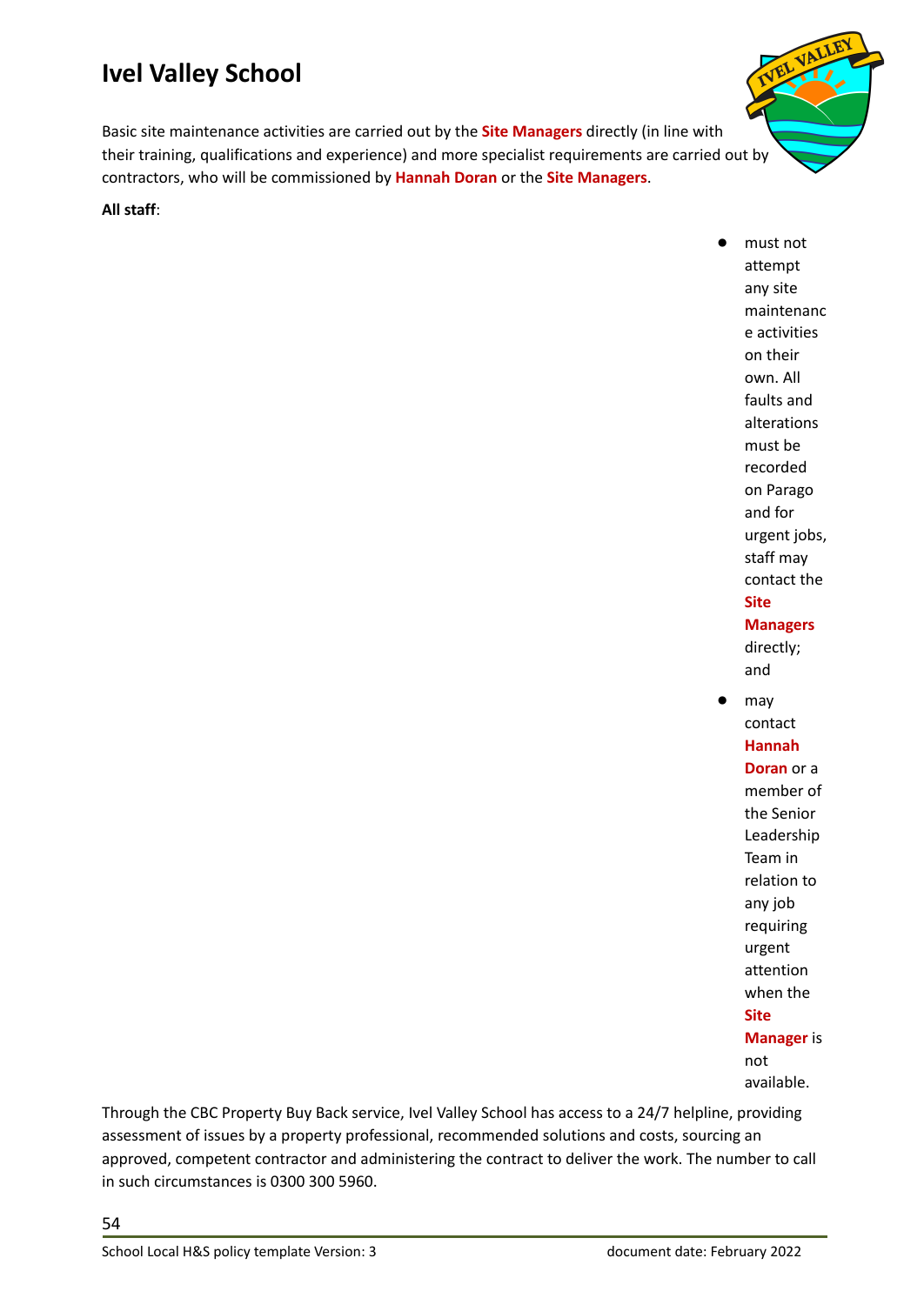#### <span id="page-54-0"></span>**Smoking**

*Related documents:*

*● Smoke Free Policy*

Smoking (including the use of electronic cigarettes) is not permitted anywhere within Ivel Valley School buildings, grounds and vehicles.

Staff using their own vehicles for business-related travel must not smoke or vape whilst doing so, to ensure safety whilst driving and to protect any passengers from the by-products of smoking or vaping.

**Joe Creswick** is responsible for ensuring that Ivel Valley School buildings clearly display appropriate smoke free signage at entrance points, and that Ivel Valley School vehicles clearly display signage which is visible from all seats.

#### <span id="page-54-1"></span>**Supervision**

Pupil supervision ratios are determined by the Education, Health and Care Plans of the pupils.

All staff have a designated line manager or supervisor, who is responsible for supervising staff activities and performance along with learning and development (see also the *'Health and safety [information](#page-39-0) and [training'](#page-39-0)* section of this policy).

#### <span id="page-54-2"></span>**Swimming**

Swimming activities carried out in facilities managed and maintained by other operators are managed as Educational Visits and Journeys (see the *['Educational](#page-33-1) Visits and Journeys (EVJs)'* section of this policy). As part of this, **Roger Williams**, as Educational Visits Co-ordinators (EVC), is responsible for ensuring that external providers' Normal Operating Procedures (NOPs) and Emergency Action Plans (EAPs) are obtained, verified as suitable and sufficient, and that activities are conducted in line with providers' instructions on supervision and safety.

#### <span id="page-54-3"></span>**Vehicles**

55

*Related documents:*

*● Use of School Vehicles Policy*

Ivel Valley School staff may be required to conduct driving activities for work purposes. This will typically be in the form of:

> driving school owned / managed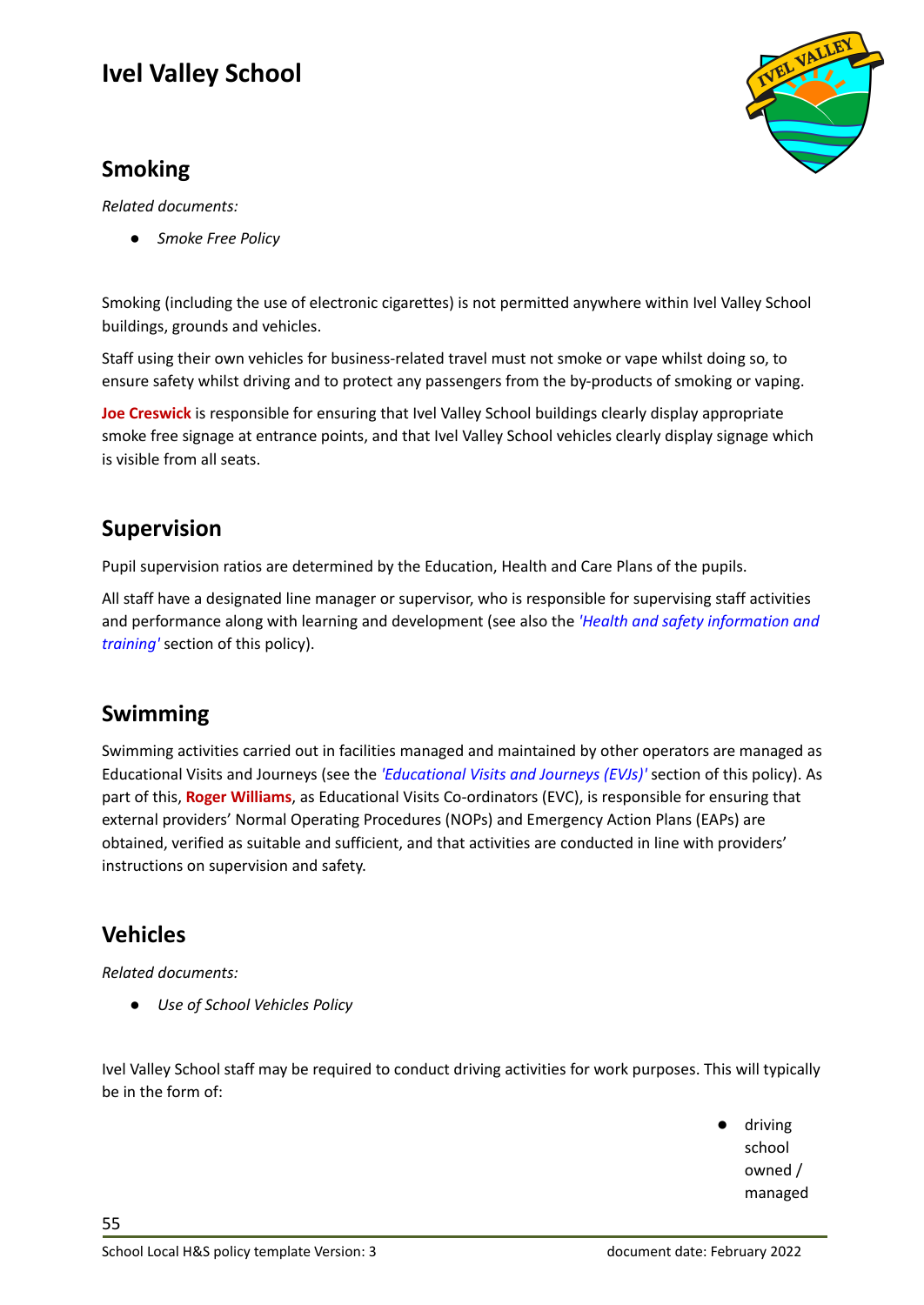

driving their own, personally owned vehicles, to conduct journeys in relation to the business of Ivel Valley School.

Work-related driving can be defined as *"any work-related journey other than the normal commute to / from your normal place of work, regardless of vehicle type or ownership, payment terms and time at which the journey takes place"*.

As such, work-related driving in as defined by this policy includes all journeys:

- made using school owned / managed minibuses; and
	- made for work purposes using personallyowned / leased vehicles (except for the employee's commute between home and their *normal* school work location).

When carrying out work-related driving, the vehicle becomes the workplace. As such Ivel Valley School has a duty to ensure that employees and others are protected from harm which may arise from the condition of their workplace or the activities that they carry out. 56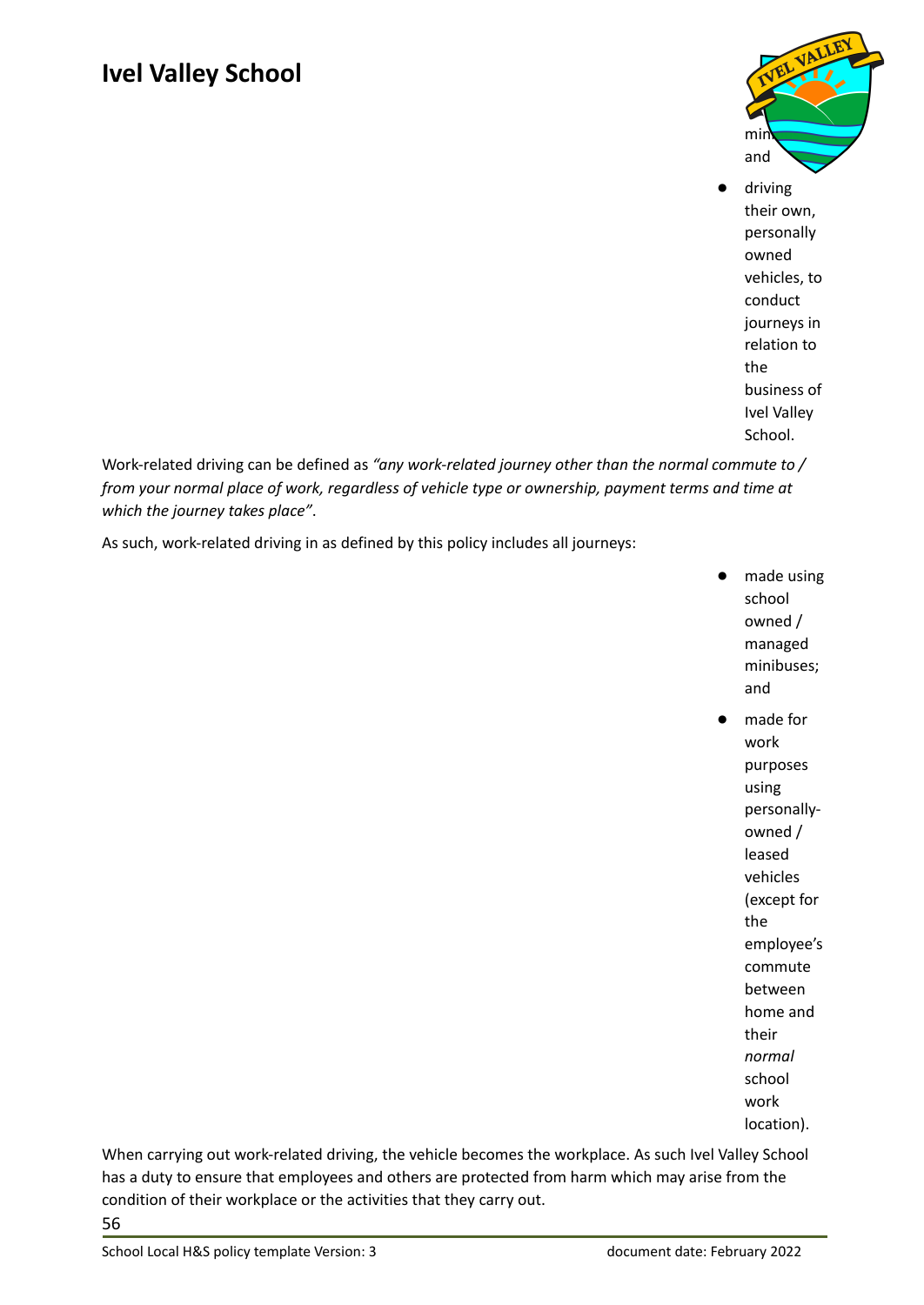All staff, before driving any vehicle for work purposes, must first evidence:



their competenc y to drive school or personally owned vehicles (through their driver's licence);

- the roadworthi ness of their own vehicle(s) used for work-relate d journeys; and
- their business level insurance cover for their personally owned vehicles(s) used for work-relate d journeys.

**Joe Creswick** is responsible for ensuring that only authorised staff drive vehicles for work-related journeys.

**Nicola Hudson and Wendy Presland** are responsible for:

● checking that members of staff have the appropriate full (not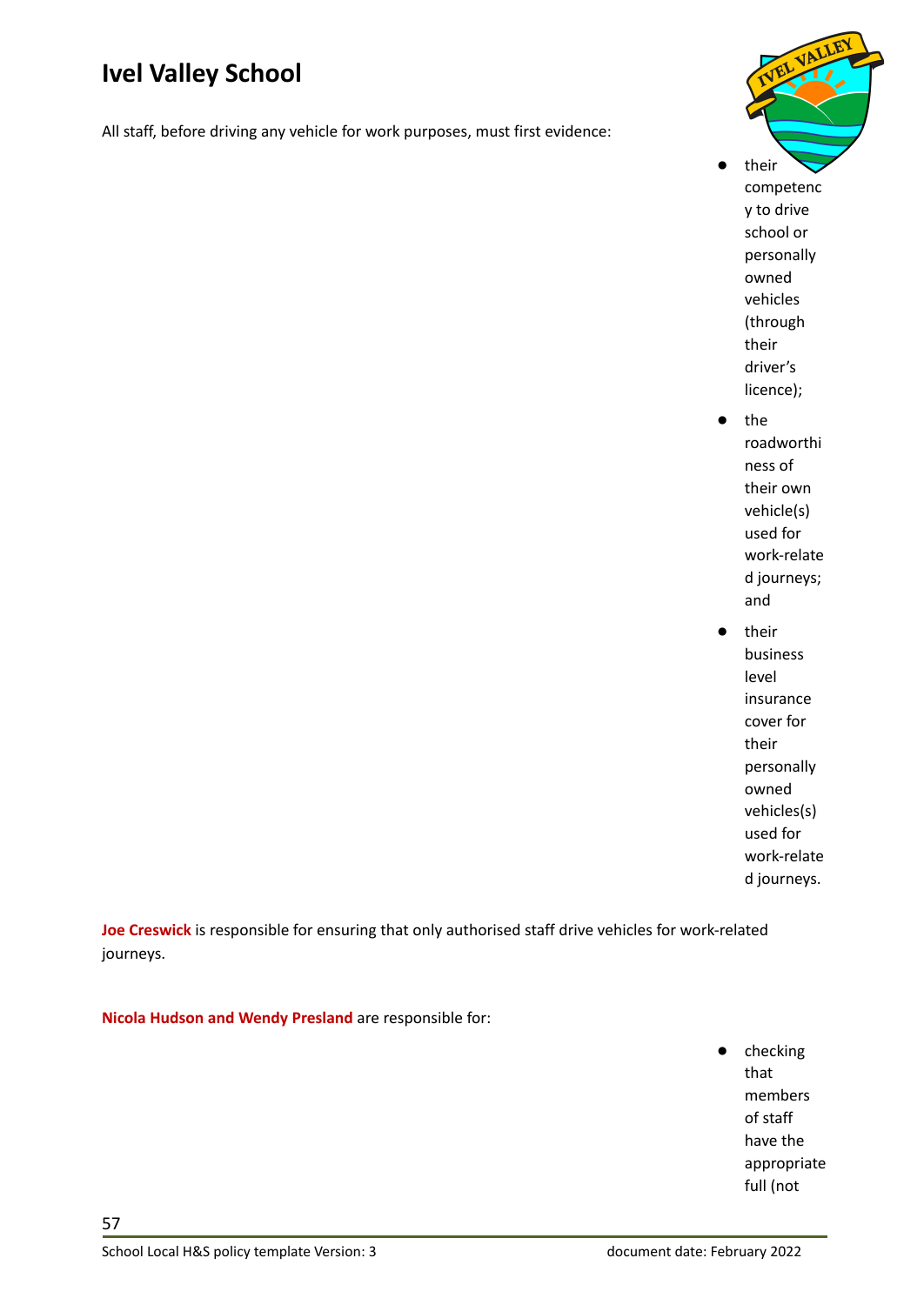

● checking that privately-o wned / leased vehicles used for work-relate d driving:

- o have a current MOT certificate in place;
- o have paid any Vehicle Excise Duty ('road tax') required; and
- o are not subject to any outstanding safety recalls which may immediately affect roadworthiness of the vehicle.
	- Maintainin g records of driver training
	- Arranging refresher courses prior to qualificatio n expiry dates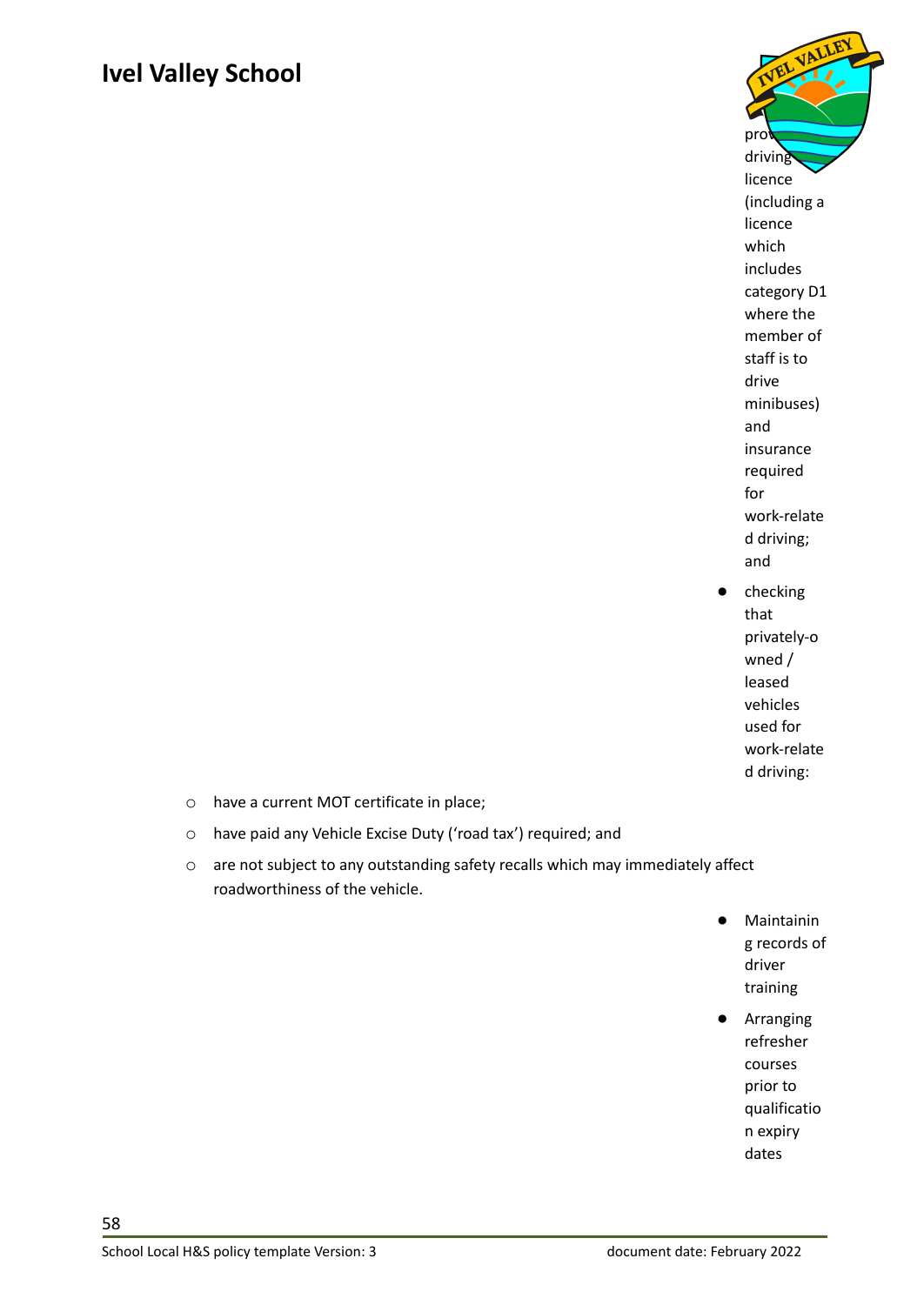**All staff** are responsible for providing the relevant information and documents to enable checks to be made. Between programmed checks, staff are also required to immediately declare:

> ● any driving licence changes (e.g. penalty points, restrictions placed upon them by DVLA); and / or

any changes to the vehicles they drive on work-relate d journeys (e.g. newly acquired or disposed vehicles, unresolved MOT failures or advisories, unresolved safety recalls, untaxed vehicles, removal of business class motor insurance cover); and

**All staff** are also required to ensure that they consider their fitness to drive (or cycle) and that they conduct pre-use checks and on the vehicles they drive, in line with the requirements of the Highway Code.

#### **Minibuses**

Ivel Valley School operates 4 minibuses, all of which are owned.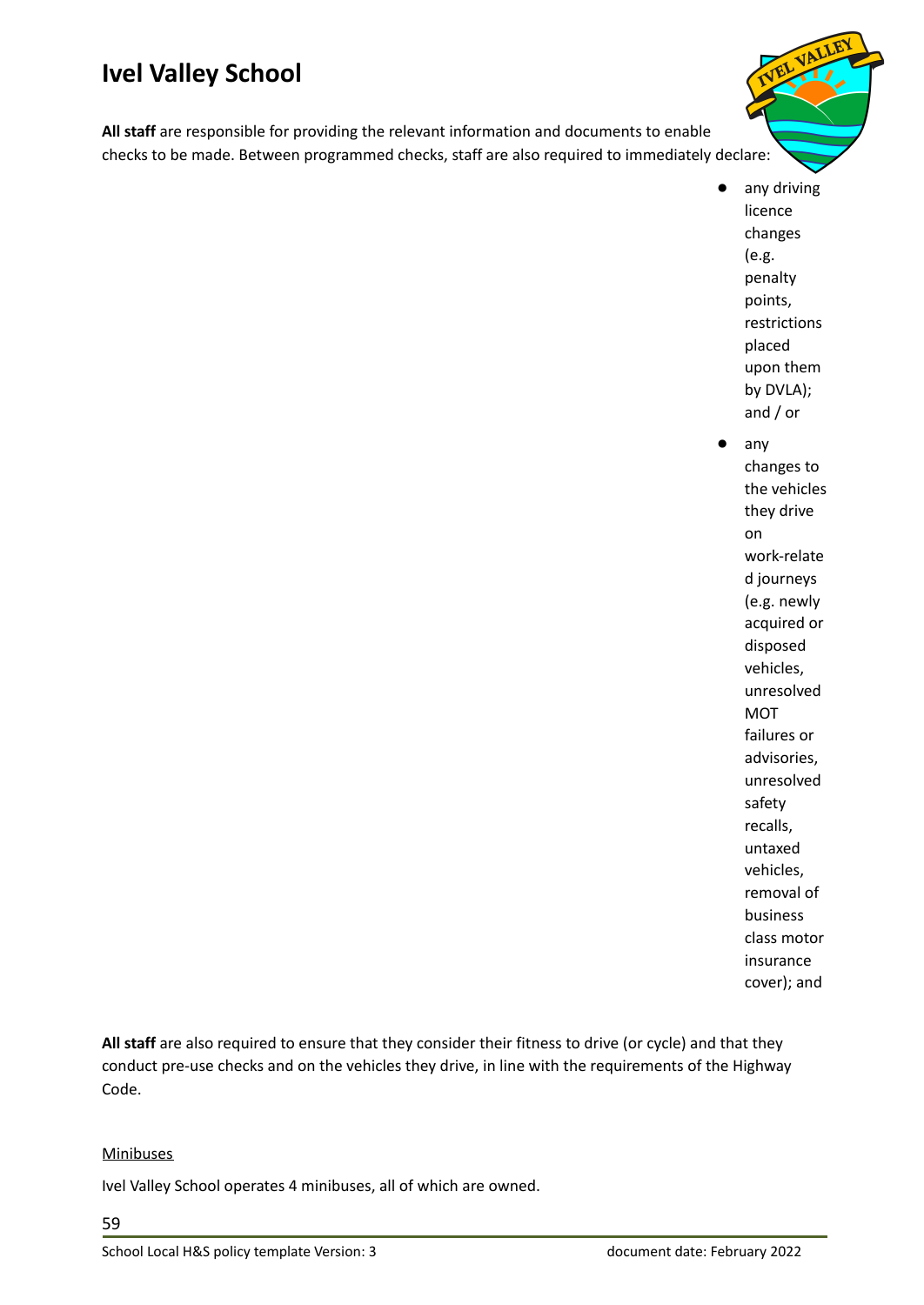**Dave Green (site manager)** is responsible for ensuring that minibuses:



are subject to annual service and MOT, with passenger tail lifts inspected 6-monthly;

are subject to pre-use checks for roadworthi ness;

Minibuses are only driven by those who possess a valid training certificate relating to the operation of minibuses.

#### <span id="page-59-0"></span>**Volunteering**

Persons volunteering in support of Ivel Valley School activities are subject to safer recruitment processes in line with the Ivel Valley School Safeguarding Children Policy.

Volunteers are managed in line with school policies and procedures for paid staff. Risk assessments may be required, depending on the individual and/or activity.

**Nicola Hudson** is responsible for organising all checks prior to them starting.

#### <span id="page-59-1"></span>**Waste management**

Appropriate provision is made for the disposal of waste types generated by Ivel Valley School activities and all staff are required to ensure that waste is disposed of in the appropriate way. In particular, containers of hazardous substances must be disposed of in line with hazardous substance assessments and / or applicable safety data sheets.

Items awaiting disposal must at all times be stored appropriately and never in a way which may restrict or obstruct free movement, access, egress or cause a fire hazard.

**Site Managers** are responsible for the management of waste contracts and ensuring that:

general waste and recycling is collected on a weekly basis;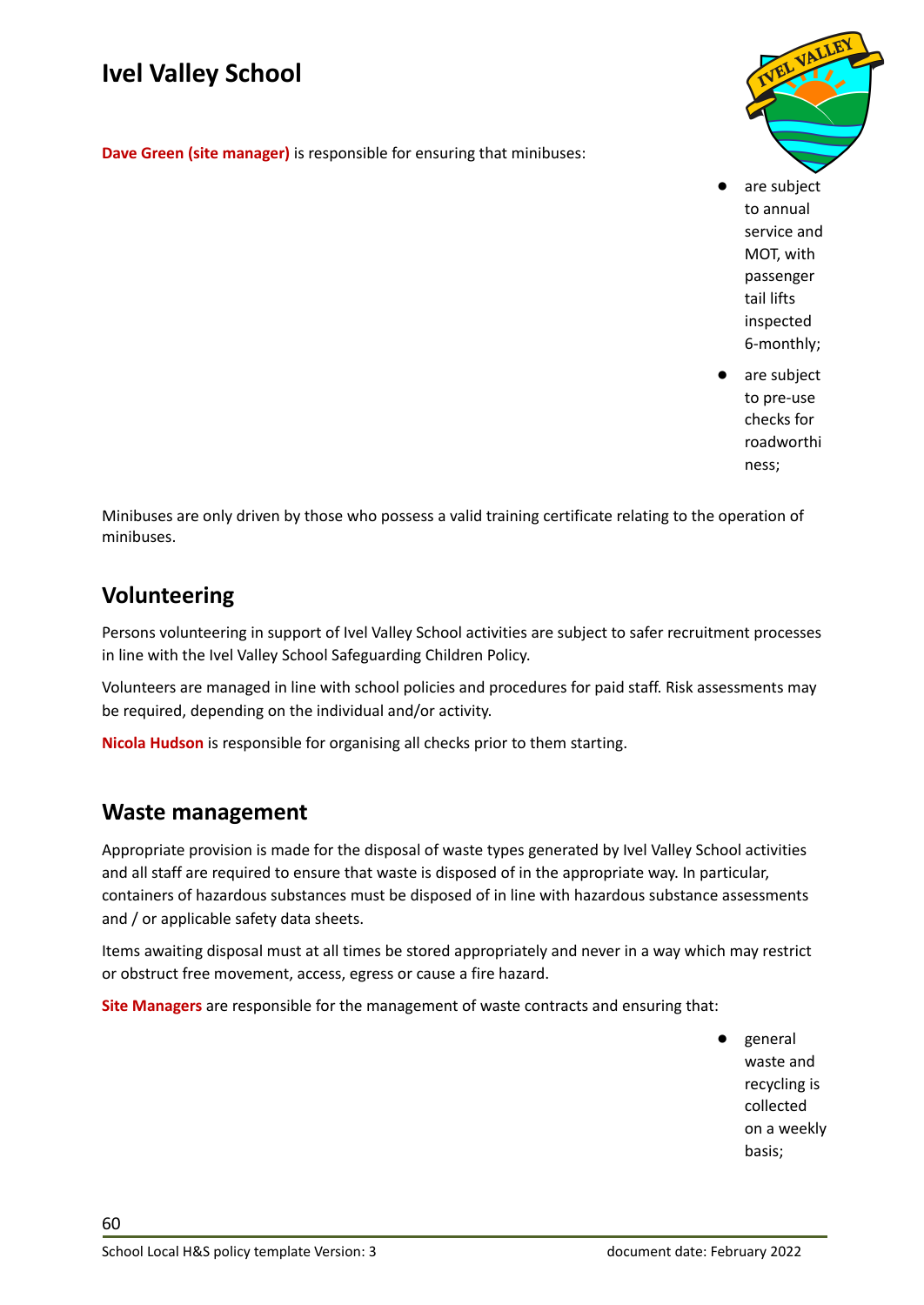

Care Waste Transfer Notes are completed and kept on file for a minimum of two years.

#### <span id="page-60-0"></span>**Working at height**

*Related documents:*

*● Working at Height Guidance (CBC)*

Falls from height are a common cause of injuries at work, often where the work at height is of short duration and from 'low' heights of less than 2 meters. Common causes of accidents when working at height include:

- overreachin g or over balancing;
- climbing with loads;
- using inappropria te equipment to access areas / carry out work at height (e.g. desks,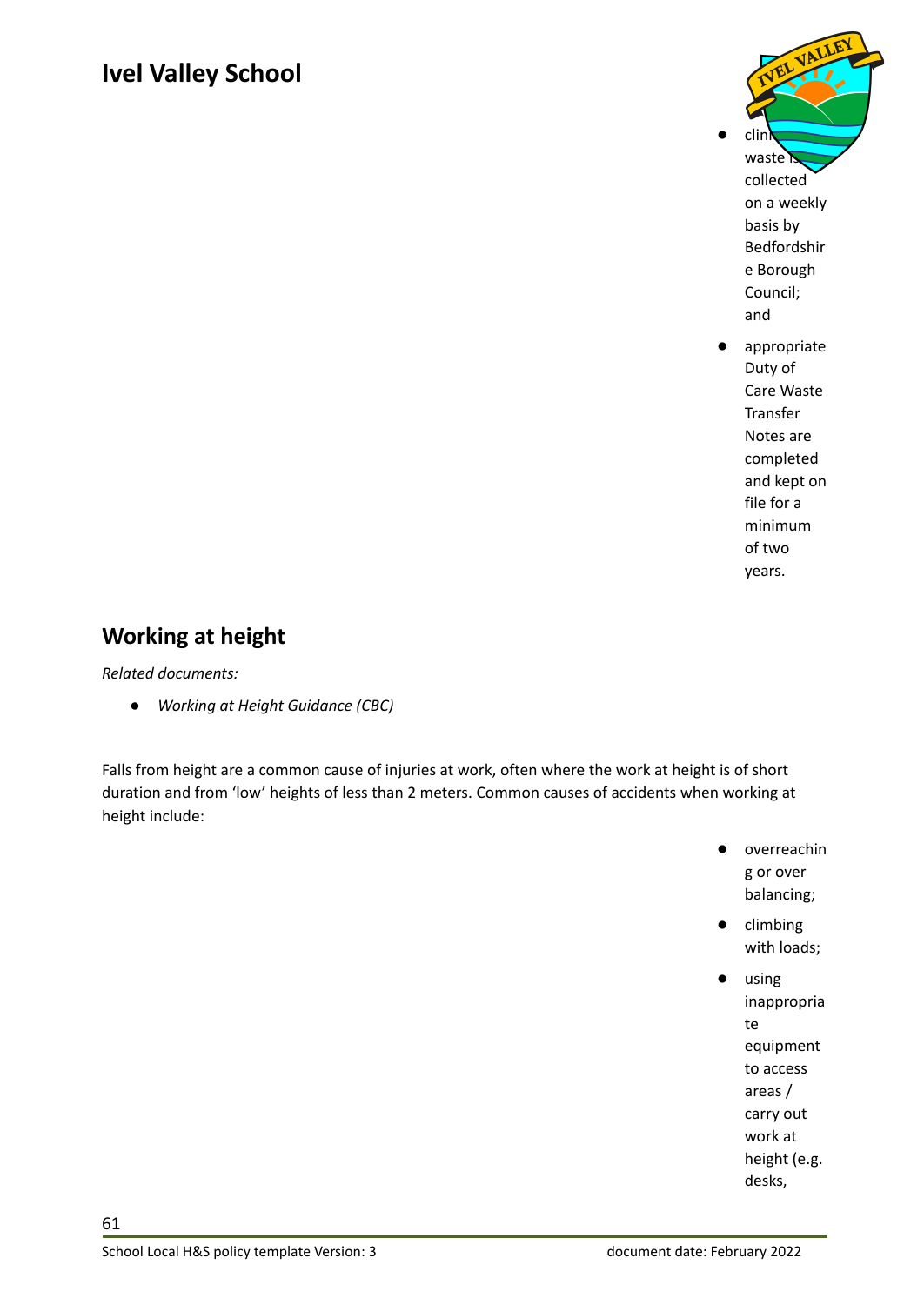

- not ensuring that work at height access equipment is securely fixed in place;
- placing access equipment on unsuitable surfaces;
- falls from roofs with unprotecte d edges; and
	- falls through fragile materials (e.g. skylights).

Ivel Valley School is committed to carrying out its duties under the Work at Height Regulations in order to ensure, so far as is reasonably practicable, the safety of staff, pupils and visitors carrying out or (being in the vicinity of those carrying out) work at height activities.

The principle applied by Ivel Valley School is that work at height must always be avoided unless it is not reasonably practicable to do otherwise; if work from height cannot be avoided, the risks associated with it must be assessed before proceeding.

School roofs, even if able to support human weight, are classed as fragile if unguarded skylights are present.

The risks from unauthorised access to places of height have been assessed and reasonably practicable measures taken to mitigate those risks. Logical access points are signed accordingly.

Risks from contractor work at height activities are assessed and managed in line with the *['Contractors'](#page-28-1)* section of this policy.

#### **Joe Creswick** or **Hannah Doran** is responsible for: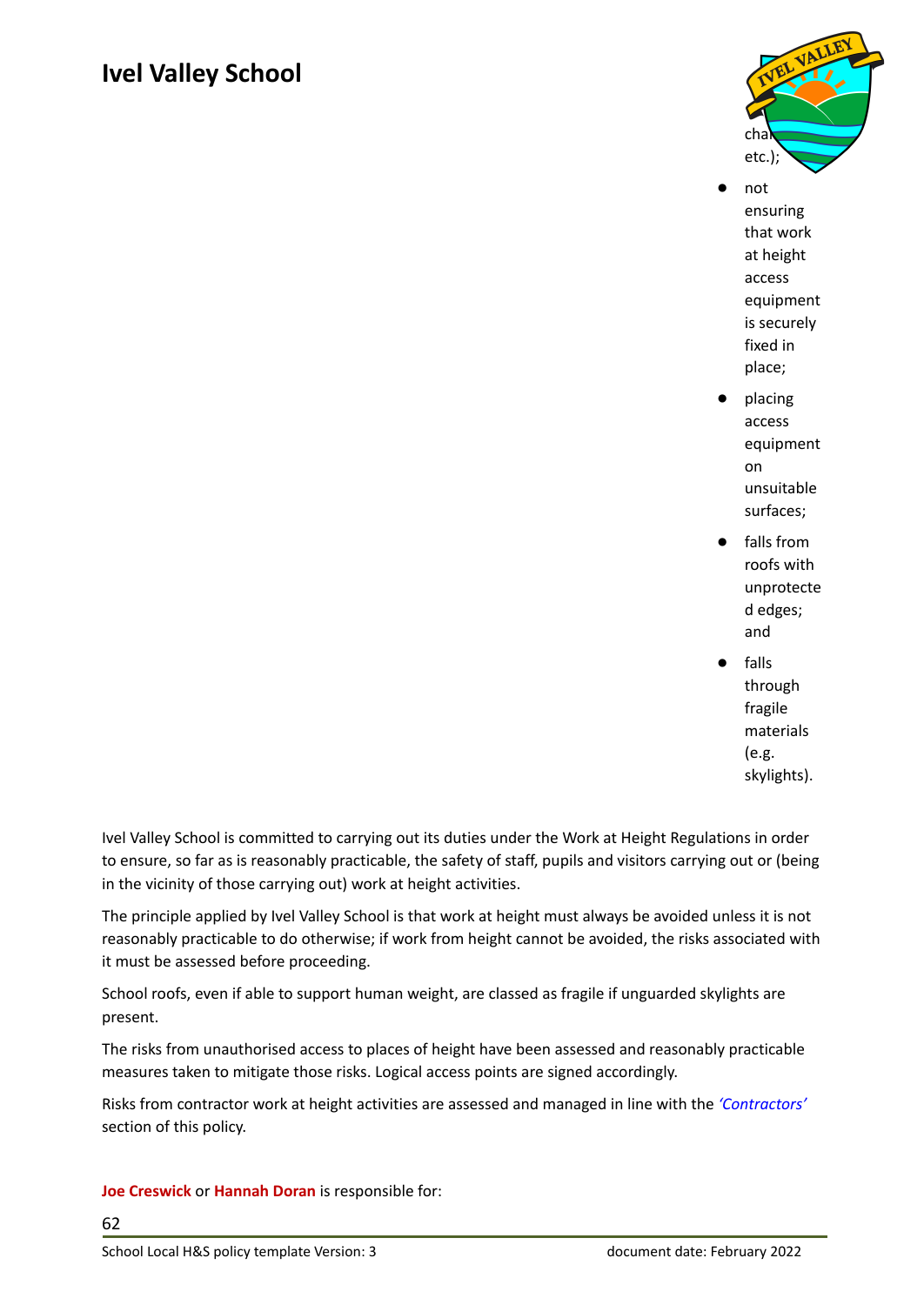

that all those members of staff involved in undertakin g higher risk work at height **and / or** planning, organising or supervising work at height **and / or** inspecting work at height access equipment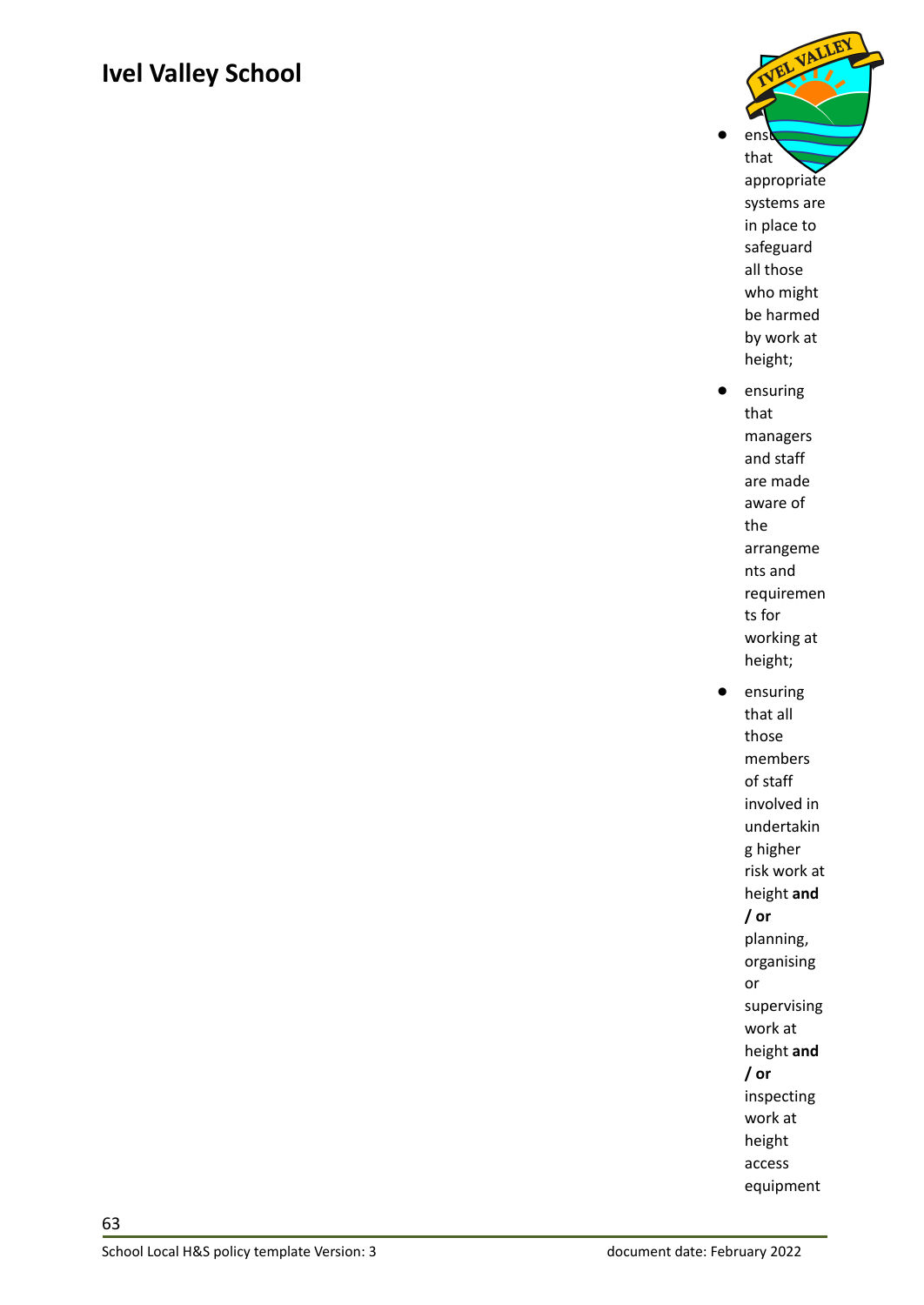

authorising higher risk work at height activities before they may proceed.

**Dave Green** and **Kevin Greenwell**, as the school's lead competent people trained in ladder use / inspection and working from height, are responsible for ensuring that:

- all work at height is properly planned, organised and supervised;
	- the use of access equipment is controlled by the school's competent persons for working at height;
- all those involved in work at height are competent to do so;
- the risks from working at height are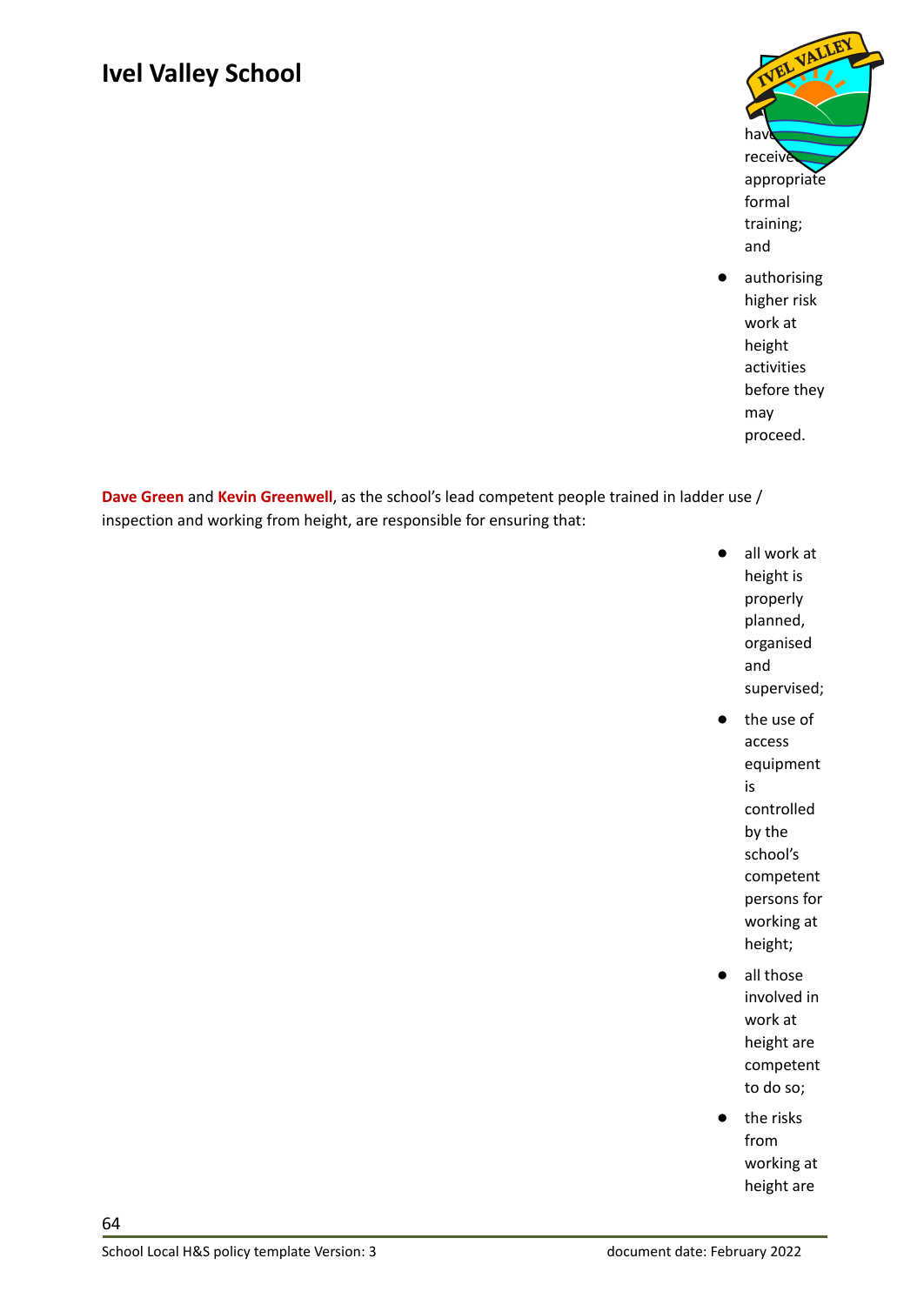

- a register of access equipment is maintained ;
- all access equipment is formally visually inspected on a quarterly basis;
- all access equipment is, as required, repaired and subject to periodic maintenanc e and inspection in line with the manufactur er's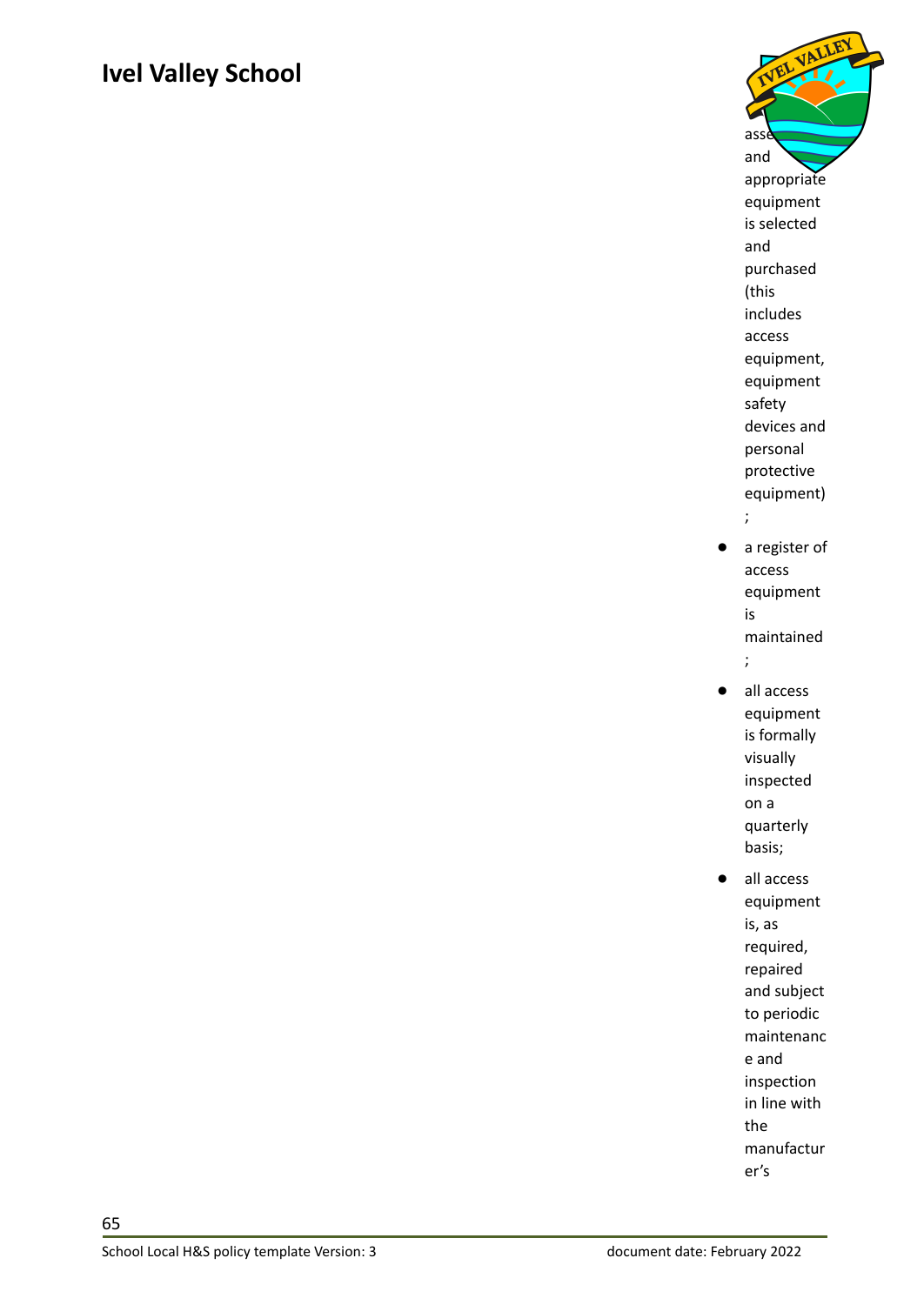

- the risks from fragile surfaces or unauthoris ed access to places at height is properly controlled.
- assisting in the review, creation and implement ation of task-specifi c method statements for all higher risk work at height they may carry out;
- assisting with the quarterly access equipment inspection process;
- carrying out higher risk activities at height, in line with training received and associated task-specifi c risk assessment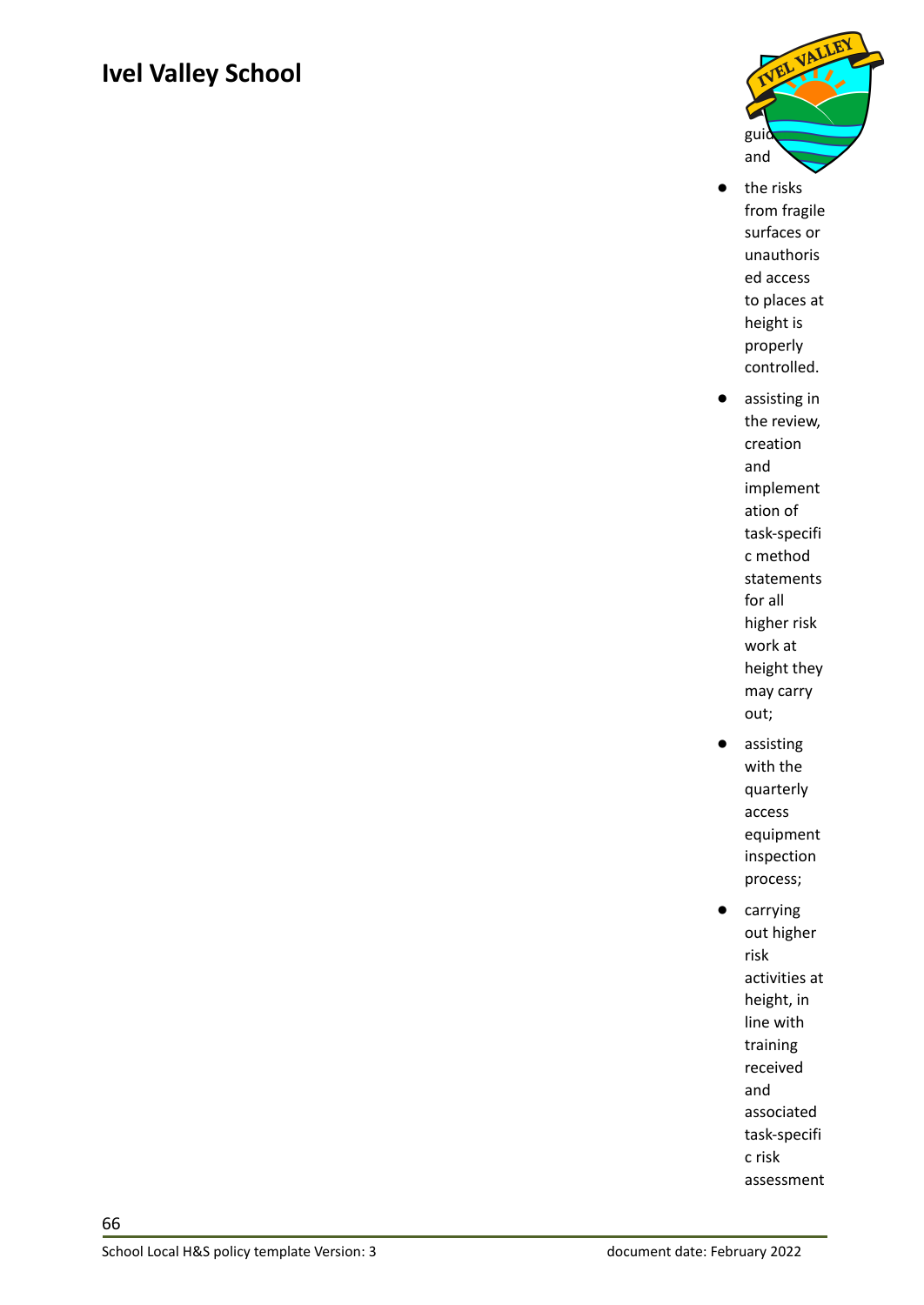

● assessing whether low level, low risk and short duration work at height tasks, which require the use of a low-level stepladder or short leaning ladder, may proceed under the school's general low risk work at height risk assessment and providing access to suitable equipment and support if so; ● supervising

work at height activities being carried out by school staff or contractors ; and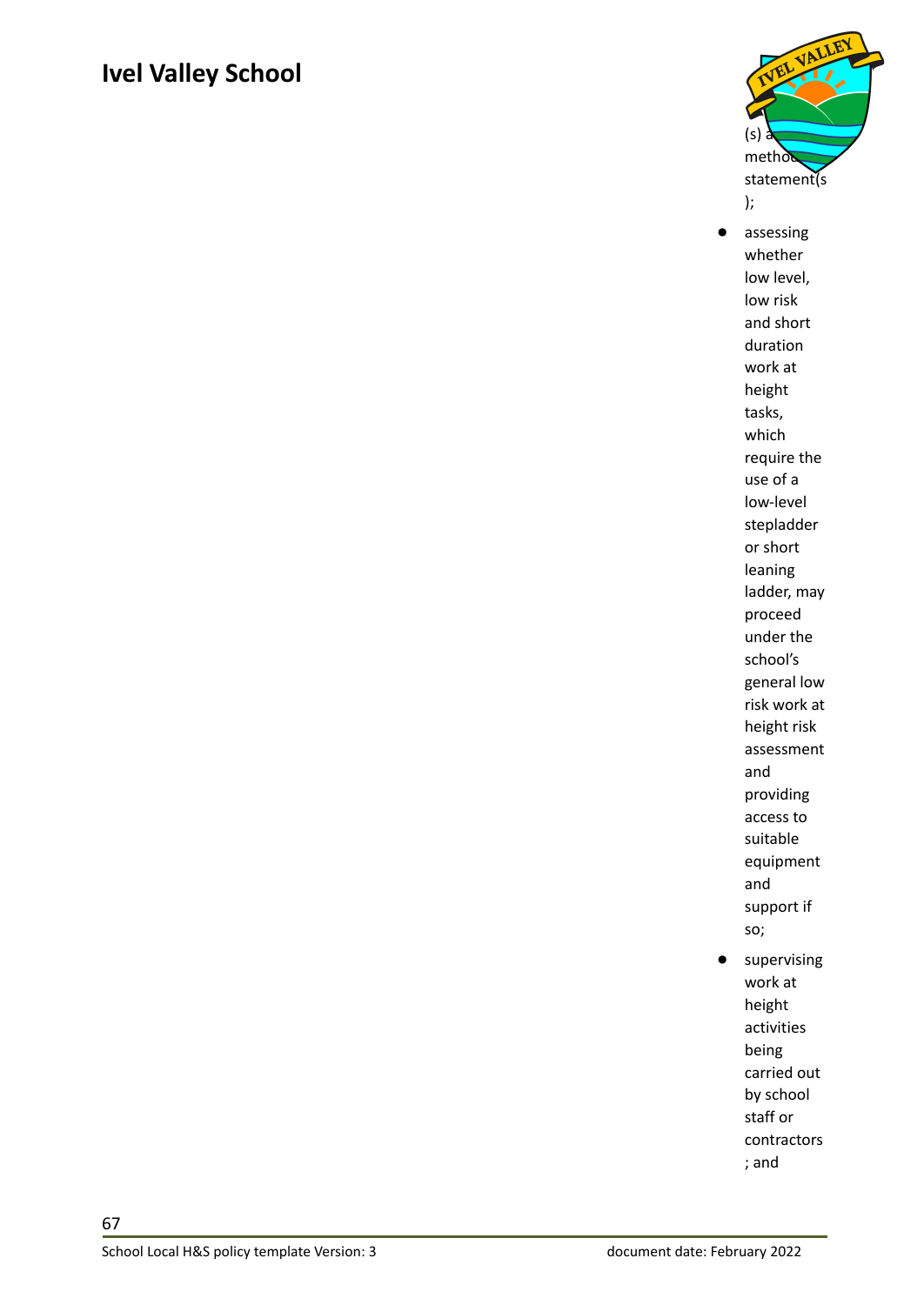$\bullet$  ens the appropriate storage of access equipment.

**All staff** are responsible for:

undertakin g work at height only where they are competent to complete the planned task **and** have received the appropriate level of information , instruction and training to do so; ● planning and carrying out any work at height in line with the requiremen ts of this policy and associated risk assessment (s) and method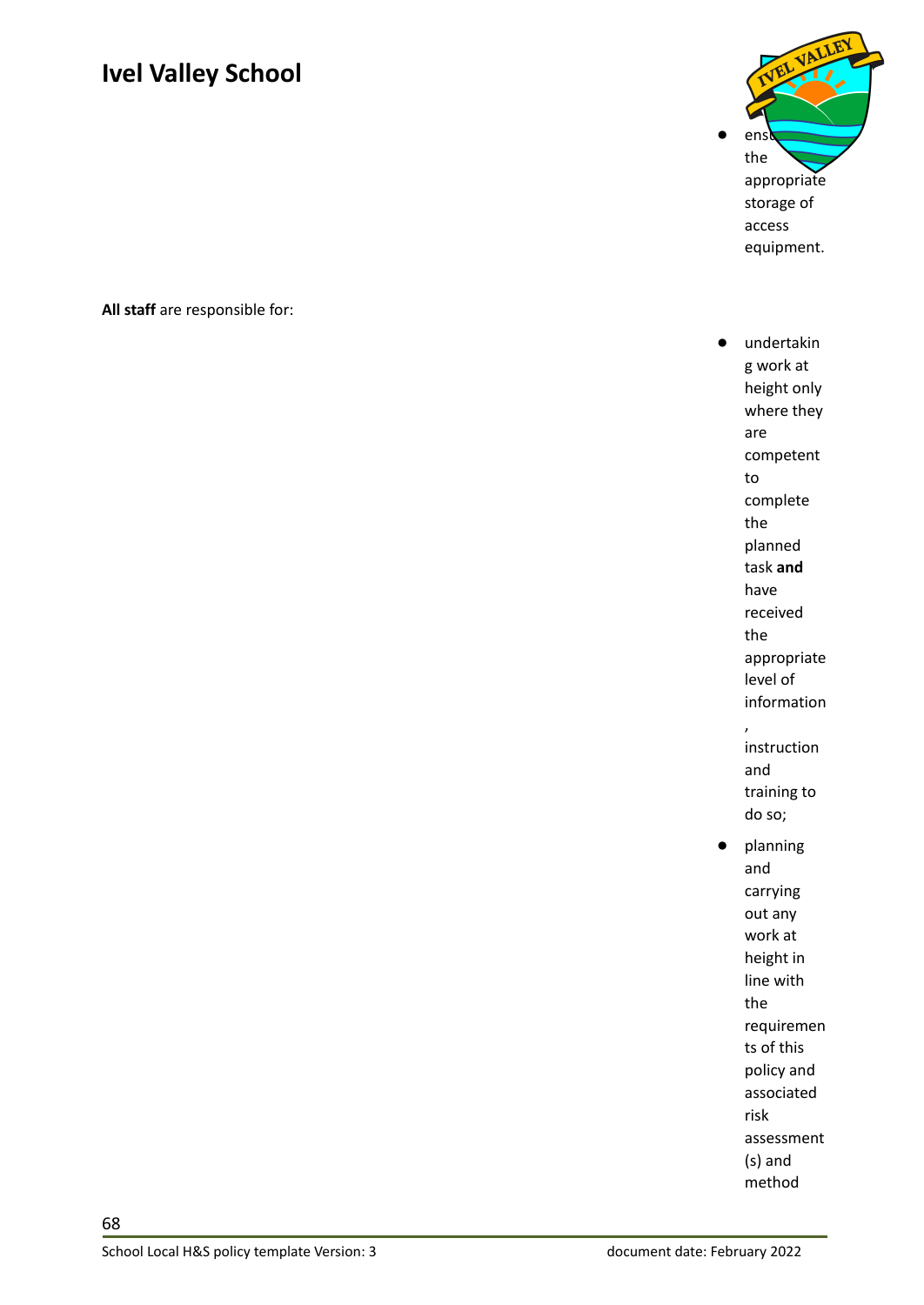

- ensuring that they carry out pre-use visual safety checks on equipment to be used and take out of use any equipment found to be defective, reporting it to a **Site Agent** and
- ensuring that kick-stools, where stored in their classroom or area (or otherwise under their control), are appropriate ly stored so that they cannot be accessed by pupils and unauthoris ed persons.

#### <span id="page-68-0"></span>**Work equipment**

*Related documents:*

- *● Statutory inspection and maintenance schedules*
- *● Electrical safety policy and procedures (in development)*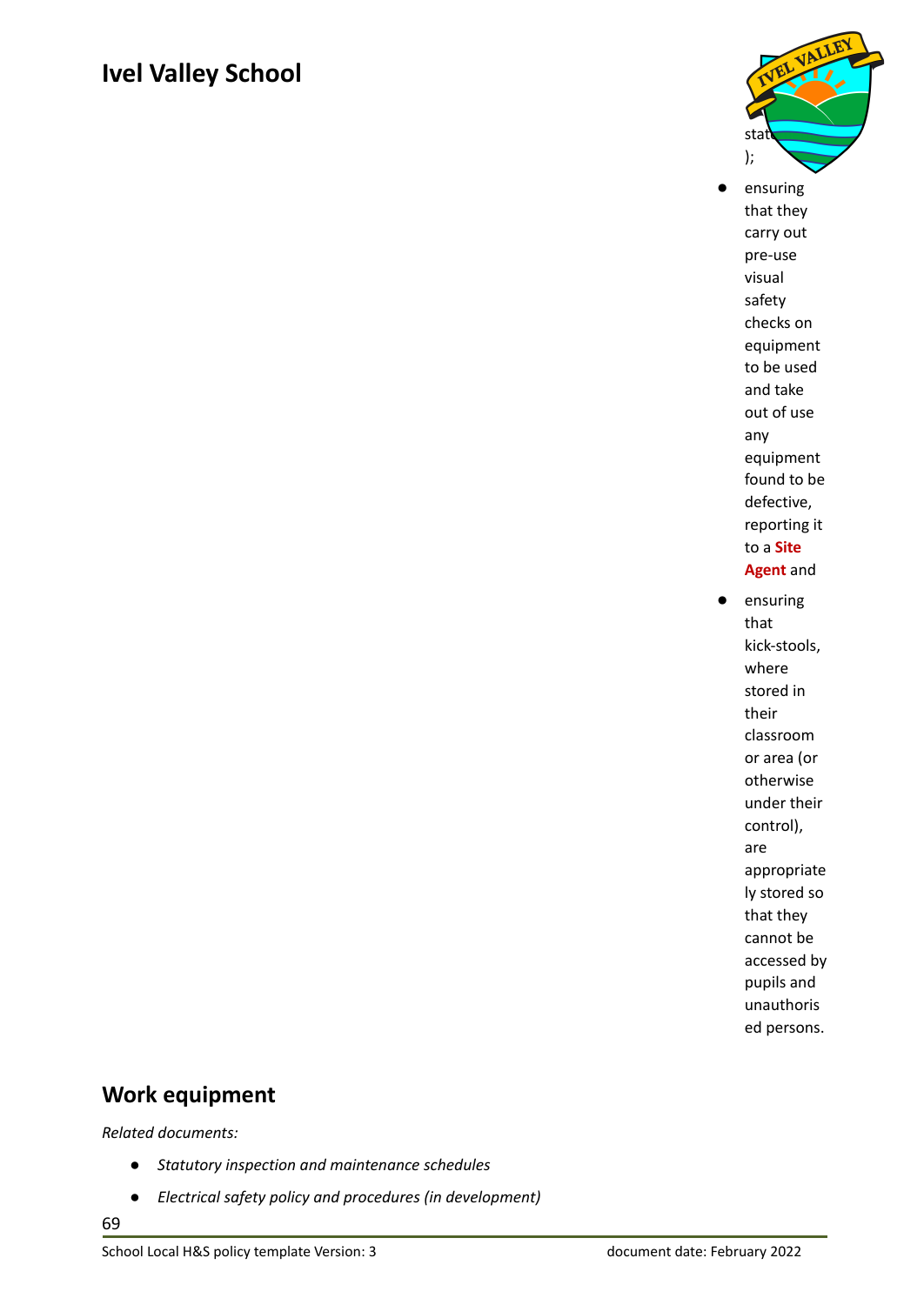

**Hannah Doran**, with the **Site Managers,** are responsible for statutory testing and planned, preventative maintenance requirements for plant and equipment.

Plant and equipment in scope for planned, preventative maintenance includes:

- gas systems (such as boilers, cookers and gas distribution pipework);
- electrical systems (including fixed wiring and portable appliances);
- water hygiene (Legionella);
- fire preventative and protective systems;
- lifting equipment (including passenger lifts and hoists);
- extraction systems;
- electric-powered doors;
- air-conditioning systems;
- kitchen equipment;
- security systems; and
- general site plant and equipment including play equipment.

The CBC Assets Team monitors compliance for plant and equipment associated with property health and safety and requires all Community and Voluntary Controlled schools not using the Property Buy Back Scheme to submit confirmation of compliance on at least an annual basis.

**All staff** must ensure that they visually check work equipment for defects before use and that they only use work equipment that they are authorised and competent to use, in line with risk assessments and agreed procedures.

#### <span id="page-69-0"></span>**Work experience**

Ivel Valley School has a Service Level Agreement with an organisation that supports the school in providing work experience for pupils. They are responsible for completing the relevant risk assessments, safety checks and providing advice and guidance to the Transitions team.

The Senior Leadership team is responsible for considering requests from anyone who wants to gain work experience by having a placement at Ivel Valley School. If agreed, a member of the Senior Leadership Team will be responsible for:

- Undertaking necessary risk assessments
- Agreeing what activities they can be involved in
- Organising appropriate supervision (they should not be left in sole responsibility for a pupil)
- Completing appropriate induction